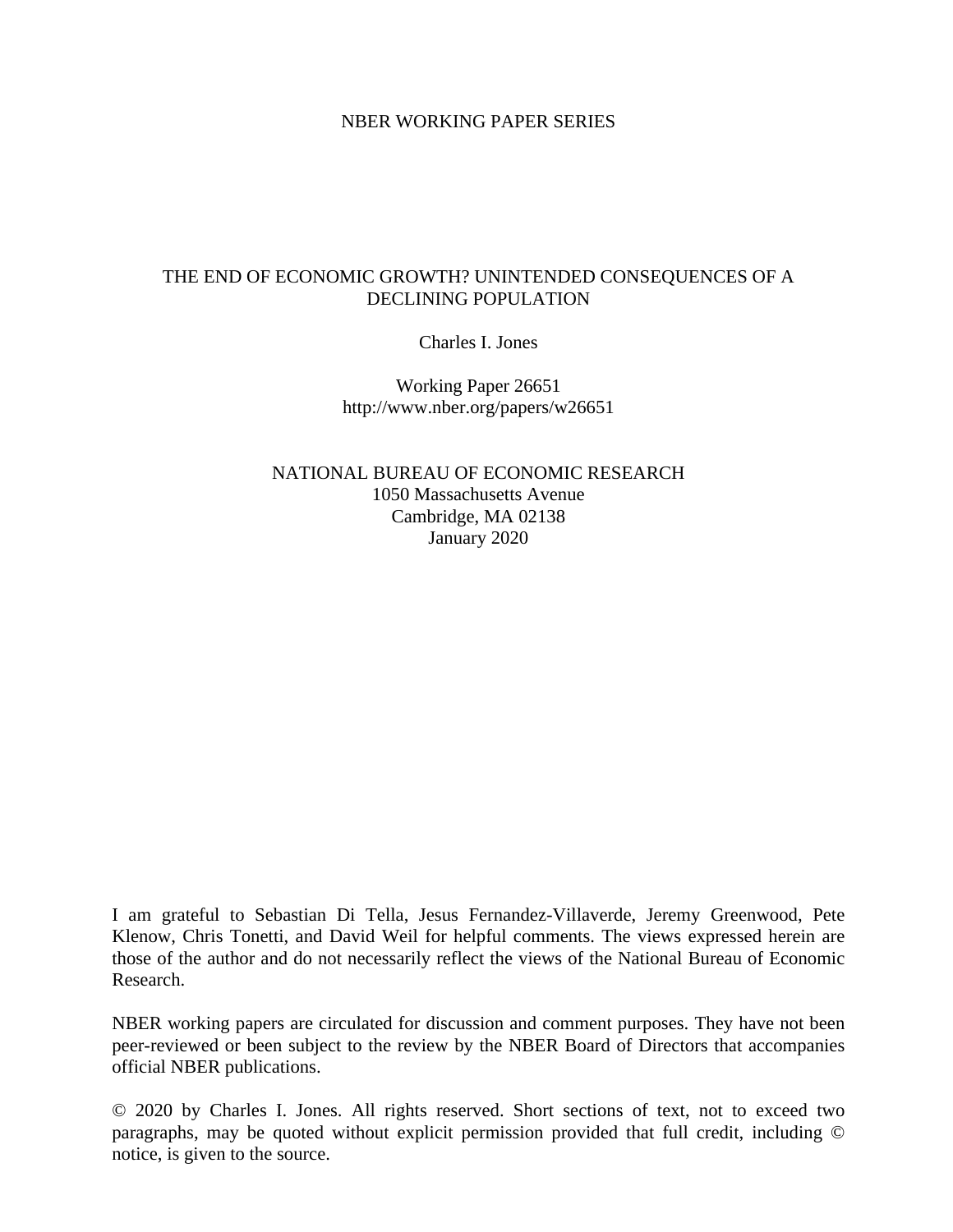The End of Economic Growth? Unintended Consequences of a Declining Population Charles I. Jones NBER Working Paper No. 26651 January 2020 JEL No. E0,J11,O4

### **ABSTRACT**

In many models, economic growth is driven by people discovering new ideas. These models typically assume either a constant or a growing population. However, in high income countries today, fertility is already below its replacement rate: women are having fewer than two children on average. It is a distinct possibility — highlighted in the recent book, "Empty Planet" — that global population will decline rather than stabilize in the long run. What happens to economic growth when population growth turns negative?

Charles I. Jones Graduate School of Business Stanford University 655 Knight Way Stanford, CA 94305-4800 and NBER chad.jones@stanford.edu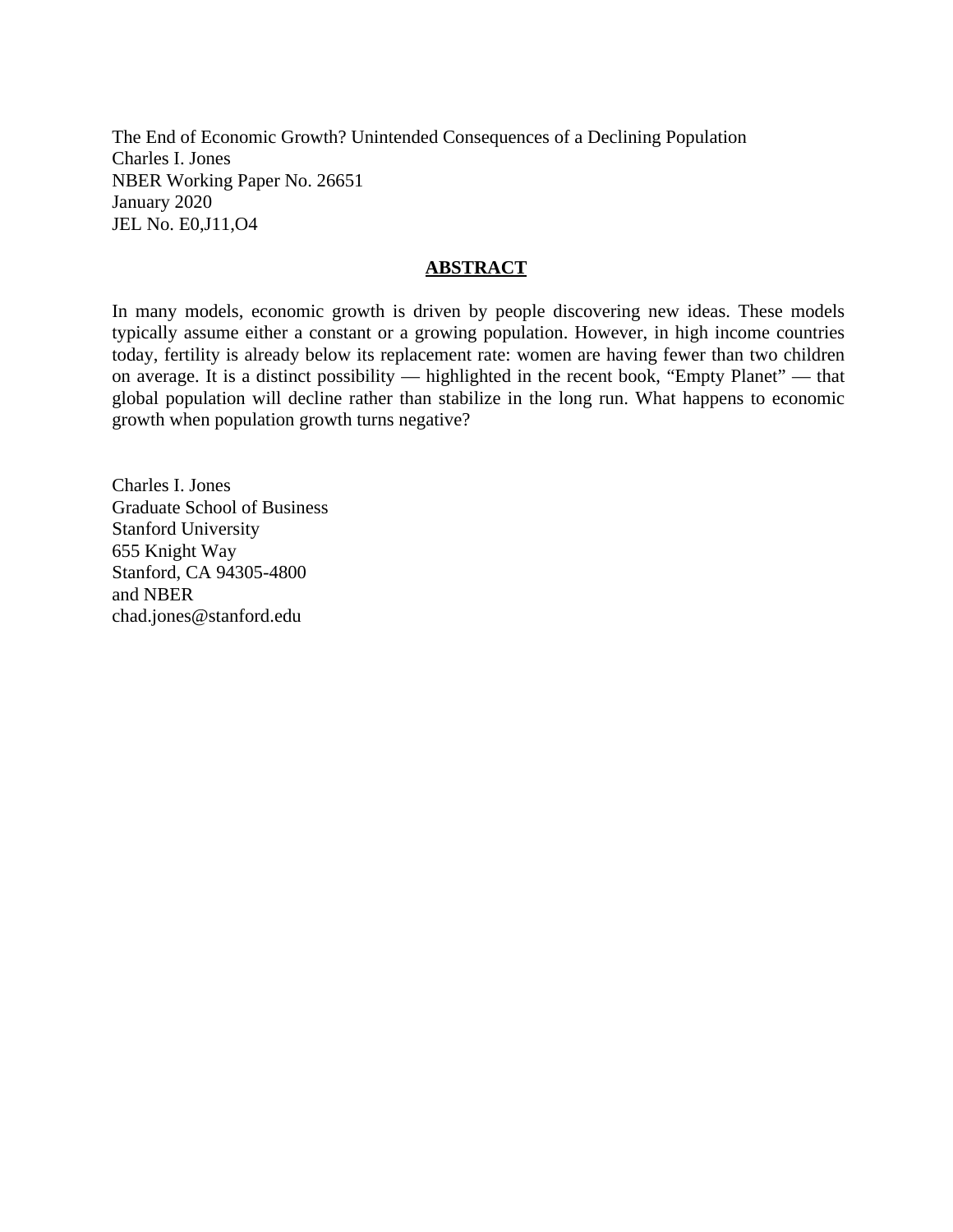# **1. Introduction**

In many growth models based on the discovery of new ideas, the size of the population plays a crucial role. Other things equal, a larger population means more researchers which in turns leads to more new ideas and to higher living standards. This basic feature is [shared by the original endogenous growth models of](#page-31-0) [Romer](#page-34-0)[\(1990](#page-34-0)[\),](#page-31-0) Aghion and Howitt [\(1992\)](#page-31-0), and [Grossman and Helpman](#page-33-0) [\(1991](#page-33-0)) as well as by the semi-endogenous growth models of [Jones](#page-33-0) [\(1995](#page-33-0)), [Kortum](#page-33-0) [\(1997\)](#page-33-0), and [Segerstrom](#page-34-0) [\(1998](#page-34-0)) in which standard policies have level effects instead of growth effects. It is a feature of numerous other models.<sup>1</sup>

In a recent book entitled *Empty Planet*, [Bricker and Ibbitson](#page-32-0) [\(2019\)](#page-32-0) make the case based on a rich body of demographic research that global population growth in the future may not only fall to zero but may actually be negative. For example, the natural rate of population growth (i.e. births minus deaths, ignoring immigation) is already negative in Japan and in many European countries such as Germany, Italy, and Spain [\(United Nations, 2019\)](#page-34-0).

Figure [1](#page-3-0) shows historical data on the total fertility rate for various regions. This measure is the average number of live births a cohort of women would have over their reproductive life if they were subject to the fertility rates of a given five-year period. To sustain a constant population requires a total fertility rate slightly greater than 2 in order to compensate for mortality. The graph shows that high income countries as a whole, as well as the U.S. and China individually, have been substantially below 2 in recent years. According to the U.N.'s *World Population Prospects 2019*, the total fertility rate in the most recent data is 1.8 for the United States, 1.7 for China and for High Income Countries on average, 1.6 for Germany, 1.4 for Japan, and 1.3 for Italy and Spain. In other words, fertility rates in the rich countries of the world are already consistent with negative long-run population growth: women are having fewer than two children throughout much of the developed world.

A sharp downward trend in India and for the world as a whole is also evident in the figure. As countries get richer, fertility rates appear to decline to levels consistent, not with a constant population, but actually with a declining population.

 ${}^{1}$ Examples include [Kremer](#page-34-0) [\(1993](#page-34-0)), [Acemoglu](#page-31-0) [\(1998\)](#page-31-0), [Ngai and Samaniego \(2011](#page-34-0)), [Doepke and Zilibotti](#page-32-0) [\(2014\)](#page-32-0), [Acemoglu and Restrepo \(2018](#page-31-0)[\),](#page-32-0) [Akcigit and Kerr](#page-31-0)[\(2018](#page-31-0)[\),](#page-32-0) [Atkeson and Burstein](#page-31-0)[\(2019](#page-31-0)[\), and](#page-32-0) Buera and Oberfield [\(2019\)](#page-32-0).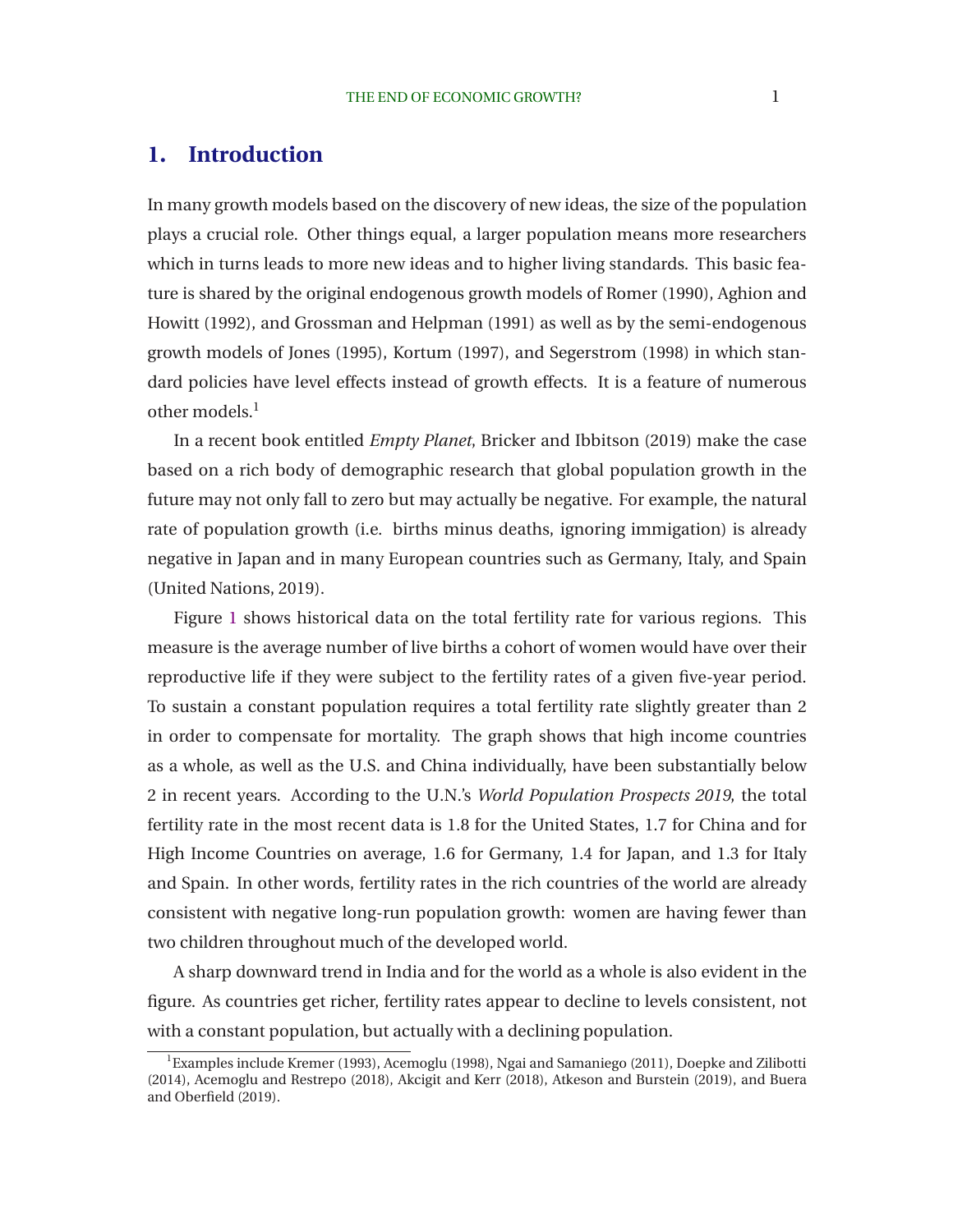<span id="page-3-0"></span>

#### Figure 1: The Total Fertility Rate (Live Births per Woman)

Note: The total fertility rate is the average number of live births a hypothetical cohort of women would have over their reproductive life if they were subject during their whole lives to the fertility rates of a given period and if they were not subject to mortality. Each data point corresponds to a five-year period. Source: [United Nations](#page-34-0) [\(2019\)](#page-34-0).

Conventional wisdom holds that in the future, global population will stabilize at something like 8 or 10 billion people. But maybe that is not correct. We surely do not know for certain what will happen in the future. The fact that so many rich countries already have fertility below replacement indicates that a future with negative population growth is a possibility that deserves further consideration.

The models of economic growth cited above assume a constant or growing population, and for understanding economic growth historically, that is clearly the relevant case. The demographic evidence, however, suggests that this may not be the case in the future. Hence the focus of this paper: what happens to economic growth if population growth is negative?

We show below — first in models with exogenous population growth and then later in a model with endogenous fertility — that negative population growth can be particularly harmful. When population growth is negative, both endogenous and semiendogenous growth models produce what we call an *Empty Planet* result: knowledge and living standards stagnate for a population that gradually vanishes. In a model with endogenous fertility, a surprising result emerges: even the social planner can get stuck in this trap if society delays implementing the optimal allocation and suffers from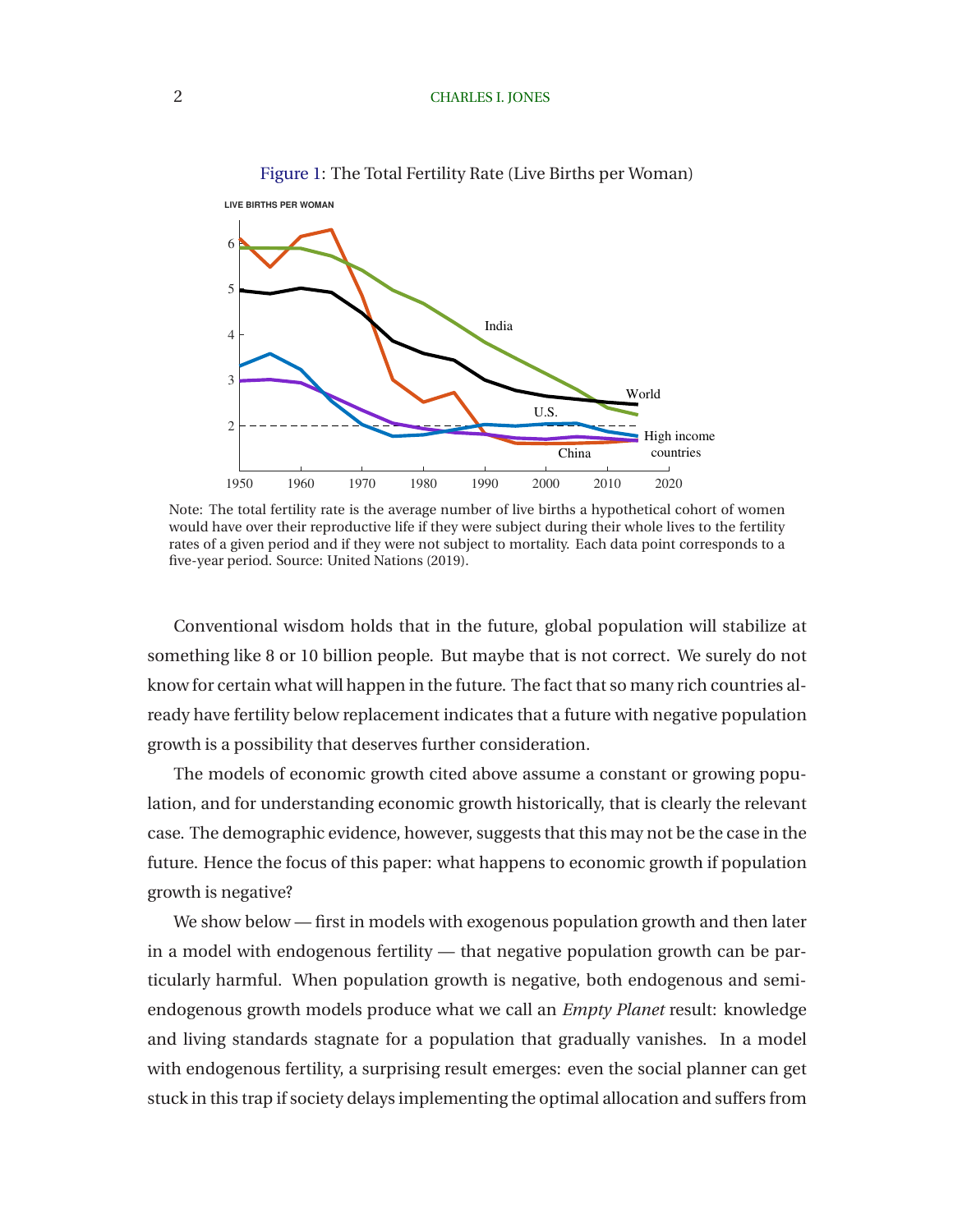inefficient negative population growth for a sufficiently long period. In contrast, if the economy switches to the optimal allocation soon enough, it can converge to a balanced growth path with sustained exponential growth: an ever-increasing population benefits from ever-rising living standards. Policies related to fertility may therefore determine whether we converge to an "empty planet" or to an "expanding cosmos"; they may be much more important than we have appreciated.

### **1.1 Literature Review**

Man[y models feature endogenous fertility, modeled in a variety of ways.](#page-31-0) Becker and Barro [\(1988](#page-31-0)) and [Barro and Becker](#page-31-0) [\(1989](#page-31-0)) take an altruistic approach in which the utility of children enters the utility function for parents, giving rise to a dynastic utility function. Papers that follow this approach include [Doepke and](#page-32-0) Zilibotti [\(2005\)](#page-32-0) and [Manuelli and Seshadri](#page-34-0) [\(2009](#page-34-0)). Other papers emphasize a "warm-glow" effect in which parents [care about the number of their offspring; for example, see](#page-32-0) De La Croix and Doepke [\(2003\)](#page-32-0), [Hock and Weil](#page-33-0) [\(2012\)](#page-33-0), and [Doepke and Tertilt](#page-32-0) [\(2016](#page-32-0)). Finally, many papers feature a quantity-quality tradeoff and assign a key role to education, often in the context of explaining the demographic transition and the emergence of modern economic growth. These include [Becker, Murphy and Tamura \(1990](#page-31-0)), Galor and Weil [\(1996, 2000](#page-33-0)), [Greenwood and Seshadri](#page-33-0) [\(2002](#page-33-0)), and [Kalemli-Ozcan](#page-33-0) [\(2002\)](#page-33-0).

On the empirical side, [Jones and Tertilt](#page-33-0) [\(2008](#page-33-0)) provide a detailed account of the declin[e in U.S. fertility using Census data, while](#page-32-0) Delventhal, Fernandez-Villaverde and Guner [\(2019](#page-32-0)) study the demographic transition using data from 186 countries and 250 years. [Feyrer, Sacerdote and Stern](#page-32-0) [\(2008](#page-32-0)) highlight negative population growth in Japan and parts of Europe and raise the possibility that it could revert back to being positive as the status of women in s[ociety improves.](#page-33-0) [Doepke and Tertilt](#page-32-0)[\(2016](#page-32-0)[\) and](#page-33-0) Greenwood, Guner and Vandenbroucke [\(2017\)](#page-33-0) provide general surveys of family macroeconomics, including fertility. In general, this literature sometimes recognizes the possibility that population growth could ultimately be negative, but that is not its emphasis.

More generally, demographic forces are garnering broader attention in the macroeconomic literature. Several recent papers suggest that falling labor force growth may explain a substantial part of the decline in firm entry and dynamism in the U.S. economy, including [Karahan, Pugsley and Sahin](#page-33-0) [\(2019\)](#page-33-0), [Hopenhayn, Neira and Singhania](#page-33-0)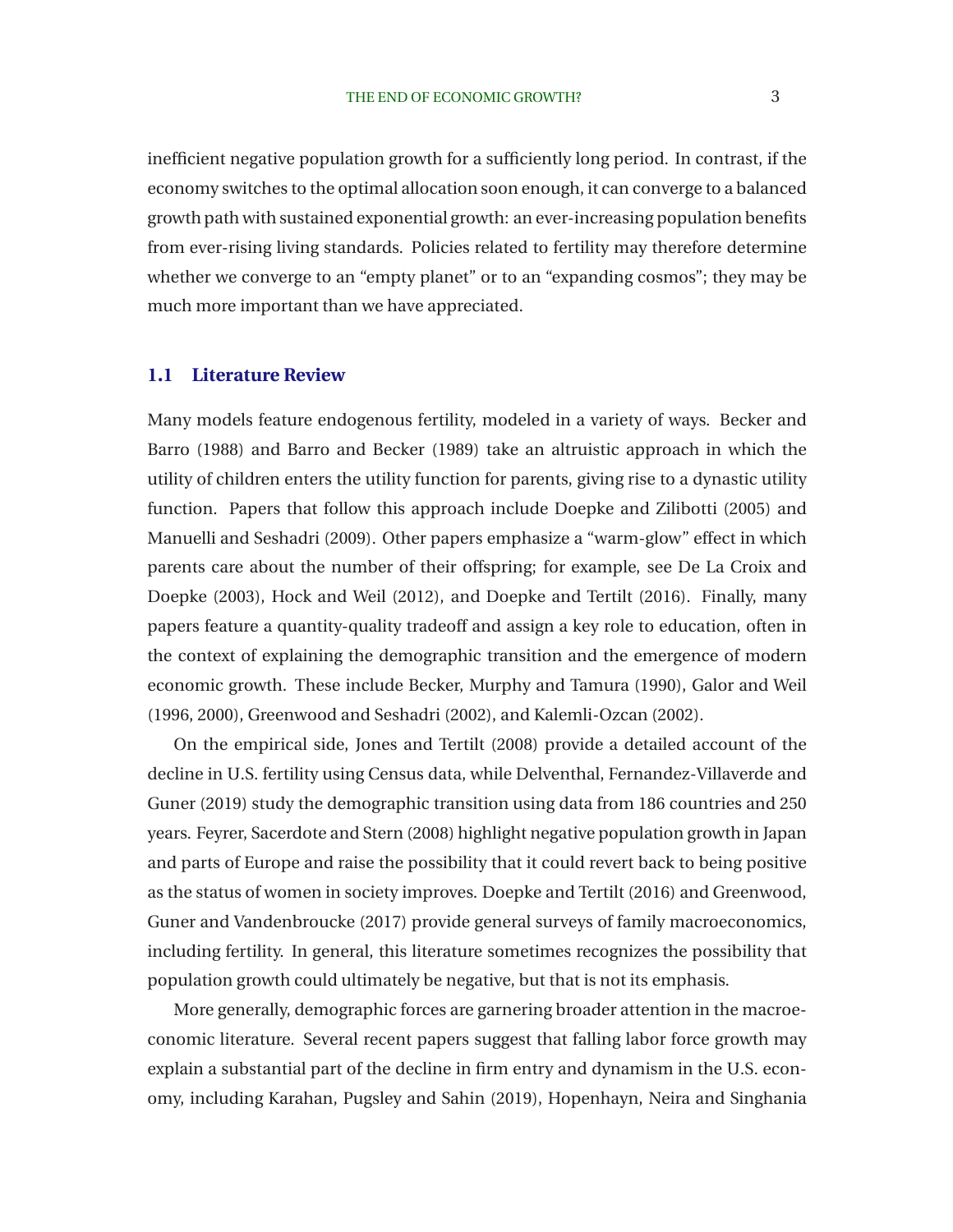[\(2018\)](#page-33-0), [Engbom](#page-32-0) [\(2019](#page-32-0)), and [Peters and Walsh](#page-34-0) [\(2019\)](#page-34-0).

The literature that explicitly considers negative population growth in a growth context is much smaller. [Manuelli and Seshadri](#page-34-0) [\(2009](#page-34-0)) explain the heterogeneity in international fertility rates by emphasizing that taxes and transfers in Europe may in part be responsible for low fertility. [Sasaki and Hoshida](#page-34-0) [\(2017\)](#page-34-0) study negative population growth in a semi-endogenous growth setting. They show that the rate of technological change falls to zero as people endogenously exit the research sector. More surprisingly, they provide a setting where negative population growth leads to *positive* steady-state growth in income per person because capital per person rises as the number of people declines. However, this result is incomplete in that they assume a zero depreciation rate for capital: if there is a fixed amount of capital but the population declines, then capital per person grows. One can easily generalize their result to positive depreciation rates using a Solow model. If the rate of population decline is  $\eta$  and capital depreciates at rate  $\delta$ , then there are two possible regimes. If  $\eta > \delta$ , i.e. the rate of population decline is faster than the depreciation rate of capital, then  $K/L$  rises asympotically along a balanced growth path. But when  $\eta < \delta$ , instead, you get the standard Solow result of constant  $K/L$  in steady state. Empirically, rates of population decline are perhaps 1% [or smaller, whereas depreciation rates are 3% or 5% or more. The](#page-34-0) Sasaki and Hoshida [\(2017](#page-34-0)) case of exponential growth in capital per person from declining population therefore seems implausible as an empirical matter. [Christiaans](#page-32-0) [\(2011](#page-32-0)) has results along these lines in a model with increasing returns that results from externalities to capital, showing the two possible regimes.

This motivates [Sasaki](#page-34-0) [\(2019a\)](#page-34-0) to consider a model with non-renewable resources, where a zero depreciation rate is more natural. In that case, though, one might wonder about elasticities of substitution: if a single Robinson Crusoe populated an earth full of land and natural resources, would her income be extremely high? [Sasaki](#page-34-0) [\(2019b\)](#page-34-0) considers a Solow model with CES production and finds that with an elasticity of substitution less than unity, the long-run growth rate is determined only by the rate of technological progress, with no contribution from the rising capital-labor ratio that results from negative population growth. Because capital is not essential, even an infinite capital-labor ratio gives finite output. These results suggests that capital and nonrenewable resources can be omitted from the model without much loss in generality,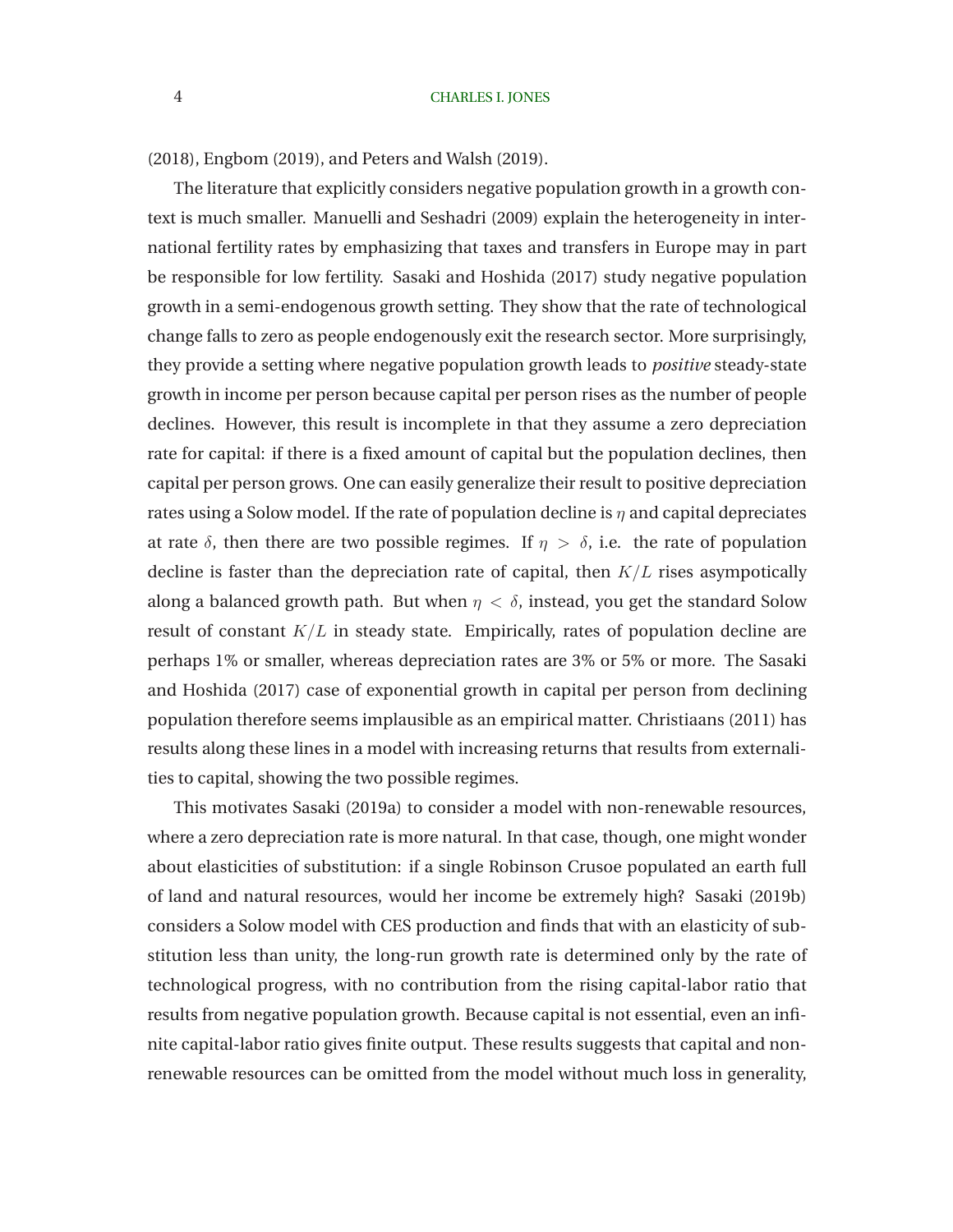<span id="page-6-0"></span>which is what we do below.

# **2. The Empty Planet Result**

How do idea-based growth models behave when population declines? We begin by introducing exogenous, negative population growth into a simplified version of the [Romer](#page-34-0) [\(1990](#page-34-0)), [Aghion and Howitt \(1992\)](#page-31-0), and [Grossman and Helpman](#page-33-0) [\(1991](#page-33-0)) endogenous growth models. This case turns out to be especially easy to analyze. Then we consider semi-endogenous growth models.

### **2.1 Fully Endogenous Growth as in Romer/AH/GH**

Consider the following simplified version of idea-driven endogenous growth models:

$$
Y_t = A_t^\sigma N_t \tag{1}
$$

$$
\frac{\dot{A}_t}{A_t} = \alpha N_t \tag{2}
$$

$$
N_t = N_0 e^{-\eta t}, \quad \eta > 0 \tag{3}
$$

According to equation (1), a single consumption-output good is produced using people  $N_t$  and the stock of ideas ("knowledge")  $A_t.$  Crucially, as in [Romer](#page-34-0) [\(1990](#page-34-0)), there is constant returns in this production function to rival inputs — here just people and therefore increasing returns to people and ideas together. The degree of increasing returns is parameterized by  $\sigma$ .

Equation (2) is the endogenous growth equation. It says that the growth rate of knowledge is proportional to the population. The literature often distinguishes between researchers and workers who produce the consumption good, but not always. Here, we make the simplifying assumption that is closer in spirit to learning by doing: people can work to make consumption goods and get new ideas at the same time. An exogenous split of people into workers and researchers would deliver identical results to those below. One can also allow this allocation to be determined endogenously.

Finally, equation (3) specifies that the population declines exogenously at the rate  $\eta$ . For example,  $\eta = 0.005$  corresponds to a population that declines exponentially at a half a percent per year. We write the model here and throughout the paper so that all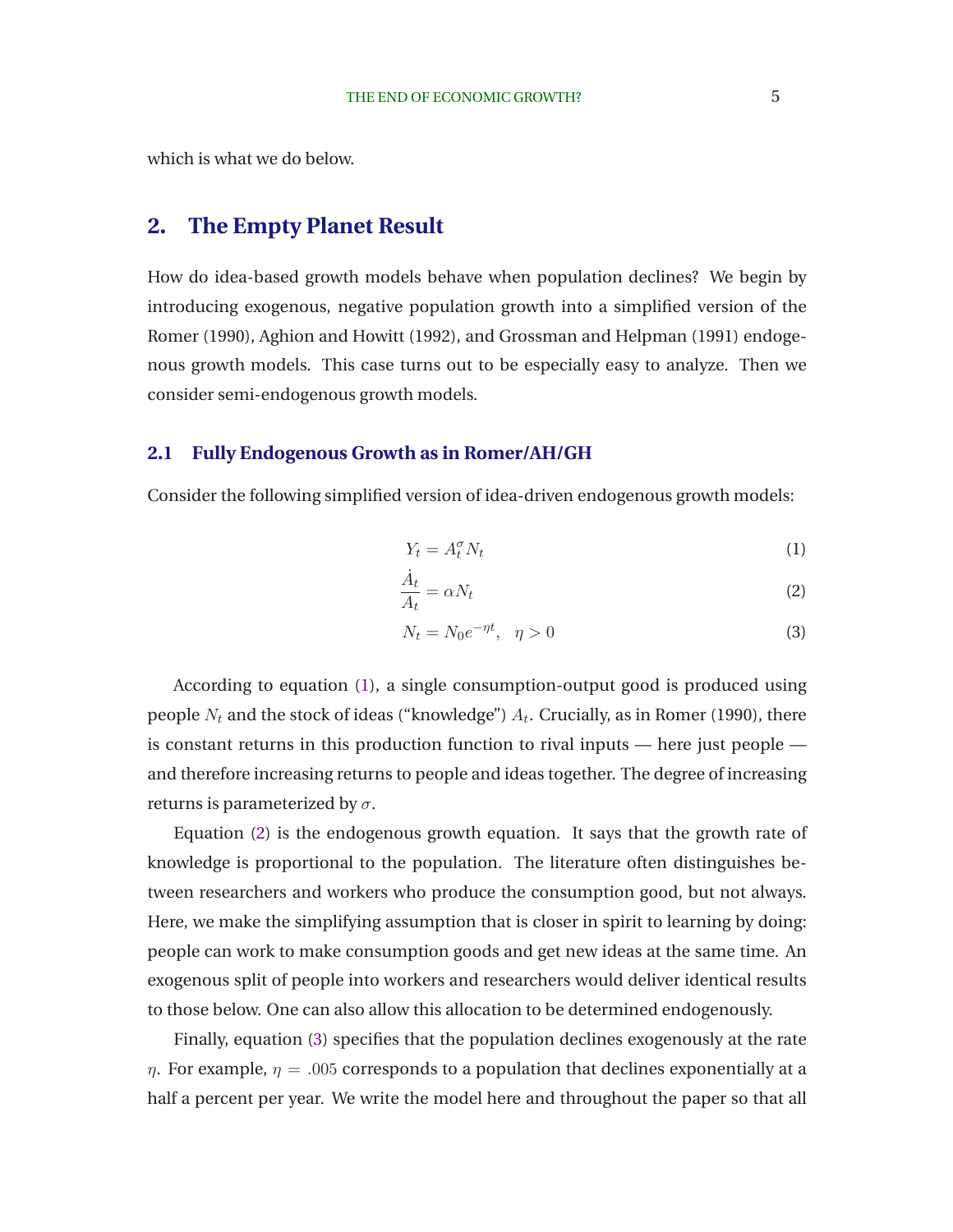<span id="page-7-0"></span>parameter values (Greek letters) are positive.

Combining [\(2\)](#page-6-0) and [\(3\)](#page-6-0) gives the following differential equation, in which the growth rate of knowledge declines exponentially:

$$
\frac{\dot{A}_t}{A_t} = \alpha N_0 e^{-\eta t}.
$$

This differential equation is easy to solve, yielding the following result (detailed derivations for this and other results are available in Appendix [A\)](#page-35-0):

**Result 1** [\(Romer/AH/GH with Negative Population Growth\)](#page-35-0): *In the Romer/AH/GH model with negative population growth, the stock of knowledge*  $A_t$  *is given by* 

$$
\log A_t = \log A_0 + \frac{g_{A0}}{\eta} \left( 1 - e^{-\eta t} \right)
$$

*Both*  $A_t$  *and income per person*  $y_t \equiv Y_t/N_t$  *converge to constant values*  $A^*$  *and*  $y^*$  *as t goes to infinity, where*

$$
A^* = A_0 \exp\left(\frac{g_{A0}}{\eta}\right)
$$

$$
y^* = y_0 \exp\left(\frac{g_{y0}}{\eta}\right)
$$

*where variables indexed by 0 denote initial values.*

We refer to this as the **Empty Planet result**. Economic growth stagnates as the stock of knowledge and living standards settle down to constant values. Meanwhile, the population itself falls at a constant rate, gradually emptying the planet of people. This outcome stands in stark contrast to the conventional result in growth models in which knowledge, living standards, and even population grow exponentially: not only do we get richer over time, but these higher living standards apply to an ever rising number of people.

The last equation in Result 1 is amenable to calibration. For example, if  $g_{y0} = 2\%$ and  $\eta = 1\%$ , so that the population is falling at 1% per year, the long-run level of GDP per person will be  $e^2 \approx 7.4$  times higher than current income. Obviously, slower declines in population would make this factor even higher.

In what follows, we explore the robustness of this finding. First, we see that it occurs in semi-endogenous growth models as well, and then we consider what happens when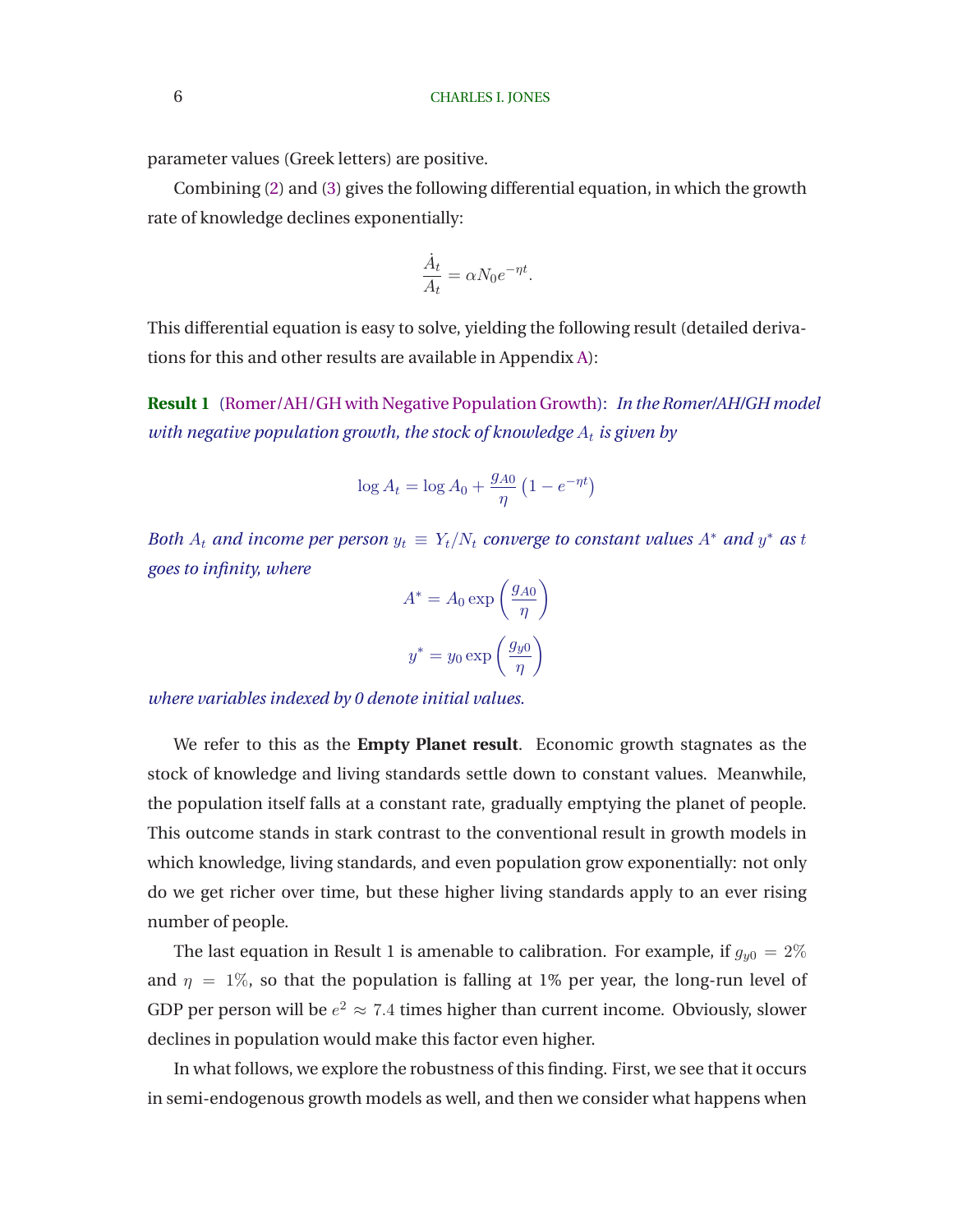<span id="page-8-0"></span>the population growth rate itself is an endogenous outcome.

### **2.2 Semi-Endogenous Growth with Declining Population**

With positive rates of population growth, semi-endogenous growth models in the tradition of [Jones](#page-33-0) [\(1995\)](#page-33-0), [Kortum](#page-33-0) [\(1997](#page-33-0)), and [Segerstrom \(1998](#page-34-0)) give very different results from the fully endogenous growth models. We see next that with negative population growth, the *Empty Planet* result still emerges.

A simplified semi-endogenous growth model is obtained by changing the idea production function:

$$
Y_t = A_t^\sigma N_t \tag{4}
$$

$$
\frac{A_t}{A_t} = \alpha N_t^{\lambda} A_t^{-\beta} \tag{5}
$$

$$
N_t = N_0 e^{-\eta t}, \quad \eta > 0 \tag{6}
$$

In particular, we introduce the parameter  $\beta > 0$ , capturing the extent to which new ideas (proportional improvements in productivity) are getting harder to find.<sup>2</sup>

Combining (5) and (6) gives the following differential equation:

 $\ddot{\phantom{0}}$ 

$$
\frac{\dot{A}_t}{A_t} = \alpha N_0^{\lambda} e^{-\lambda \eta t} A_t^{-\beta}.
$$

Integrating this differential equation gives the next result.

**Result 2** [\(Semi-Endogenous Growth with Negative Population Growth\)](#page-36-0): *In the semiendogenous growth model with negative population growth, the stock of knowledge*  $A_t$ *is given by*

$$
A_t = A_0 \left( 1 + \frac{\beta g_{A0}}{\lambda \eta} \left( 1 - e^{-\lambda \eta t} \right) \right)^{1/\beta}.
$$

*Defining*  $\gamma \equiv \lambda \sigma/\beta$  *to capture the overall degree of increasing returns to scale in this economy, both*  $A_t$  *and income per person*  $y_t \equiv Y_t/N_t$  *converge to constant values*  $A^*$  *and* 

<sup>&</sup>lt;sup>2</sup>An alternative in the literature is to write the idea production function as  $\dot{A}_t=\alpha N_t^{\lambda}A_t^{\phi}$  with  $\phi< 1$ . These are equivalent, with  $\beta = 1 - \phi$ .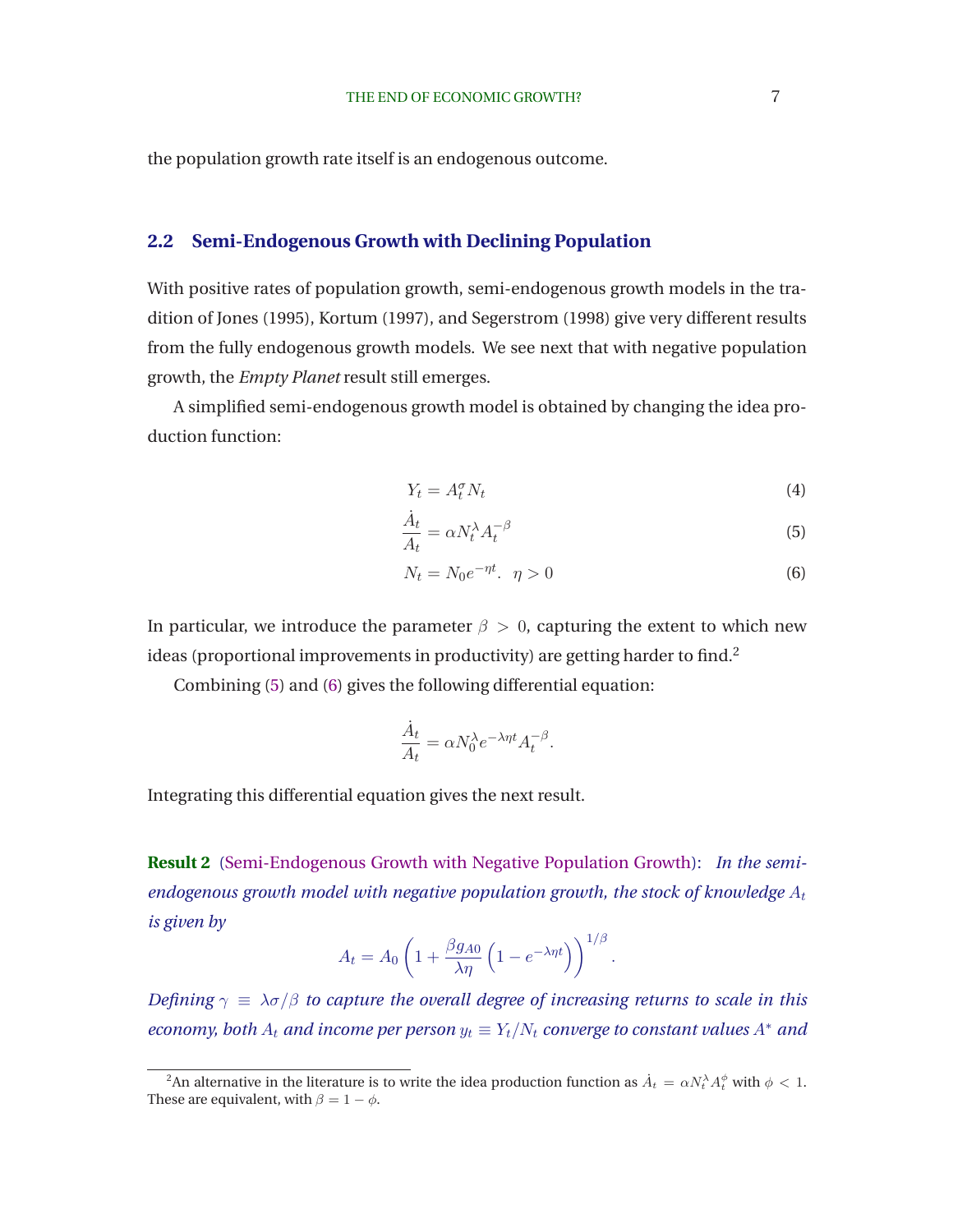<span id="page-9-0"></span>y <sup>∗</sup> *as* t *goes to infinity, where*

$$
A^* = A_0 \left( 1 + \frac{\beta g_{A0}}{\lambda \eta} \right)^{1/\beta}.
$$
  

$$
y^* = y_0 \left( 1 + \frac{g_{y0}}{\gamma \eta} \right)^{\gamma/\lambda}.
$$
 (7)

*Along the transition path, the growth rate satisfies*

$$
\frac{\dot{y}_t}{y_t} = g_{y0} \cdot \left(\frac{y_t}{y_0}\right)^{-\frac{\lambda}{\gamma}} e^{-\lambda \eta t} = \frac{g_{y0} e^{-\lambda \eta t}}{1 + \frac{g_{y0}}{\gamma \eta} \left(1 - e^{-\lambda \eta t}\right)}
$$

In other words, the growth rate falls to zero slightly faster than  $e^{-\lambda \eta t}$ .

This result confirms that both endogenous growth and semi-endogenous growth lead to the *Empty Planet* outcome. Rather than sustained exponential growth in living standards and population, living standards stabilize for a vanishing number of people.

Quantitatively, however, the level at which lower living standards stagnate can be much lower with semi-endogenous growth. To illustrate, we need to calibrate one additional parameter relative to what we had before. Across a range of different case studies, [Bloom, Jones, Van Reenen and Webb](#page-32-0) [\(2019](#page-32-0)) find estimates of  $\beta \approx 3$  when  $\sigma = 1$  (a normalization in the general case where we do not observe ideas directly) and  $\lambda = 1$  (a standard value in the literature), which gives  $\gamma = 1/3$ . Plugging these values into equation (7), the long-run level of GDP per person would be  $(1 + 3 \cdot 2)^{1/3} \approx 1.9$ times higher than current income. The difference versus the endogenous growth case is striking: with  $\beta = 0$  (so that  $\gamma = \infty$ ), long run income was 7.4 times higher than current income for the same parameter values.

### **3. Endogenous Fertility and the Equilibrium Allocation**

We now endogenize the population growth rate itself. There are many related ways to accomplish this, and the literature has not converged on a single best practice; see the literature review at the start of this paper for references. Almost all approaches assume that having offspring is a time intensive activity, and this is at the center of the approach we take below.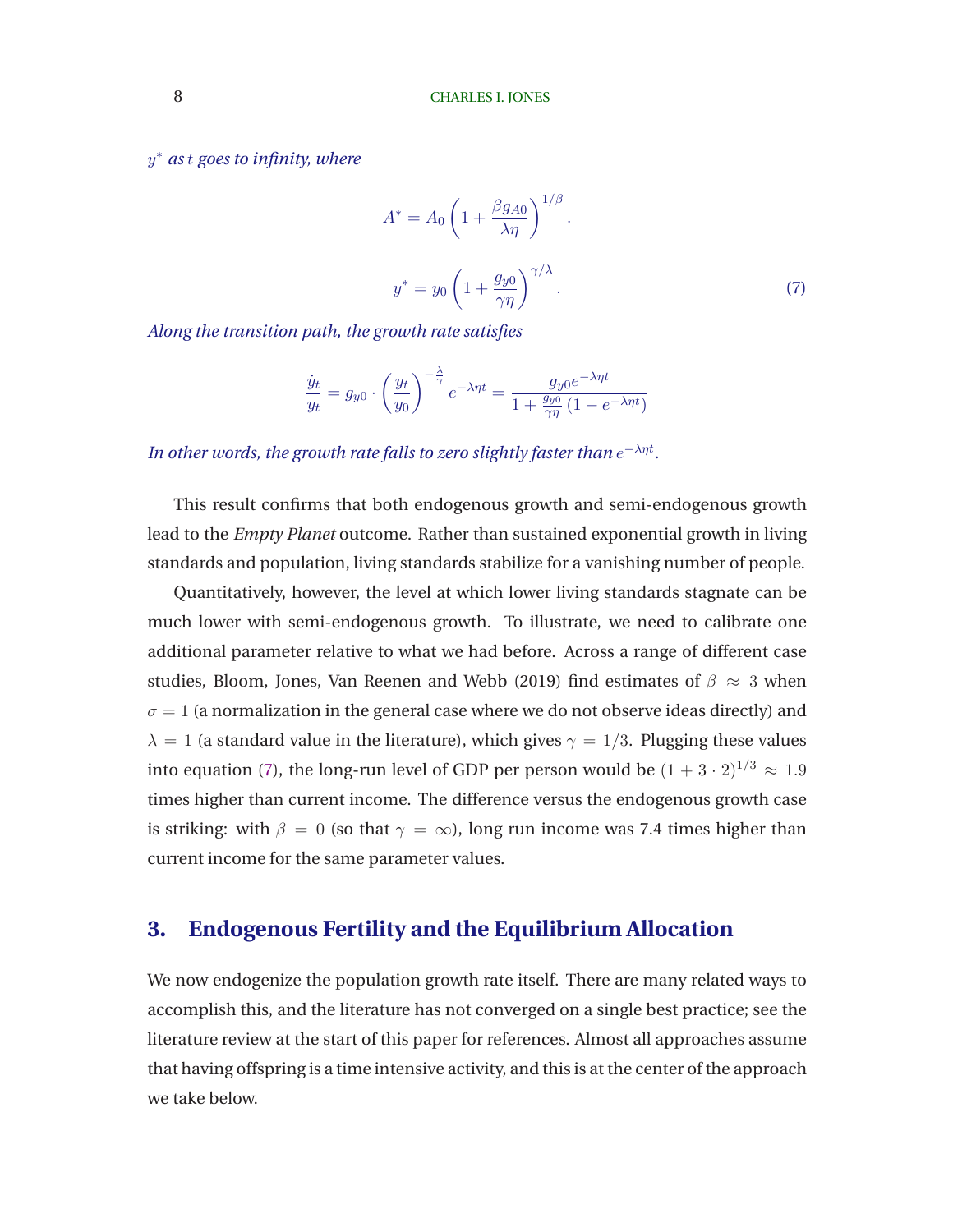In models of endogenous fertility, population growth in a decentralized equilibrium can be optimal or may be either above or below the optimal rate. In fact, because the number of people is endogenous, the definition of "optimal" is itself not obvious; for example, see [Golosov, Jones and Tertilt](#page-33-0) [\(2007\)](#page-33-0). The most natural case of interest here is one in which parents do not fully internalize the fact that their offspring create nonrival ideas that benefit the entire economy, so that equilibrium fertility is too low.

But there are also other possible nuances. For example, [Farhi and Werning](#page-32-0) [\(2007\)](#page-32-0) note that the social planner may care about future generations both because individuals care about their own children and because the social planner puts weight on each generation. This means that social welfare will generally put more weight on future generations than individuals do, also leading optimal fertility to be higher than equilibrium fertility. Externalities to human capital in models with a quality-quantity tradeoff can also give rise to inefficiently low fertility. Alternatively, one can construct ideabased models in which optimal fertility is below equilibrium fertility; see [Jones](#page-33-0) [\(2003\)](#page-33-0) and [Futagami and Hori](#page-32-0) [\(2010](#page-32-0)) for some discussion. Here, we do not attempt to draw any firm conclusion about the range of possible externalities that may exist. Instead, we focus on one interesting case in which the equilibrium features negative population growth while the optimal allocation has positive population growth.

To simplify, we abstract from the demographic transition. That is, we are not focused on how fertility fell from 5 to 3 to 1.5 children per woman. Instead, the focus is on the stable fertility rate at the end of the demographic transition, and what happens if it implies negative population growth.

### **3.1 Environment**

The economic environment for the setup with endogenous fertility is in Table [1.](#page-11-0) It builds on our earlier model, with one enhancement. There is now a single allocative decision that has to be made at each date: each person is endowed with one unit of time that can be used to produce either consumption or offspring. Devoting  $\ell_t$  units of time to producing children leads to a fertility rate of  $b(\ell_t)=\bar{b}\ell_t.$  The linear function is convenient analytically but not essential. There is a constant death rate,  $\delta$ , and the population growth rate is  $n_t\,=\, \bar b \ell - \delta.$  Thus if  $\ell_t$  is sufficiently small, the population growth rate can be negative.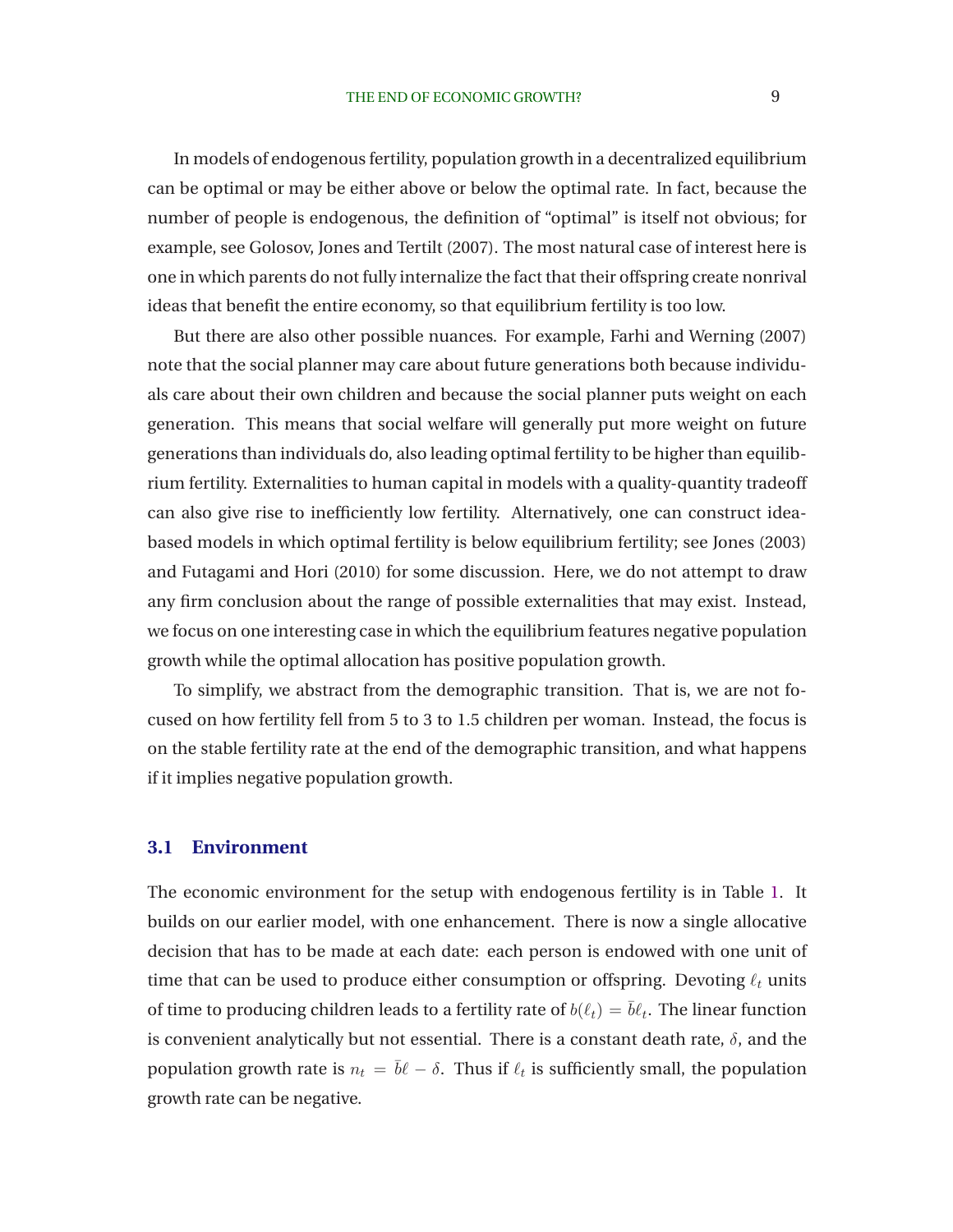<span id="page-11-0"></span>Table 1: Economic Environment: Endogenous Fertility Model

| <b>Final output</b> | $Y_t = A_t^{\sigma} (1 - \ell_t) N_t$                                                                                                            |
|---------------------|--------------------------------------------------------------------------------------------------------------------------------------------------|
| Population growth   | $\frac{N_t}{N_t} = n_t = b(\ell_t) - \delta$                                                                                                     |
| Fertility           | $b(\ell_t) = \overline{b}\ell_t$                                                                                                                 |
| Ideas               | $\frac{A_t}{4} = N_t^{\lambda} A_t^{-\beta}$                                                                                                     |
|                     | Generation 0 utility $U_0 = \int_0^\infty e^{-\rho t} u(c_t, \tilde{N}_t) dt$ , $\tilde{N}_t \equiv N_t/N_0$ , $\rho \equiv \bar{\rho} + \delta$ |
| Flow utility        | $u(c_t, \tilde{N}_t) = \log c_t + \epsilon \log N_t$                                                                                             |
| Consumption         | $c_t = Y_t/N_t$                                                                                                                                  |

This setup excludes many other considerations that would be interesting to explore in the future such as human capital, physical capital, and a quantity-quality tradeoff. We instead focus on the simplest model that allows us to make our points.

People obtain utility from consumption and from having descendents. The expected lifetime utility of a member of the generation born at date 0 is

$$
U_0 = \int_0^\infty e^{-(\bar{\rho} + \delta)t} u(c_t, \tilde{N}_t) dt
$$

where  $\bar{\rho}$  is the pure rate of time preference,  $c_t$  is consumption, and  $\tilde{N}_t\equiv N_t/N_0$  is the number of descendents of generation 0 at date t. Discounting also occurs because of the death rate, and we define  $\rho \equiv \bar{\rho} + \delta$  as the overall discount rate. The flow of utility at date  $t$  is

$$
u(c_t, \tilde{N}_t) = \log(\tilde{N}_t^{\epsilon} c_t) = \log c_t + \epsilon \log \tilde{N}_t.
$$

This is a special case of the preferences considered by Becker [and Barro \(1988](#page-31-0)) as used by [Barro and Sala-i-Martin](#page-31-0) [\(1995](#page-31-0)). The log functional forms are convenient in several ways. First,  $\log c_t$  leads income and substitution effects to cancel, so that a constant fertility rate is consistent with balanced growth. The  $\log \tilde{N}_t$  is helpful for time consistency and for simplifying the value function in solving for transition dynamics. This setup can be generalized in various ways and the qualitative results will be preserved.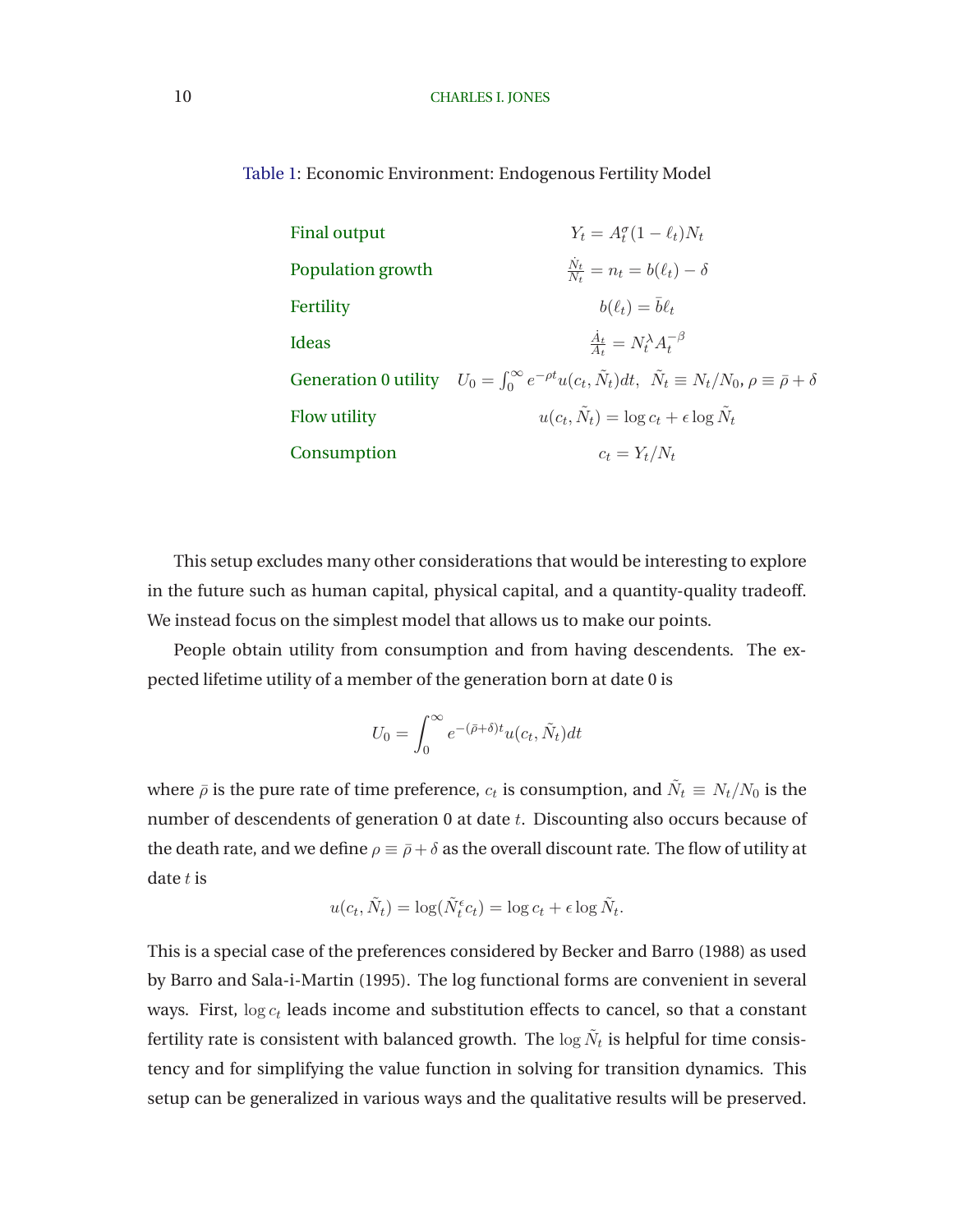But the analysis of the transition dynamics is sufficiently subtle that it is very helpful to illustrate them with the simplest possible setup. $3$ 

### **3.2 A Competitive Equilibrium with Externalities**

As in [Romer](#page-34-0) [\(1990](#page-34-0)), the nonrivalry of ideas leads to increasing returns. Some departure from pure perfect competition is necessary, and the equilibrium in general will not be efficient. We consider a simple equilibrium in which the production of ideas is purely external. Also, we start with the equilibrium allocation because it is designed to be simple. Section [4](#page-14-0) below considers an optimal allocation.

Firms produce final output in perfectly competitive markets, taking the stock of ideas  $A_t$  as exogenous. Each person chooses time spent raising children versus working in the market sector,  $\ell_t$  versus  $1-\ell_t$ , in order to maximize utility, also taking the time path of  $A_t$  as exogenous. Hence ideas evolve according to the idea production function entirely as an externality: people do not recognize that by having children, their kids may produce new knowledge in the future that makes the entire economy more productive. Markets are perfectly competitive, subject to the idea externality, and the only price is the wage per unit of work, given by  $w_t = A_t^{\sigma}$  in equilibrium.

Taking  $\{w_t\}$  as given, people in each generation solve

$$
\max_{\{\ell_t\}} \int_0^\infty e^{-\rho t} u(c_t, \tilde{N}_t) dt
$$

subject to

$$
\dot{N}_t = (b(\ell_t) - \delta)N_t
$$

$$
c_t = w_t(1 - \ell_t)
$$

and given the function forms assumed in Table [1.](#page-11-0)

The Hamiltonian for this problem is

$$
\mathcal{H} = u(c_t, \tilde{N}_t) + v_t(b(\ell_t) - \delta)N_t
$$

<sup>&</sup>lt;sup>3</sup>Here are some examples of how things can be generalized. We currently have all people generating ideas rather than only people who work in the market sector. Introducing a  $1-\ell_t$  into the idea production function just leads to a level effect and so should not change the results below. Allowing the flow of utility to be  $N_t^\epsilon u(c_t)$  can also be permitted, as long as  $u(c)$  is CRRA with curvature between 0 and 1.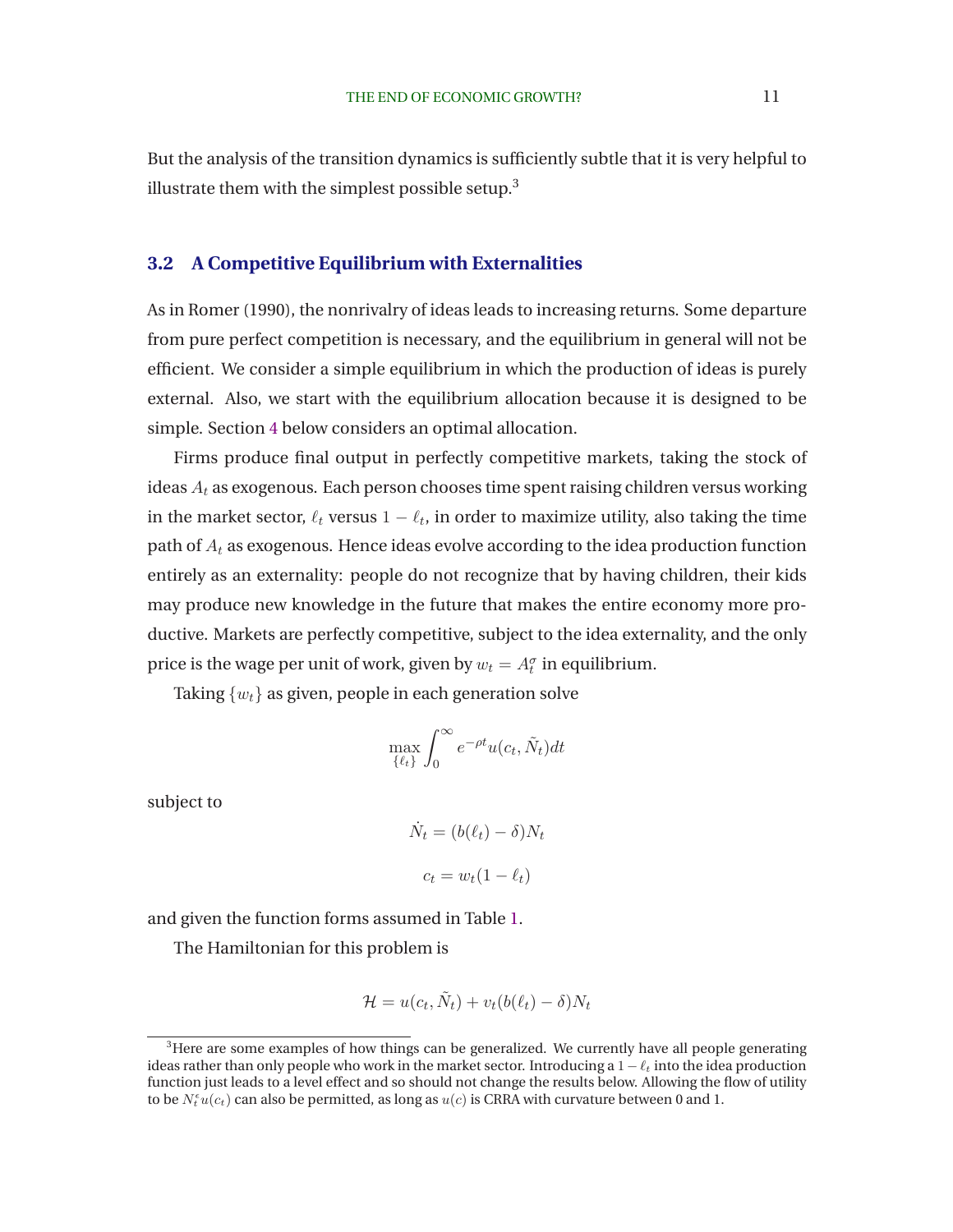<span id="page-13-0"></span>where  $v_t$  is the shadow price (in utils) of another person.

The first-order condition for this problem with respect to  $\ell_t$  is

$$
\underbrace{v_t N_t b'(\ell_t)}_{\text{MU of time in fertility}} = \underbrace{u_c(c_t, \tilde{N}_t) w_t}_{\text{MU of time in making goods}} = \frac{1}{1 - \ell_t}.
$$
\n(8)

On the left side, spending a little more time on fertility leads each of  $N_t$  people to have  $b'(\ell_t)$  additional offspring, valued at shadow price  $v_t$ . Alternatively, the time could be spent working to earn the wage  $w_t$ , which is converted to utility units using the marginal utility of consumption. At the maximum, individuals are indifferent between these two options.

The first-order condition for  $N_t$  gives an arbitrage-like equation for the shadow price of people:

$$
\rho = \frac{\dot{v}_t}{v_t} + \frac{1}{v_t} \left( \frac{\epsilon}{N_t} + v_t n_t \right). \tag{9}
$$

To solve further, define  $V_t \equiv v_t N_t$  to be the shadow value in utils of the entire population. Then (9) can be written as

$$
\dot{V}_t = \rho V_t - \epsilon.
$$

This differential equation obviously has a steady state at  $V_{eq}^* = \epsilon/\rho$ . Simple inspection of the differential equation reveals that this steady state is unstable: if  $V_t$  differs from  $V_{eq}^*$ , then either  $V_t$  speeds off to  $\infty$  violating the transversality condition or the law of motion would require  $\ell_t < 0$ , which is not allowed. The solution is therefore

$$
V_t = V_{eq}^* = \frac{\epsilon}{\rho}
$$

so that  $V_t$  is constant at all points in time.

Substituting this into (8) and using our functional form assumptions gives the equilibrium amount of time spent on fertility. This is stated in our next result:

**Result 3** [\(The Equilibrium with Endogenous Fertility\)](#page-37-0): *In the equilibrium with endogenous fertility, the allocation of time devoted to offspring is constant and given by*

$$
\ell_t = 1 - \frac{1}{\bar{b}V_t} = 1 - \frac{1}{\bar{b}V_{eq}^*} = 1 - \frac{\rho}{\bar{b}\epsilon} \equiv \ell_{eq} \tag{10}
$$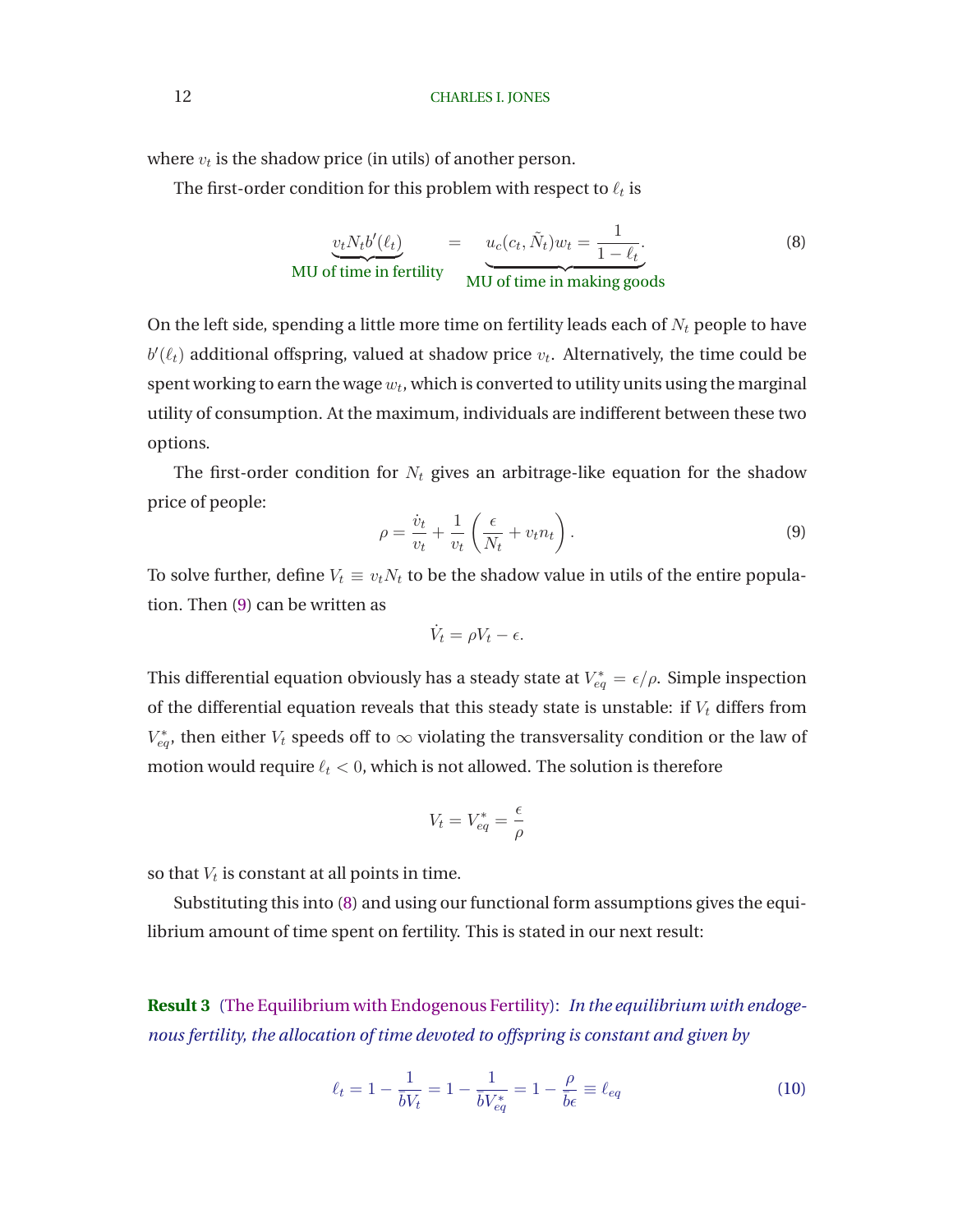<span id="page-14-0"></span>*Equilibrium population growth is then also constant at the rate*  $n_{eq} = \bar{b} - \delta - \rho/\epsilon$ *. Depending on parameter values, equilibrium population growth can be positive or negative.*

Fertility is constant at each point in time, even along the transition path. A higher rate of time preference ( $\rho$ ) lowers fertility, while a higher preference for offspring ( $\epsilon$ ) or a better fertility technology  $(b)$  raises fertility. This setup, therefore, does not explain the demographic transition or how we got to the situation we are in today; that's not its purpose.

Instead, it allows us to study the current situation: depending on parameter values, equilibrium population growth can be positive or negative. The negative case is the one of interest here. In that case, we have an equilibrium setup with endogenous fertility that feeds naturally into the results from Section [2.](#page-6-0) The negative population growth combined with the idea production function implies that the equilibrium with endogenous fertility features a growth rate that falls to zero so that output per person converges to a steady state, as in equation [\(7\)](#page-9-0). Therefore, the *Empty Planet* result can be supported as an equilibrium outcome with endogenous fertility.

# **4. The Optimal Allocation**

Now instead consider the optimal allocation in this economic environment. With endogenous fertili[ty, there is no unique criterion for social welfare, as discussed by](#page-33-0) Golosov, Jones and Tertilt [\(2007](#page-33-0)). Instead, we consider the allocation that maximizes the utility of a representative generation. The key reason this differs from the equilibrium allocation considered above is that the optimal allocation takes into account the fact that a larger population generates more nonrival ideas, raising everyone's income. This will lead optimal fertility to be higher than its equilibrium rate.

Defined this way, the optimal allocation solves

$$
\max_{\{\ell_t\}} \int_0^\infty e^{-\rho t} u(c_t, \tilde{N}_t) dt
$$

subject to

$$
\dot{N}_t = (b(\ell_t) - \delta)N_t
$$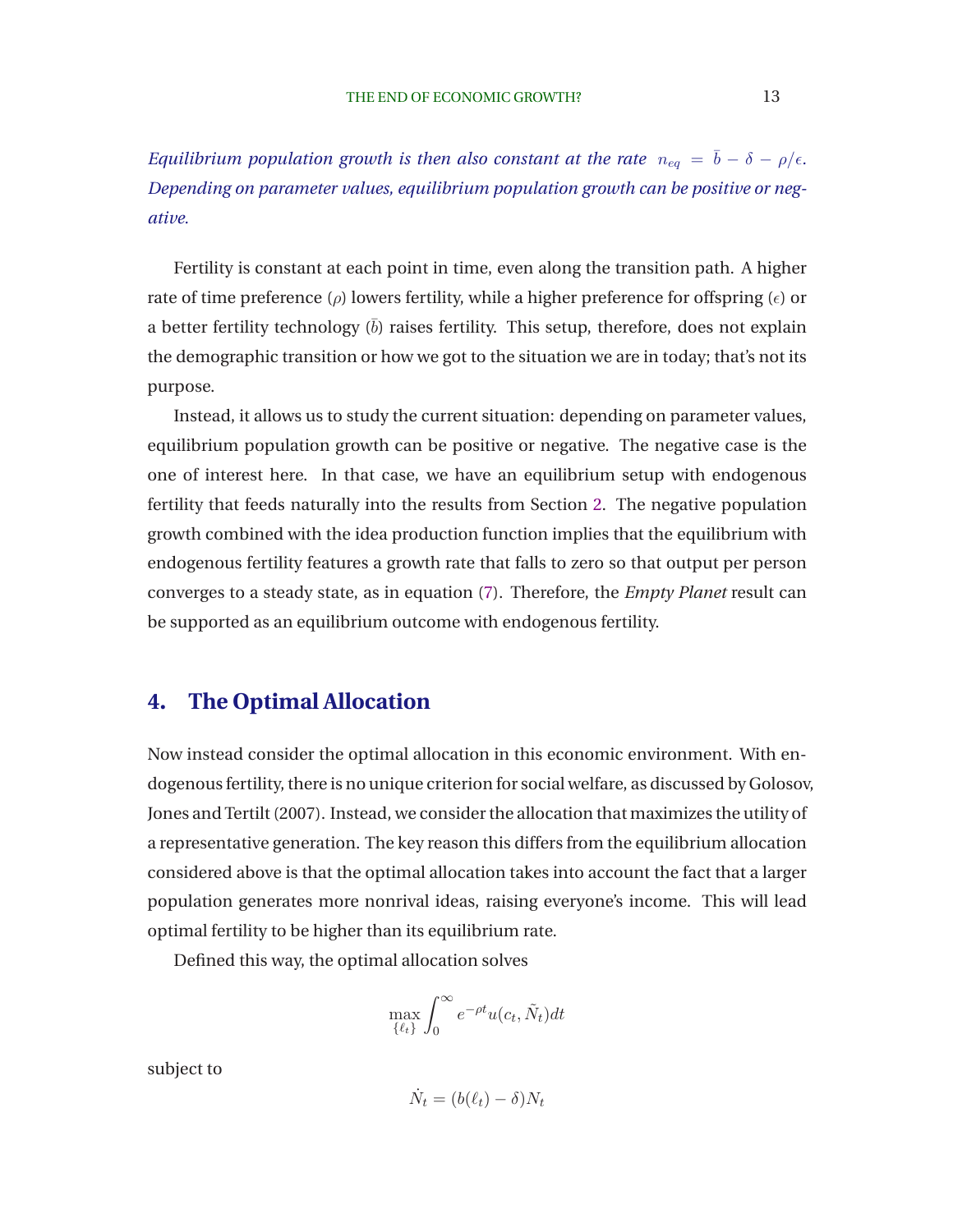$$
\frac{\dot{A}_t}{A_t} = N_t^{\lambda} A_t^{-\beta}
$$

$$
c_t = Y_t / N_t.
$$

<span id="page-15-0"></span>The Hamiltonian for the optimal allocation is

$$
\mathcal{H} = u(c_t, \tilde{N}_t) + \mu_t N_t^{\lambda} A_t^{1-\beta} + v_t (b(\ell_t) - \delta) N_t
$$

where  $\mu_t$  is the shadow price of an idea and  $v_t$  is the shadow price of another person. The first-order condition for this problem with respect to  $\ell_t$  is

$$
\underbrace{v_t N_t b'(\ell_t)}_{\text{MU of time in fertility}} = \underbrace{\frac{u_c(c_t, \tilde{N}_t)y_t}{1 - \ell_t}}_{\text{MU of time in making goods}} = \frac{1}{1 - \ell_t}.
$$
\n(11)

Notice that this equation has the same form as the equilibrium first-order condition; however, the shadow value of people,  $v_t$ , will be different. (We abuse notation for now by not using a different letter for the equilibrium versus optimal  $v_t$ .)

The first-order condition with respect to  $A_t$  can be expressed as an arbitrage equation:

$$
\rho = \frac{\dot{\mu}_t}{\mu_t} + \frac{1}{\mu_t} \left( u_c \sigma \frac{y_t}{A_t} + \mu_t (1 - \beta) \frac{\dot{A}_t}{A_t} \right). \tag{12}
$$

The required rate of return is  $\rho$ , and the production of ideas yields both a capital gain and a dividend. Continuing this analogy, this equation can be solved to yield the shadow price of an idea along a balanced growth path as the initial dividend divided by "r-g":

$$
\mu_t^* = \frac{\frac{1}{c_t} \sigma \frac{y_t}{A_t}}{\rho - g_\mu - (1 - \beta) g_A} = \frac{\sigma / A_t^*}{\rho + \beta g_A} \tag{13}
$$

where the second equality uses the fact that the growth rate of the dividend (and hence the growth rate of  $\mu$ ) equals  $-g_A$  along a BGP.

Similarly, the first-order condition for  $N_t$  in arbitrage form is

$$
\rho = \frac{\dot{v}_t}{v_t} + \frac{1}{v_t} \left( \frac{\epsilon}{N_t} + \mu_t \lambda \frac{\dot{A}_t}{N_t} + v_t n_t \right). \tag{14}
$$

Comparing this equation to the equivalent condition in the equilibrium, equation [\(9\)](#page-13-0),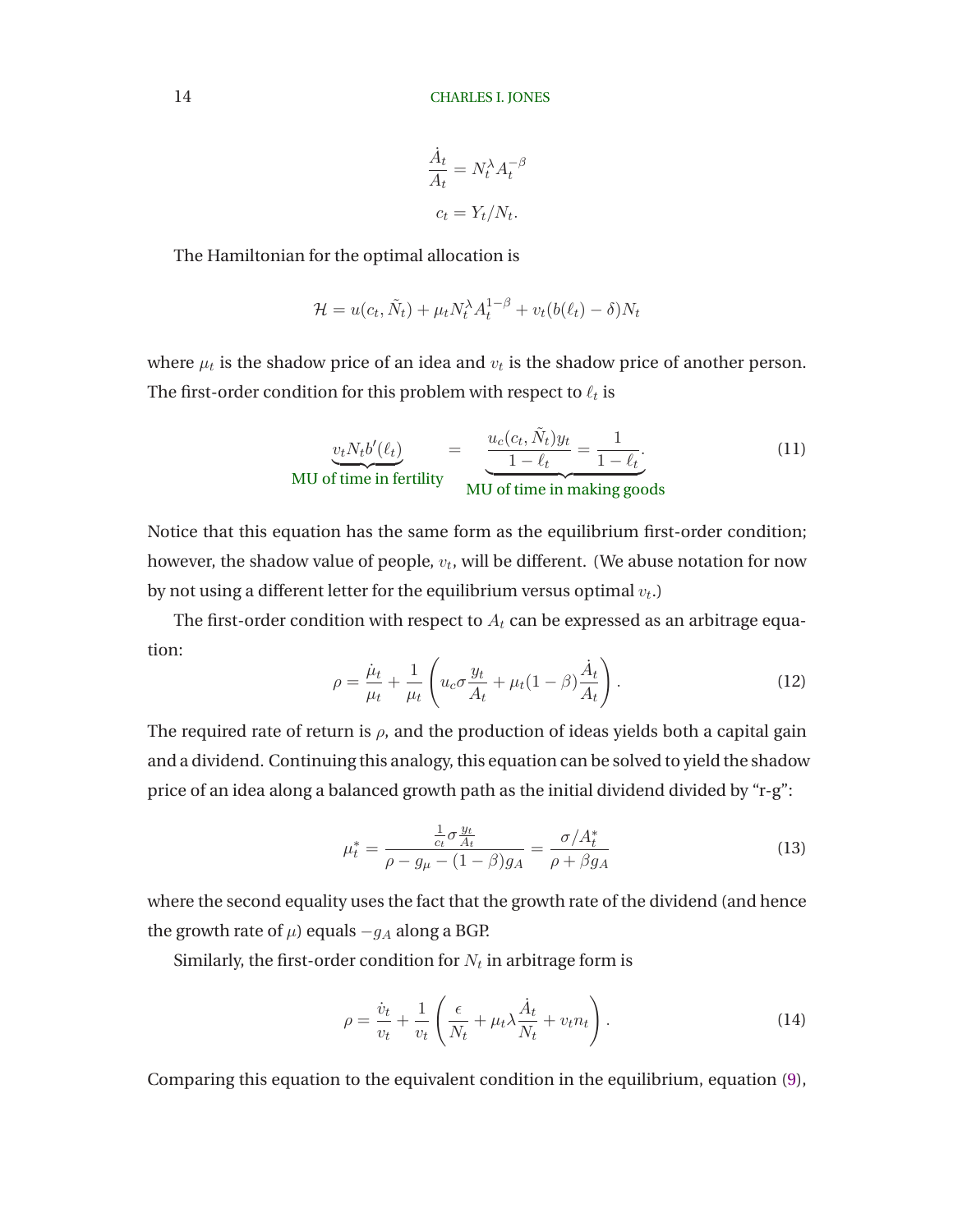<span id="page-16-0"></span>reveals that they differ because of the second term in parentheses: the optimal allocation values people not only for the direct utility they provide, but also because of the additional ideas they produce.

### **4.1 Steady State Balanced Growth**

Using [\(13\)](#page-15-0), the social value of people along a balanced growth path is given by

$$
V_{sp}^* = v_t^* N_t^* = \frac{\epsilon + \lambda z^*}{\rho} \tag{15}
$$

where

$$
z^* \equiv \mu_t^* \dot{A}_t^* = \frac{\sigma g_A^*}{\rho + \beta g_A^*}.
$$
 (16)

We use  $z_t$  to denote the social value of the new ideas produced at a point in time. Therefore, equation (15) makes clear that the social planner values people for both the utility they bring, via  $\epsilon$ , as well as the additional ideas they produce, via  $z^*$ .

Finally, if the planner solution features positive population growth in the steady state, i.e. if  $n_{sp}^* > 0$ , then

$$
g_A^* = \frac{\lambda n_{sp}^*}{\beta} \tag{17}
$$

$$
g_y^* = \gamma n_{sp}^*, \text{ where } \gamma \equiv \frac{\lambda \sigma}{\beta}.
$$
 (18)

As usual in semi-endogenous growth models, the long-run growth rate is the product of the overall degree of increasing returns to scale,  $\gamma \equiv \lambda \sigma/\beta$ , and the rate at which scale is growing,  $n_{sp}^*$ . Alternatively, if the planner solution features zero or negative population growth in the steady state, then  $g_A^* = g_y^* = 0$ .

These two growth regimes — the focus of the first half of the paper — are shown graphically in Figure [2.](#page-17-0) If steady-state population growth is positive, then steady-state knowledge growth is proportional to  $n$ . But if population growth is negative, then steadystate knowledge growth is zero. This kink — these two regimes — gives rise to the possibility of multiple steady states, which we will see shortly.

Equations (15) and (16) make clear the difference between the equilibrium and the optimal allocations in steady state. The equilibrium value of people is  $V_{eq}^* = \frac{\epsilon}{\rho}$  $\frac{\epsilon}{\rho}$ , while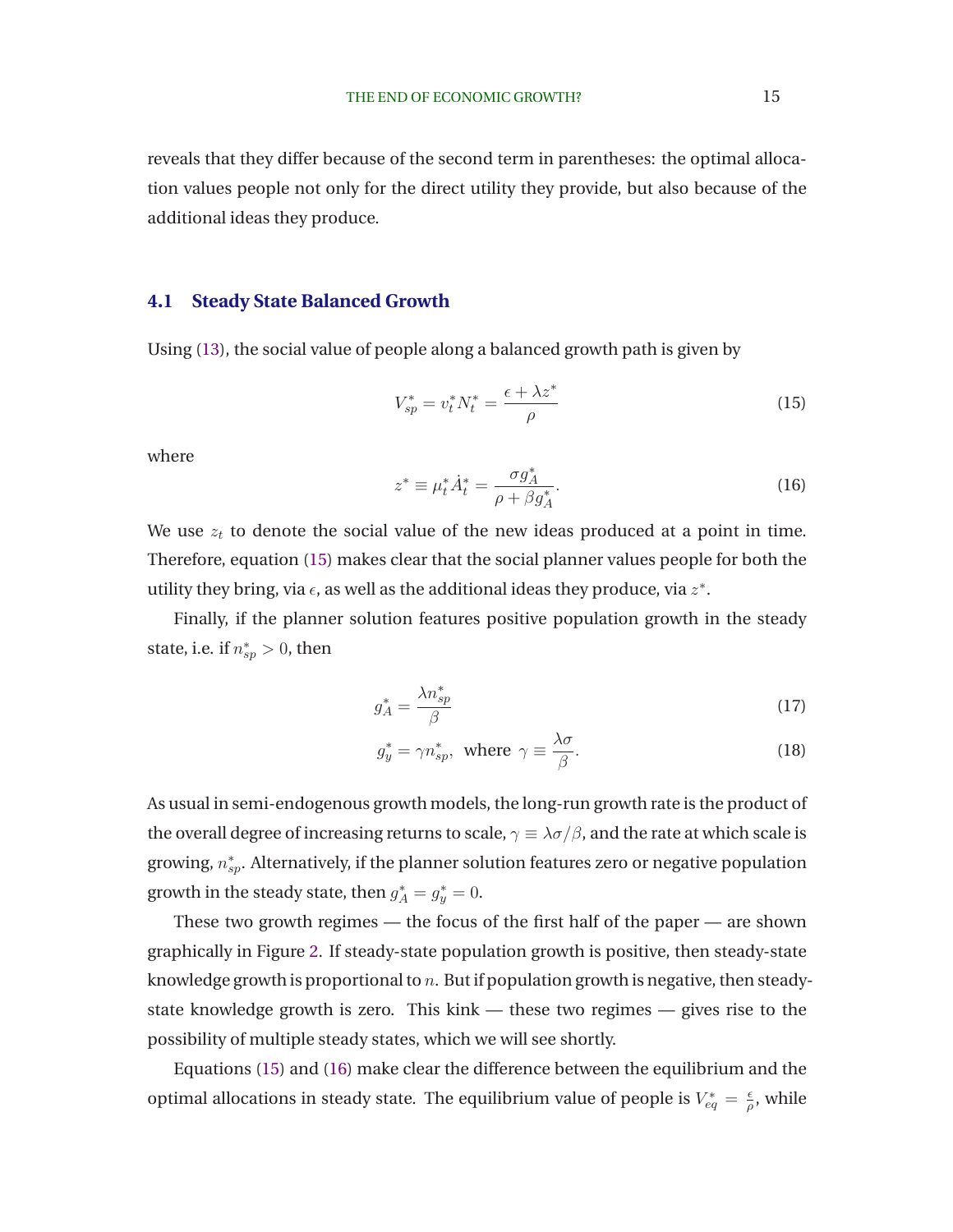

<span id="page-17-0"></span>Figure 2: Knowledge Growth and Population Growth in Steady State

Note: There is a fundamental "kink" in the technology for generating steady-state growth in the model. If population growth is positive, then steady-state knowledge growth is proportional to  $n$ . But if population growth is negative, then steady-state knowledge growth is zero. This kink — these two regimes — gives rise to the possibility of multiple steady states.

the social value includes an additional term reflecting the ideas that are produced:

$$
V_{sp}^{*} = \frac{\epsilon + \lambda z^{*}}{\rho} \Rightarrow V(n) = \begin{cases} \frac{1}{\rho} \left( \epsilon + \frac{\gamma}{1 + \frac{\rho}{\lambda n}} \right) & \text{if } n > 0\\ \frac{\epsilon}{\rho} & \text{if } n \le 0 \end{cases}
$$
(19)

Both allocations value an extra person because of the additional utility that descendents provide, via  $\epsilon$ . Only the optimal allocation values the extra ideas produced at the margin by the extra person. However, if  $n^* \leq 0$ , then the growth rate  $g_A^*$  is also zero, implying from [\(16\)](#page-16-0) that  $z^* = 0$ . That is, the value of the additional ideas produced by people falls to zero. $4$  Importantly, this implies that with zero growth in ideas, the optimal and equilibrium allocations value additional people only because of the utility benefit, so that  $V_{sp}^* = V_{eq}^*$ .

 $^4$ In [\(16\)](#page-16-0), there is a price effect and a quantity effect: the quantity of new ideas,  $\dot{A}$ , is zero in this case. The price of ideas,  $\mu_t$ , is given by [\(13\)](#page-15-0) and remains finite; intuitively, if income and consumption are constant and finite in some steady state, then the price of a new idea is as well. So if  $\dot{A}_t$  is zero, then so is the social value of new ideas.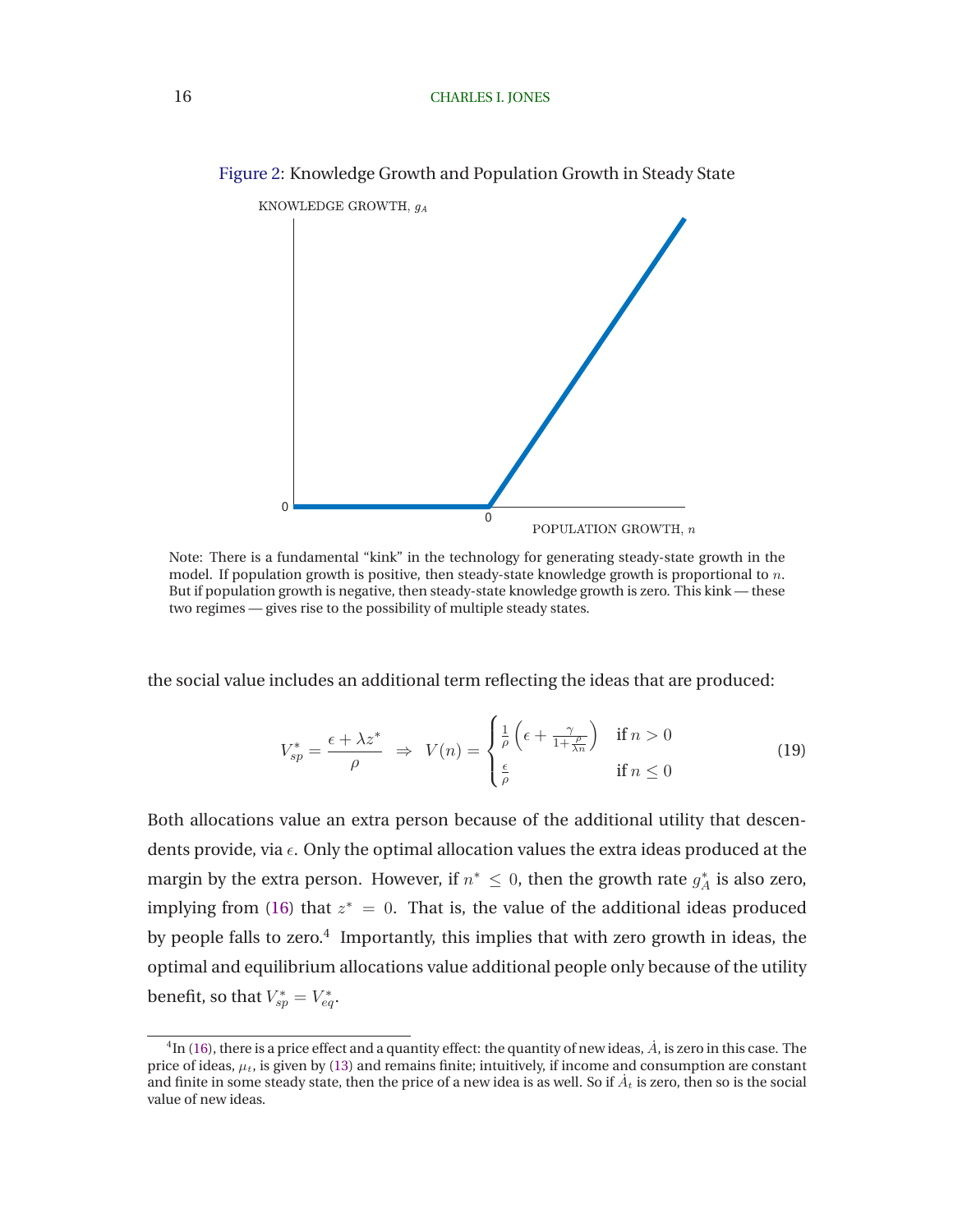

<span id="page-18-0"></span>Figure 3: A Unique Steady State for the Optimal Allocation when  $n_{eq}^{\ast}>0$ 

Note: When equilibrium fertility is positive, there is a unique solution to equations [\(19\)](#page-17-0) and (20). That is, the optimal allocation features a unique steady state with  $n^{*}_{sp} > n^{*}_{eq}.$ 

Solving [\(11\)](#page-15-0) gives the optimal allocation of time along a BGP as well as the implied population growth rate:

$$
\ell_{sp}^* = 1 - \frac{1}{\bar{b}V_{sp}^*} \Rightarrow n(V) = \bar{b} - \delta - \frac{1}{V},
$$
\n(20)

where we've left implicit the constraint that  $\ell \geq 0$  implying  $n \geq -\delta$ .

Equations [\(19\)](#page-17-0) and (20) give two nonlinear equations in two unknowns, n and V that characterize the optimal allocation in steady state. These equations are characterized graphically in Figures 3 and [4.](#page-19-0)

Figure 3 considers the case in which equilibrium fertility is positive. In this case, there is a unique solution to equations [\(19\)](#page-17-0) and (20). The optimal allocation features a unique steady state in which optimal population growth exceeds the equilibrium rate, i.e.  $n_{sp}^* > n_{eq}^*$ .

The case of interest in this paper, however, is when equilibrium population growth is negative, and this case gives rise to a rich set of outcomes, as suggested by Figure [4.](#page-19-0)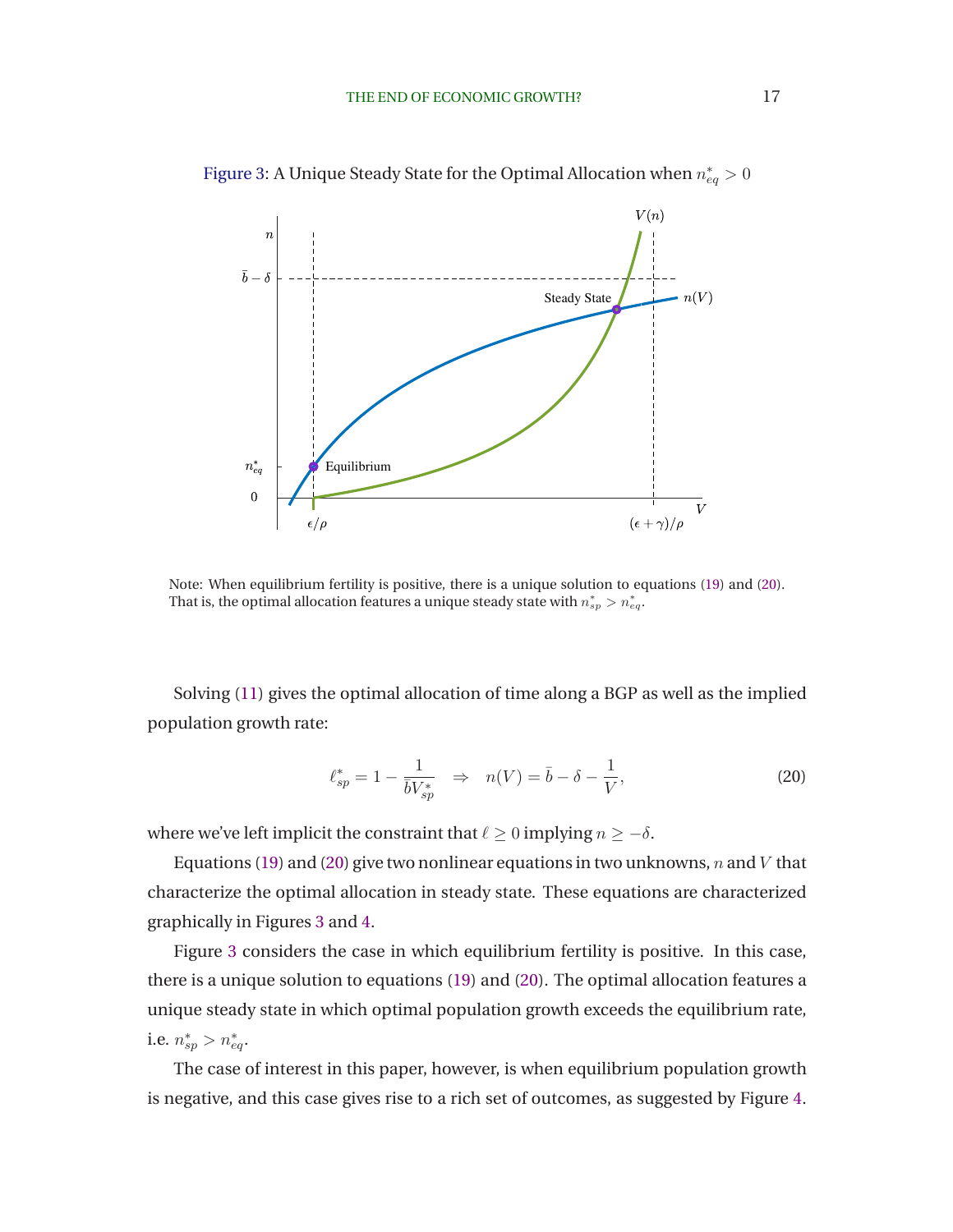

<span id="page-19-0"></span>Figure 4: Multiple Steady States in the Optimal Allocation when  $n_{eq}^* < 0$ 

Note: When equilibrium fertility is negative and there exists an "expanding cosmos" steady state for the planner problem, there are generically three candidate solutions to equations [\(19\)](#page-17-0) and [\(20\)](#page-18-0) that characterize the steady state. We will see later that the middle steady state is unstable and can be ruled out.

With  $n_{eq}^* < 0$ , the optimal allocation generically features *three* candidate steady states. A high "expanding cosmos" steady state has positive population growth. The low steady state has the same population growth rate as the equilibrium allocation and features negative population growth; this is the *Empty Planet* outcome. Finally, there is a middle steady state in between. We will see shortly that this steady state is unstable and would never be reached along the optimal path. But even the presence of two stable steady states suggests that the dynamics of the optimal allocation are rich.<sup>5</sup>

<sup>&</sup>lt;sup>5</sup>The middle and high steady states can be characterized analytically as the solution to a quadratic equation. In particular,  $V_{sp}^* = \frac{\rho + \bar{\alpha}\epsilon + (\bar{b}-\delta)\gamma \pm \sqrt{(\rho + \bar{\alpha}\epsilon + (\bar{b}-\delta)\gamma)^2 - 4\bar{\alpha}\rho(\epsilon + \gamma)}}{2\bar{\alpha}\rho}$ equation. In particular,  $V_{sp}^* = \frac{\rho + \bar{\alpha}\epsilon + (b-\delta)\gamma \pm \sqrt{(\rho + \bar{\alpha}\epsilon + (b-\delta)\gamma)^2 - 4\bar{\alpha}\rho(\epsilon + \gamma)}}{2\bar{\alpha}\rho}$ , where  $\bar{\alpha} \equiv \bar{b}-\delta$ . For some parameter choices (e.g. for  $\gamma$  sufficiently small, which rotates the  $V(n)$  schedule b the square root can be negative so that the only steady state is the equilibrium solution with negative population growth.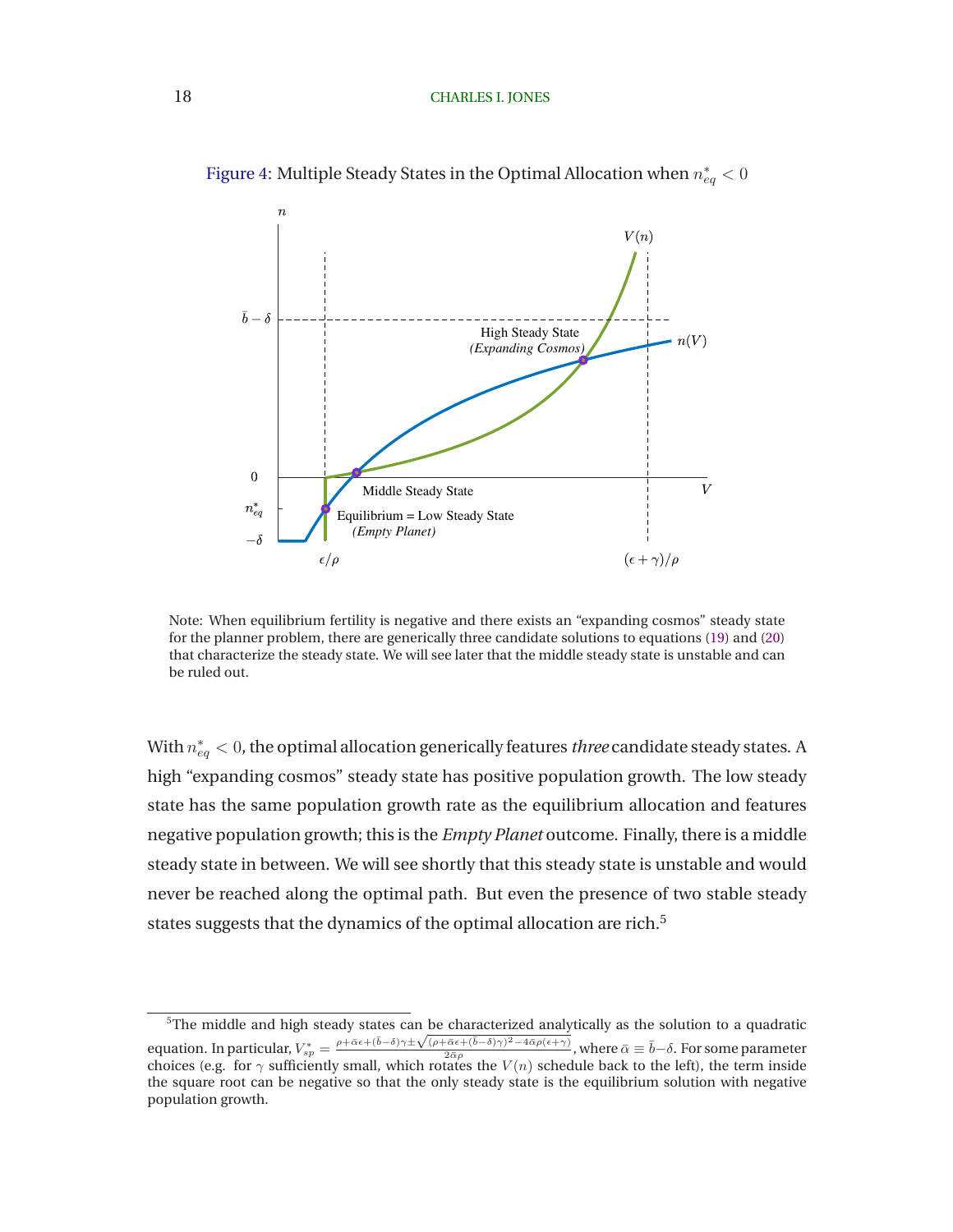### <span id="page-20-0"></span>**4.2 Stability and Transition Dynamics**

The transition dynamics turn out to be economically interesting but must be solved for numerically. We begin by describing the baseline parameter values that we use in the analysis; the results are robust to a range of alternative values.

**Parameter values.** Table [2](#page-21-0) summarizes our parameter choices for the numerical examples. They are chosen to be somewhat realistic, but the main point is to show qualitatively what the transition dynamics of the model look like.

Because we do not observe ideas directly, it is convenient to normalize  $\sigma = 1$  so that A has the units of total factor productivity. The extensive evidence on idea production functions in [Bloom, Jones, Van Reenen and Webb \(2019](#page-32-0)) suggests that  $\beta > 0$  so that the exponential growth of ideas is getting harder to achieve. We choose  $\beta = 1.25$ , a typical value. With little lost, we assume  $\lambda = 1$  so that the overall implied degree of increasing returns to scale is  $\gamma \equiv \lambda \sigma / \beta = 0.80$ .

We assume a conventional rate of time preference of  $\rho = 1\%$  and set  $\delta = 1\%$ , implying an expected lifetime of 100 years.

Motivated by the recent fertility experience in the OECD, Japan, and the United States, we assume  $n_{eq}^* = -0.5\%$ , so that in equilibrium, the population will decline at half a percent per year. Finally, we assume that the typical person spends about 1/8 of his or her time endowment producing and raising children.

Given these assumptions, the following four equations determine the values of  $\bar{b}$ ,  $\epsilon$ ,  $n_{sp}^*$ , and  $\ell_{sp}^*$ :

$$
n_{eq}^* = \bar{b}\ell_{eq}^* - \delta = -0.5\% \tag{21}
$$

$$
\ell_{eq}^* = 1 - \frac{\rho}{\bar{b}\epsilon} = 1/8\tag{22}
$$

$$
n_{sp}^* = \bar{b}\ell_{sp}^* - \delta \tag{23}
$$

$$
\ell_{sp}^* = 1 - \frac{\rho}{\bar{b}(\epsilon + \lambda z^*)} \tag{24}
$$

where  $z^*$  is given by [\(16\)](#page-16-0) and [\(17\)](#page-16-0).

**Implied Parameter Values and Steady-State Results.** The implied parameter values and steady-state outcomes (corresponding to the "high" steady state of the planner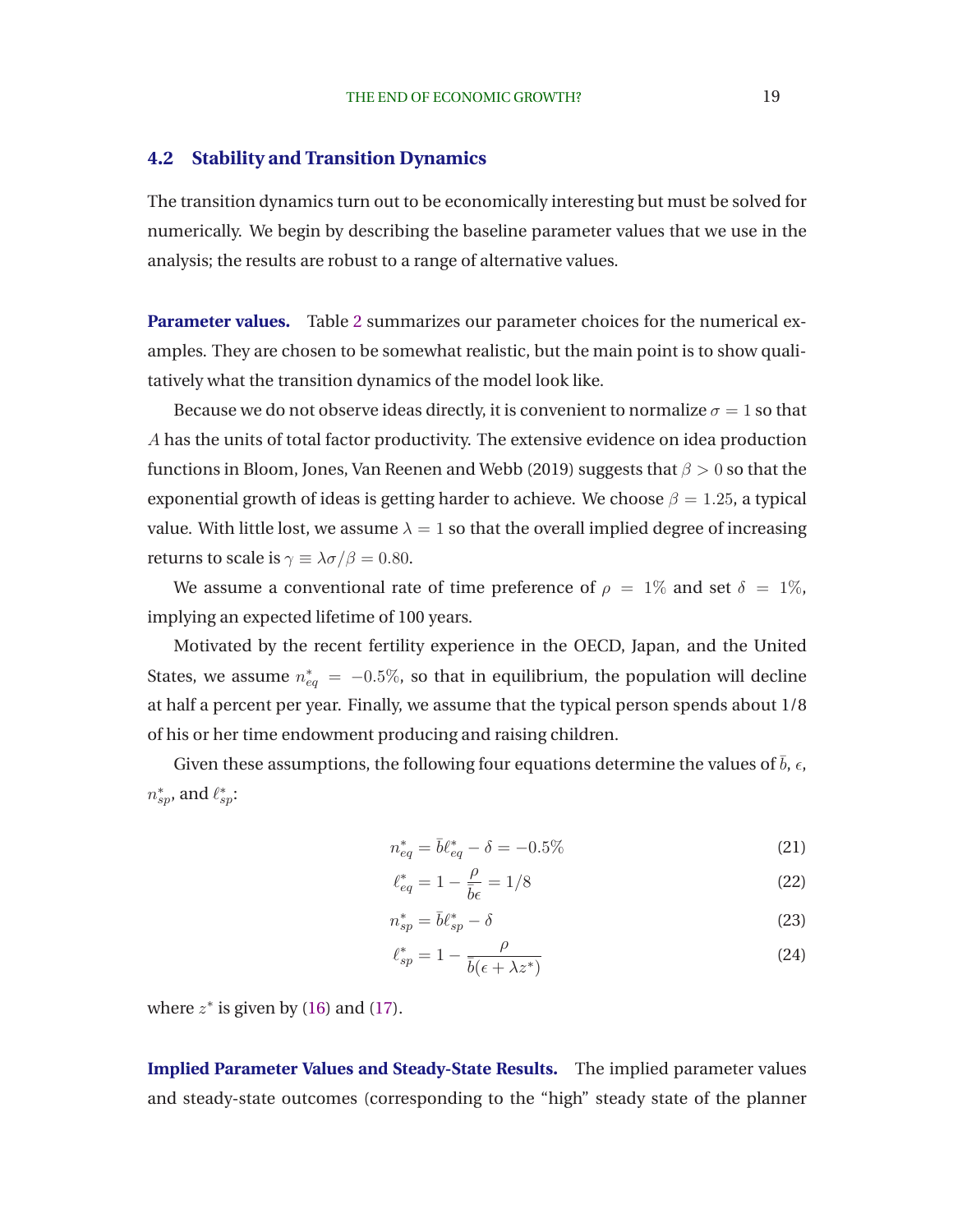### <span id="page-21-0"></span>Table 2: Parameter Values and Steady-State Results for the Numerical Examples

| Parameter/Moment Value Comment |          |                                                     |
|--------------------------------|----------|-----------------------------------------------------|
| $\sigma$                       |          | Normalization                                       |
| $\lambda$                      |          | Duplication effect of ideas; 0.75 possible          |
| B                              | 1.25     | Bloom, Jones, Van Reenen and Webb (2019)            |
| $\rho$                         | .01      | Standard value                                      |
| $\delta$                       | $1\%$    | Death rate                                          |
| $n_{eq}^*$                     | $-0.5\%$ | Suggested by fertility rates in Europe, Japan, U.S. |
| $\ell_{eq}^*$                  | 1/8      | Time spent raising children                         |
|                                |          |                                                     |

### *Key Assumed Values as Inputs to Numerical Examples*

### *Implied Parameter Values and "Expanding Cosmos" Steady-State Results*

| Result                |         | Value Comment                                                                      |
|-----------------------|---------|------------------------------------------------------------------------------------|
| $\bar{b}$             | $.04\,$ | $n_{eq}^* = \bar{b}\ell_{eq}^* - \delta = -0.5\%$                                  |
| $\epsilon$            | .286    | From equation (22) for $\ell_{ea}^*$                                               |
| $n_{sp}^*$            |         | 1.74% From equations (23) and (24) for $\ell_{sp}^*$ and $n_{sp}^*$                |
| $\ell_{sp}^*$         | 0.68    | From equations (23) and (24) for $\ell_{sn}^*$ and $n_{sn}^*$                      |
| $q_u^{sp} = q_A^{sp}$ |         | 1.39% Equals $\gamma n_{sn}^*$ with $\sigma = 1$                                   |
| $\cdots$              |         | 64.0% Idea share of social value of people: $\lambda z^*/(\epsilon + \lambda z^*)$ |

Note: The first panel in the table shows key assumptions that are an input into the numerical examples. The second panel shows implied parameter values and steady-state results given these assumptions. The steady-state for the planner problem corresponds to the "high" steady state.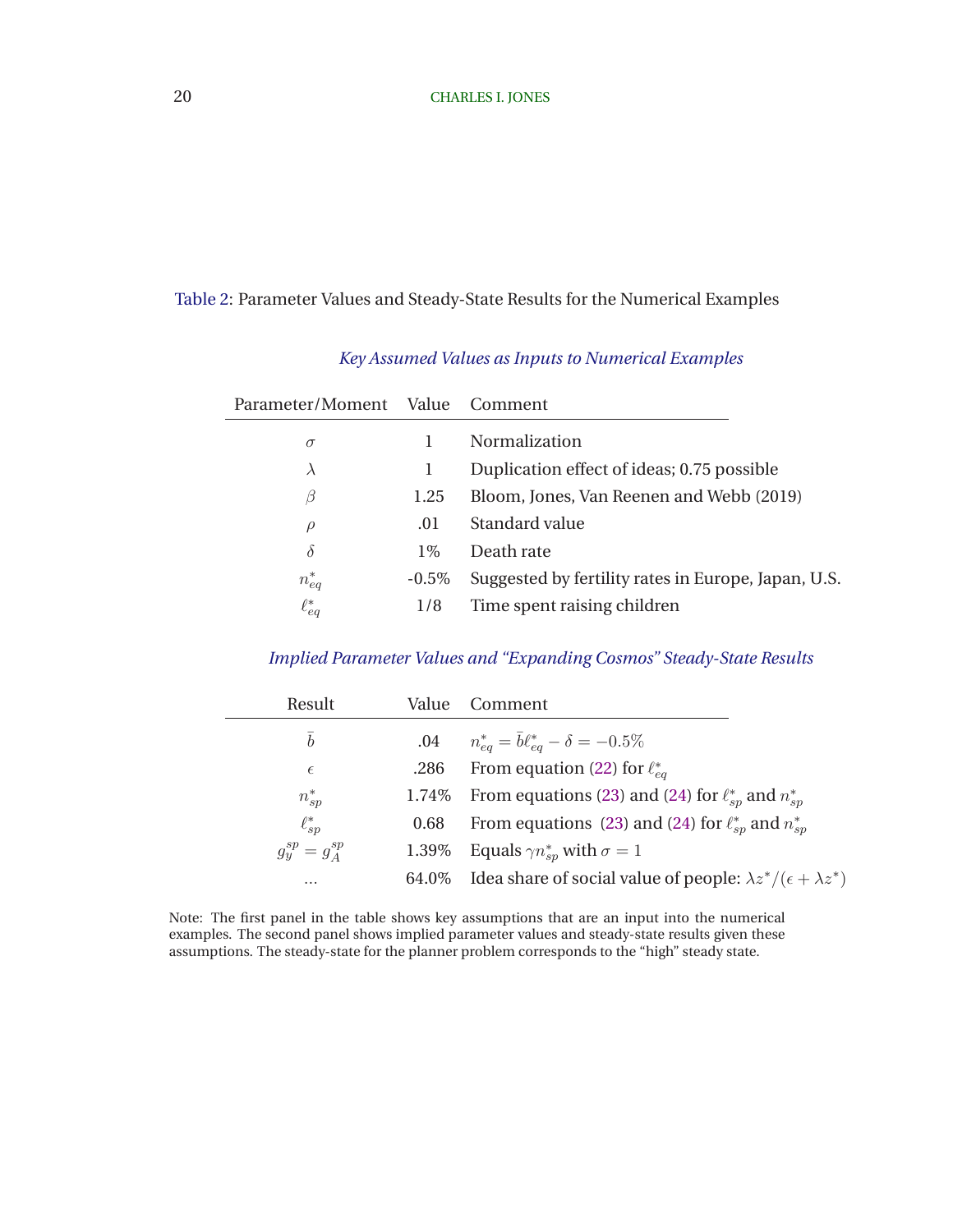problem) are then shown in the bottom part of Table [2.](#page-21-0) It is worth noting that the optimal population growth rate given these values is substantially higher than the equilibrium rate: 1.74% versus -0.5%. Even with sharp dynamic diminishing returns in the idea production function ( $\beta = 1.25$ ), there is a large positive externality to offspring in this calibration. The associated steady-state growth rate of income per person is 1.39%.

Equation [\(19\)](#page-17-0) suggests an alternative way to make the point about the size of the population externality. The equilibrium social value of people is  $V_{eq}^* = \epsilon/\rho$  while the optimal value in steady state is  $(\epsilon + \lambda z^*)/\rho$ . The last row of Table [2](#page-21-0) reports the fraction of the optimal social value of people that is associated with ideas:  $\lambda z^*/(\epsilon + \lambda z^*) \approx 64\%$ . Of course, this is not a formal calibration that one should take too seriously, but the values give a sense of the magnitudes that may be relevant.

**Stability and Dynamics.** Given the presence of three candidate steady states in the optimal allocation, the transition dynamics are subtle. We derive the results in detail in Appendix [B.](#page-37-0) Here, we summarize the key findings.

While there are two fundamental state variables in our environment ( $N_t$  and  $A_t$ ), it is convenient for studying transition dynamics to consider the state variables as  $N_t$  and  $x_t \equiv A_t^{\beta}$  $t^{\beta}/N_t^{\lambda}$ . We will refer to  $x_t$  as "knowledge per person," which is a slight abuse of language in that it ignores the exponents. As shown in Appendix [B,](#page-37-0) the optimal allocation of labor can be expressed solely as a function of  $x_t$ , which means that population growth can as well. This allows us to study the transition dynamics in a simple twodimensional plane. It is also useful to keep in mind that with this definition of the state,  $\dot{A}_t/A_t = 1/x_t$ . That is, the state-like variable  $x_t$  can also be interpreted as the inverse of the growth rate of knowledge. Along any balanced growth path,  $x_t$  will be constant. Finally, notice that a bigger  $x$  is not necessarily better: it is the ratio of two state variables that are each good for welfare, A and N.

Figure [5](#page-23-0) shows the transition dynamics for the equilibrium allocation. The equilibrium features a constant negative rate of population growth, which causes  $x_t$  to increase over time: intuitively,  $A_t$  goes to a constant, while  $N_t$  is falling, which causes  $x_t$ to increase. These dynamics are very simple, but this is a good way to introduce the figure and it complements the more complicated dynamics of the optimal allocation, which we turn to now.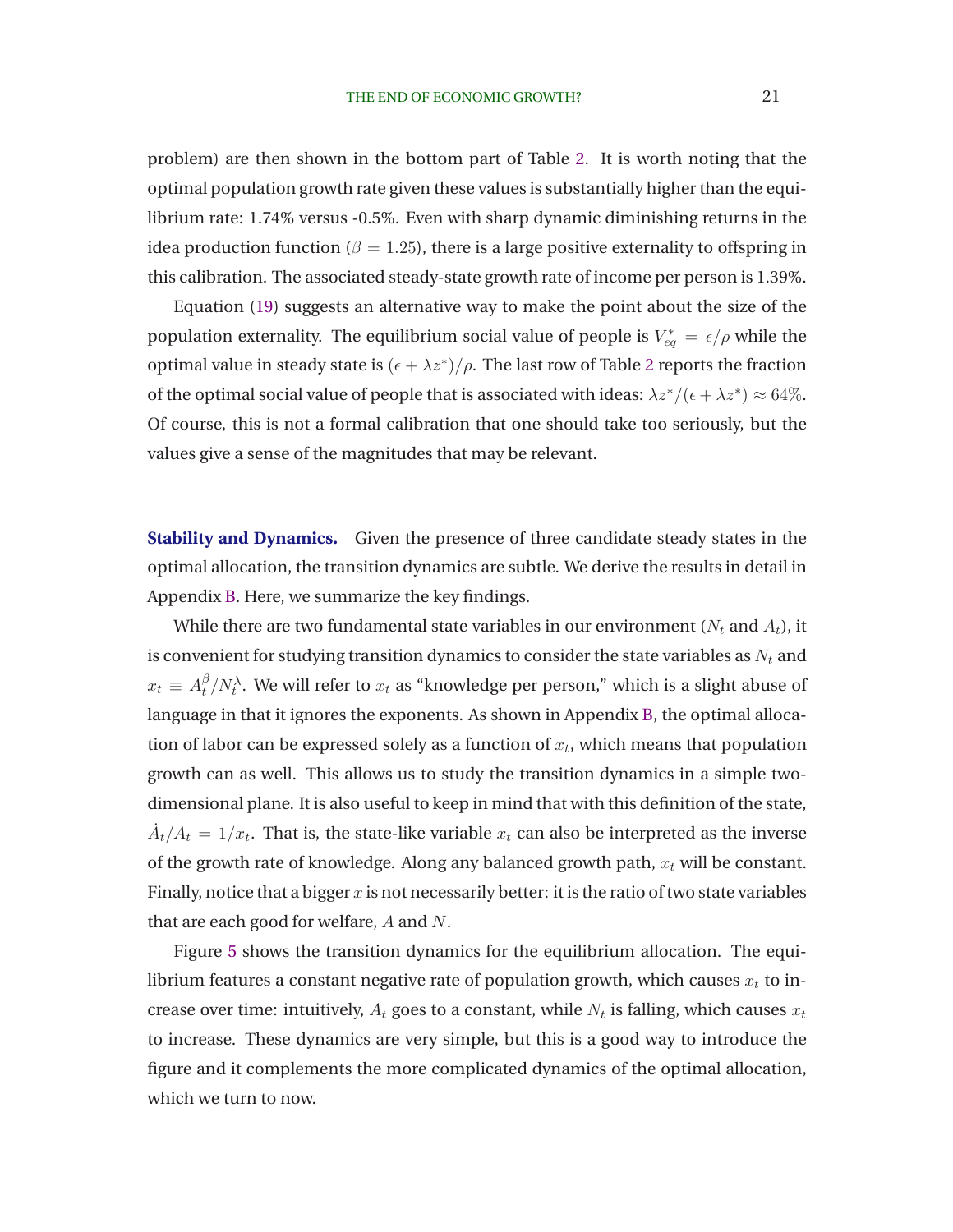<span id="page-23-0"></span>



Note: This figure shows the transition dynamics in the equilibrium allocation. The state variable on the horizontal axis is  $x \equiv A^{\beta}/N^{\lambda}$ , which we somewhat loosely refer to as "knowledge per person." Arrows indicate transition dynamics. The equilibrium features a constant negative rate

of population growth, which causes  $x_t$  to increase over time.

**POPULATION GROWTH, n(x)**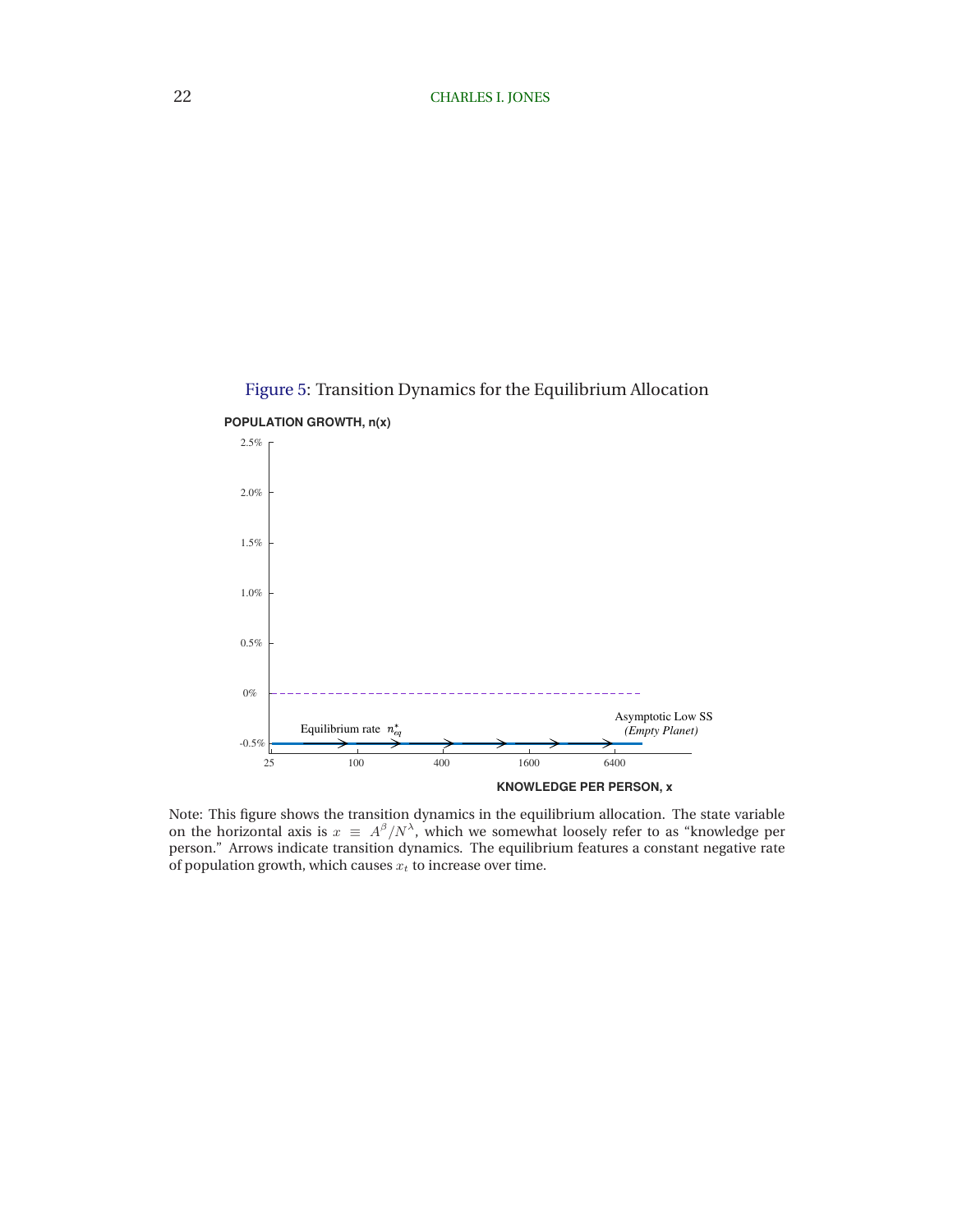**POPULATION GROWTH, n(x)**



<span id="page-24-0"></span>

Note: This figure shows the transition dynamics in the optimal allocation. The state variable on the horizontal axis is  $x \equiv A^{\beta}/N^{\lambda}$ , which we somewhat loosely refer to as "knowledge per person." Arrows indicate transition dynamics. If the economy begins with a stock of knowledge per person that is not too high, it converges to the stable "high" steady state. Alternatively, if knowledge per person is sufficiently high, the economy converges to the low steady state with negative population growth, which equals the equilibrium rate. The candidate "middle steady state" is unstable with imaginary eigenvalues that generate a spiral path locally. The dynamics shown correspond to the path that maximizes welfare for each value of the state variable and correspond to the upper and lower arms of the spiral. See the appendix for details.

Figure 6 shows the more complicated dynamics of the optimal allocation. The high "expanding cosmos" steady state is saddle-path stable. There are a wide range of potential starting points for knowledge per person,  $x$ , such that the optimal allocation ultimately converges to the high steady state. This is what one would generally expect in a problem like this.

The middle steady state is unstable: linearizing the first-order conditions from the Hamiltonian of the optimal problem reveals that it is unstable with imaginary eigenvalues, generating spiral dynamics. In other words, for a given value of knowledge per person,  $x$ , close to the middle steady state, there are multiple candidate paths that satisfy the first-order conditions from the Hamiltonian. A stylized picture of the spiral dynamics around the middle steady state is shown in Figure [7.](#page-25-0)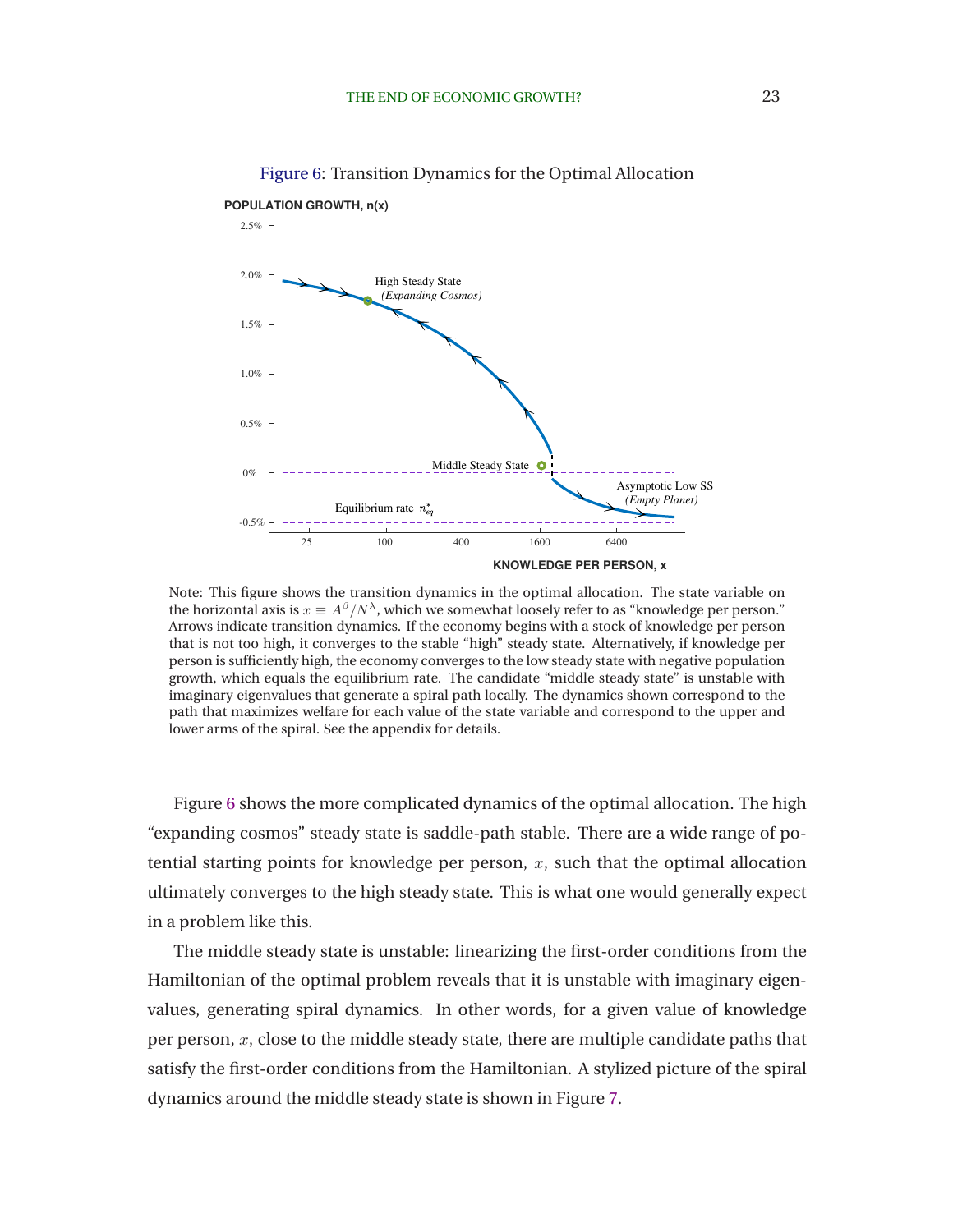# <span id="page-25-0"></span>Figure 7: A Stylized Depiction of the Spiral Dynamics for the Middle Steady State



**POPULATION GROWTH, n(x)**

**KNOWLEDGE PER PERSON, x**

Note: For our baseline parameter values, the linearized dynamics around the middle steady state features imaginary eigenvalues with positive real parts, generating an unstable spiral out away from the steady state.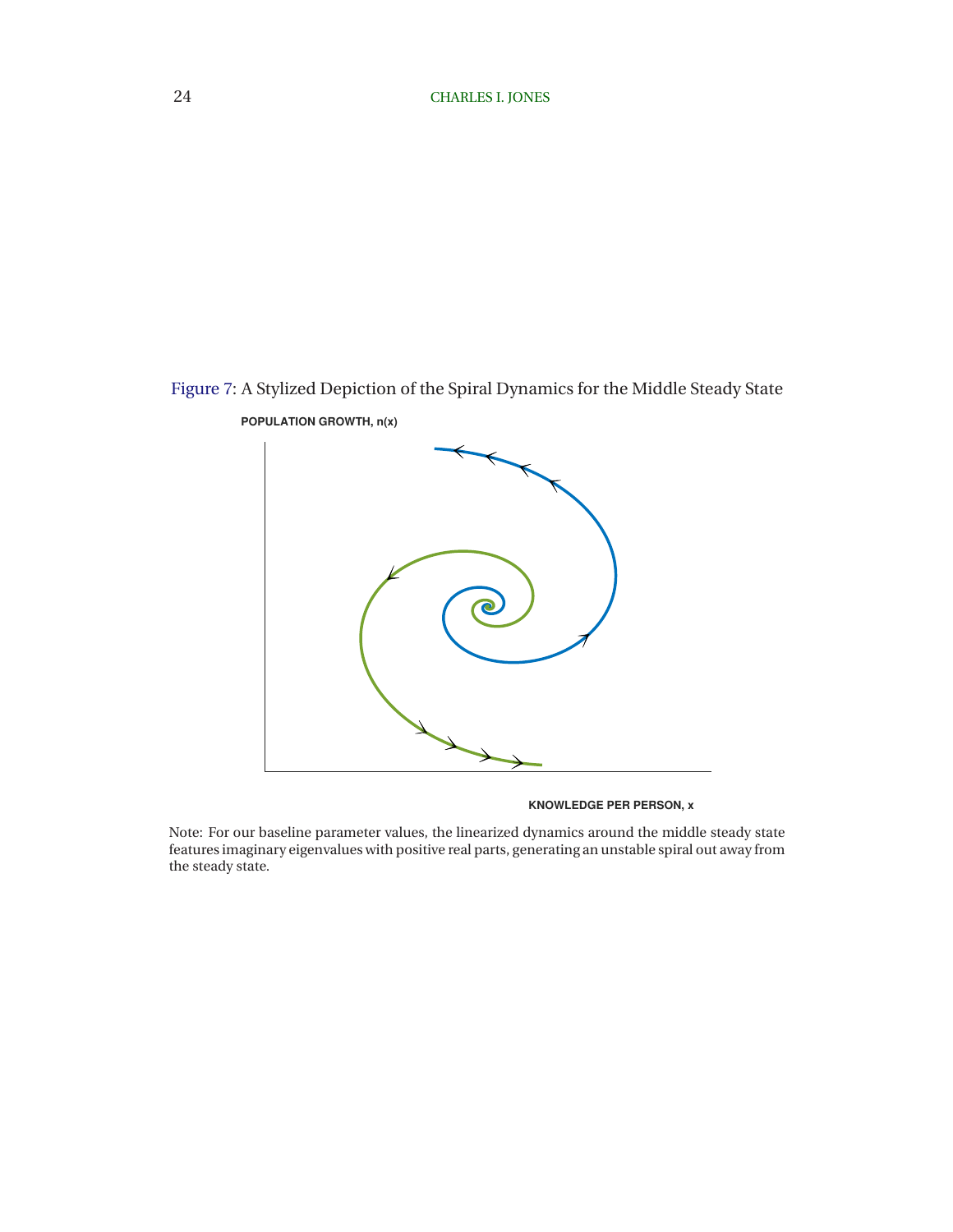

Figure 8: Population Growth Near the Middle Steady State

<span id="page-26-0"></span>**POPULATION GROWTH, n(x) (percent)**

Note: The graph zooms in on the spiral around the middle steady state. The blue line is the upper arm and the green line is the lower arm. Solid lines are optimal paths, while dashed lines are points that are dominated. The numbers in red report welfare for  $N = 1$  (we subtract 500 from the welfare numbers to make the graph easier to read). The jump between the upper arm and the lower arm is the point where the welfares are equal.

For the parameter values in Table [2,](#page-21-0) the path that delivers the highest welfare is shown in Figure [6:](#page-24-0) it involves staying on the "upper" arm of the spiral for values of  $x$ slightly higher than  $x^{*}_{middle}$  and then a jump down to the "lower" outer arm of the spiral for even higher values of  $x$ ; see Figure 8, discussed next, for more details. This jump does not violate any first-order condition because the dynamics are unstable around the jump: the economy never jumps along an optimal path.

Figure 8 zooms in on the middle candidate steady state and gives the details underlying the jump. The blue line is the upper arm and the green line is the lower arm. Solid lines are optimal paths, while dashed lines are points that are dominated. The numbers in red report welfare for  $N=1.6$  The jump between the upper arm and the lower arm occurs where the welfares are equal. Additional spirals not visible to the eye exist near

 $6$ We subtract 500 from the welfare numbers to make the graph easier to read.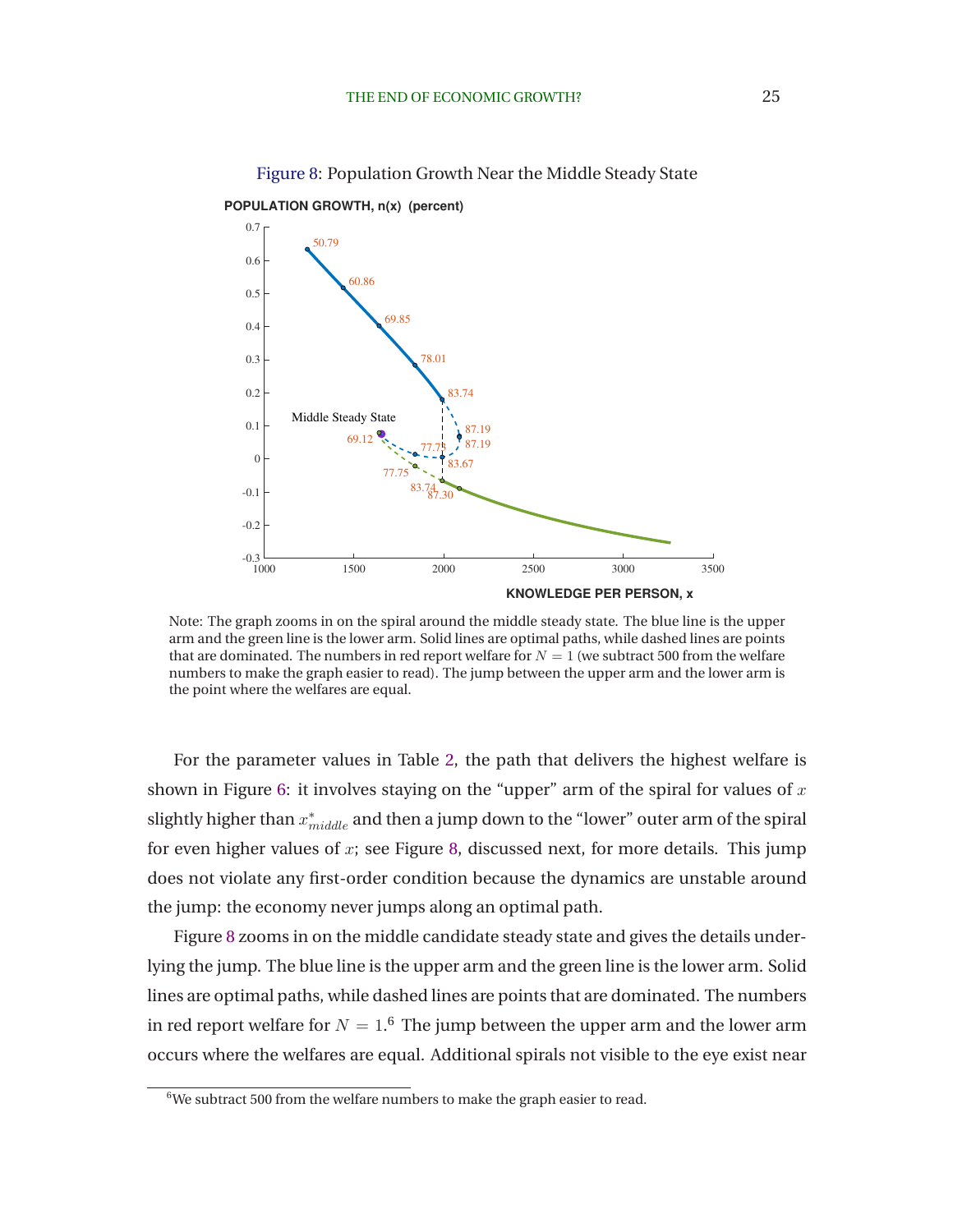the middle steady state, but these too are dominated.<sup>7</sup>

If the starting value for  $x$  is below the jump point in Figure [6,](#page-24-0) the economy converges to the "expanding cosmos" steady state. Conversely, if the starting value for  $x$  is above the jump point, then the economy asymptotically converges to the "low" steady state, the *Empty Planet* outcome. This features negative population growth at a rate that asymptotically equals the equilibrium rate  $n_{eq}^*$  and occurs as knowledge per person,  $x \, \equiv \, A^\beta/N^\lambda$ , goes off to infinity. This happens because  $N_t$  falls due to the negative population growth while the stock of knowledge  $A_t$  stabilizes at some positive value, as in Result 2.

The intuition for the two steady states — and for the stability of both — goes as follows. An increase in knowledge per person  $x$  causes optimal fertility to decline because the extra ideas produced by offspring have a diminishing marginal benefit; this explains the negative slope of  $n(x)$  in Figure [6.](#page-24-0) If equilibrium fertility is positive, then optimal fertility will also remain positive — the planner values people at least as much as the equilibrium. But if equilibrium fertility is negative, then for  $x$  high enough, optimal fertility becomes negative as well. This is because as  $x$  goes to infinity, the stock of knowledge divided by the number of people is so high that the "knowledge value" of additional offspring falls to zero. But once population growth is negative,  $x$  increases over time rather than decreasing since the denominator of  $x \equiv A^{\beta}/N^{\lambda}$  is falling. That causes x to increase, reinforcing the change. That is the intuition for the bifurcation in Figure [6](#page-24-0) and the perhaps surprising stability of the *Empty Planet* outcome.<sup>8</sup>

What do the transition dynamics look like for different parameter values? The intuition for the answer can be found by looking back at the  $n(V)$  and  $V(n)$  figure that characterized the multiple steady states, Figure [4.](#page-19-0) If we reduce the importance of ideas in the economy — i.e. if we reduce  $\gamma$ , say by making ideas even harder to find via a higher  $\beta$  — the  $V(n)$  curve rotates back to the left. This pushes down the "expanding" cosmos" steady state and raises the middle steady state. That is, the two points get closer together. In Figure [6,](#page-24-0) this shrinks the range of  $x$  values for which the transition

 $7$ This type of unstable middle steady state in economics is called a "Skiba point" after [Skiba](#page-34-0) [\(1978\)](#page-34-0). Theoretical analysis of one-state models can be found in [Beyn, Pampel and Semmler](#page-32-0) [\(2001\)](#page-32-0) and suggest that additional analytic progress could be made in this application. We leave this to future research.

<sup>&</sup>lt;sup>8</sup>In fact, the intuition is slightly more subtle. For different parameter values, it is possible for the population growth rate on the lower arm after the jump to be, temporarily, positive. Nevertheless,  $x$ continues to increase because the rate of population growth is slow relative to the rate of knowledge growth. See footnote [9](#page-26-0) for more details.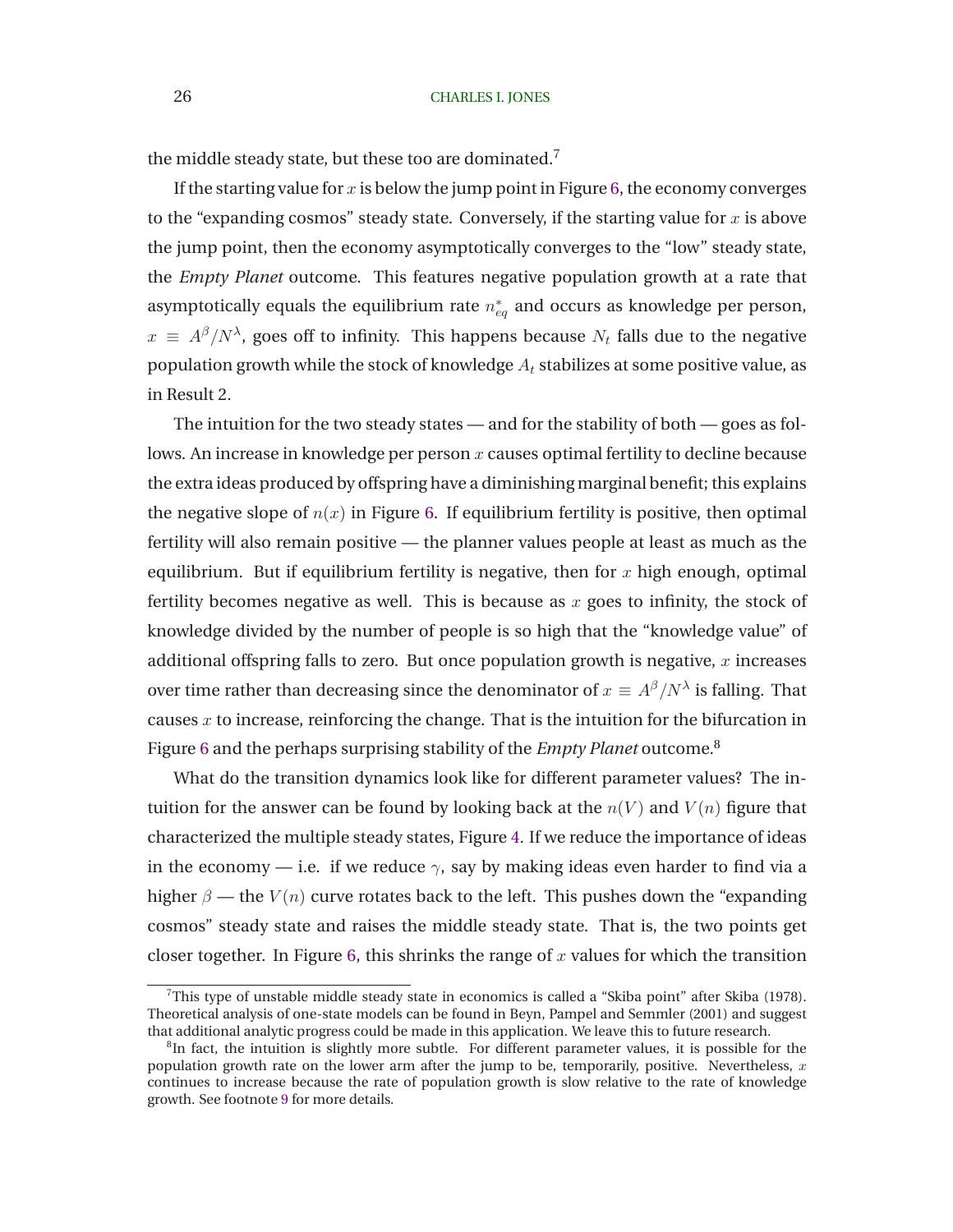dynamics lead  $x_t$  to decline. If we continue to lower  $\gamma$  and reduce the importance of ideas, eventually the  $n(V)$  and  $V(n)$  curves are tangent — the "high" and "middle" steady states become the same point. In Figure [6,](#page-24-0) the transition dynamics then *always* involve x increasing, and the only steady state is the *Empty Planet* outcome. This same general result obtains if we reduce the importance of ideas even further, so that the  $n(V)$  curve in Figure [4](#page-19-0) lies entirely below the  $V(n)$  schedule. Intuitively, if ideas are not very important, both the equilibrium and the optimal allocations will feature negative population growth.<sup>9</sup>

### **4.3 The Economics of the Transition Dynamics**

The transition dynamics lead to an important economic point, summarized in Figure [9.](#page-29-0) Consider an economy that is governed by the equilibrium allocation. It features negative population growth at rate  $n^{*}_{eq}$ , and suppose the economy is initially endowed with a certain population and stock of knowledge such that knowledge per person,  $x_0$ , equals 50. The social planner would like the economy to have a much higher fertility rate and converge to the "expanding cosmos" steady state, with positive population growth and positive economic growth: both the number of people and the amount of income per person would rise exponentially forever. In contrast, the equilibrium allocation will simply move the economy steadily to the right, to higher values of  $x$ , along the lower line: there will be a constant negative rate of population growth, so knowledge per person,  $x$ , will rise as the number of people declines.

At any point in time, society may adopt better institutions, such as a fertility subsidy, that move the economy to the optimal allocation. If this occurs at  $x = 100$  or  $x = 400$ or  $x = 1600$ , then the economy will eventually transition to the high steady state and exhibit exponential growth forever. However — and this is the surprising point — if the economy delays adopting good institutions for too long, eventually knowledge per person x will rise *above* the jump point (around 1990 in the figure). Once this happens, the

<sup>&</sup>lt;sup>9</sup>A few other points are worth noting. First, as discussed in Appendix [B,](#page-37-0) the law of motion for  $x_t \equiv$  $A_t^{\beta}/N_t^{\lambda}$  is  $\dot{x}_t = \beta - \lambda n_t x_t$ . Clearly if  $n_t$  is negative, then  $\dot{x} > 0$ , but this is sufficient rather than necessary:  $\dot{x}_t > 0$  can occur with positive population growth as long as  $n_t$  is sufficiently small. This explains how the transition dynamics can feature rising  $x_t$  throughout for  $\gamma$  sufficiently small. Second, the imaginary eigenvalues that deliver the spiral dynamics around the middle steady state also disappear eventually as we reduce  $\gamma$ . In that case, the middle steady state is an unstable source with two exit paths that converge to the high and low steady states. This is intuitive if you imagine what the middle state looks like as the spiral gets smaller and smaller.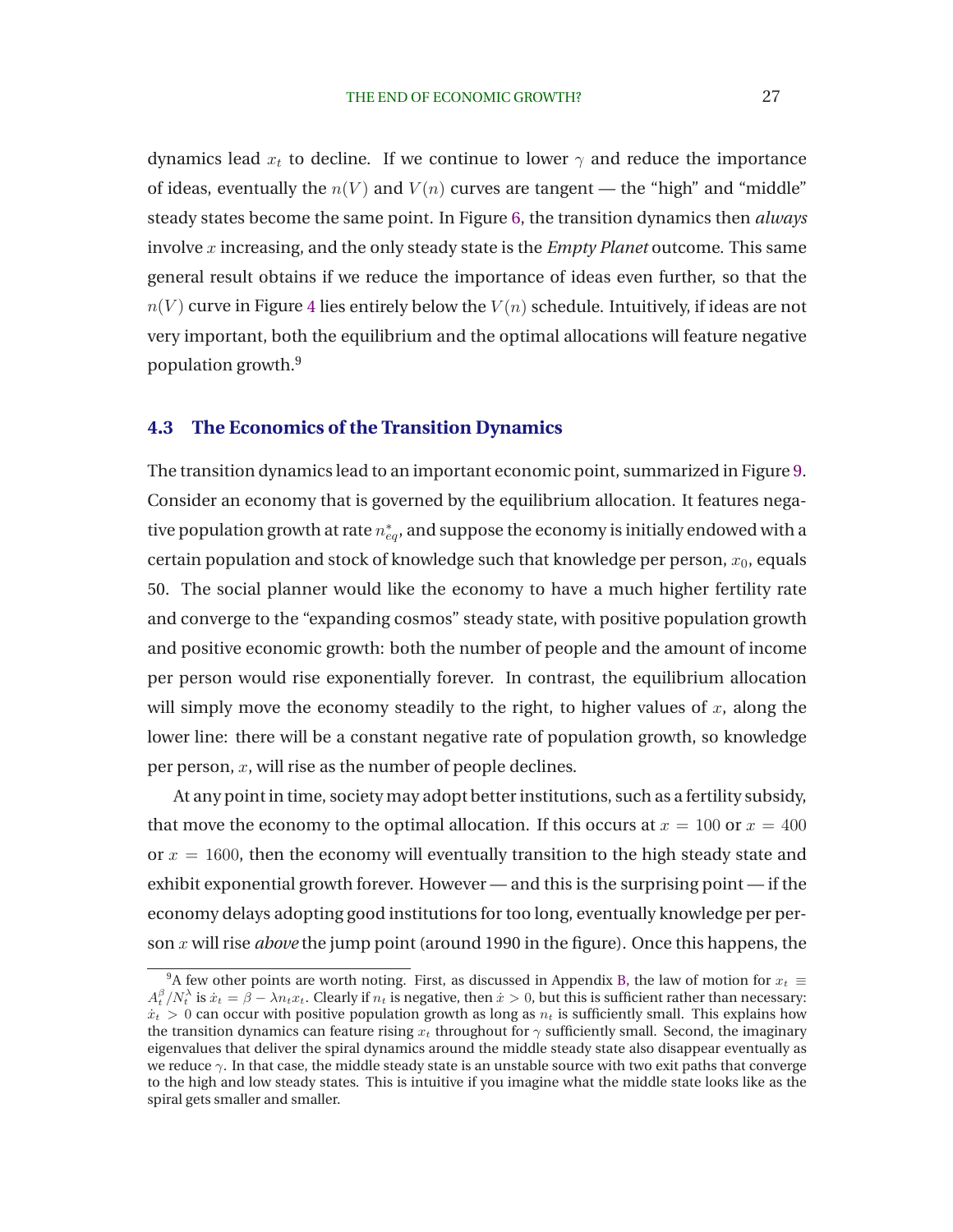

<span id="page-29-0"></span>

Note: The bottom line in the figure shows the transition dynamics for the equilibrium allocation while the curved lines show the dynamics for the optimal allocation. An economy governed by the equilibrium dynamics can get trapped in the Empty Planet outcome if it waits too long to switch to the optimal allocation. In this example, that would occur if knowledge per person,  $\tilde{x}$ , rises above about 1990.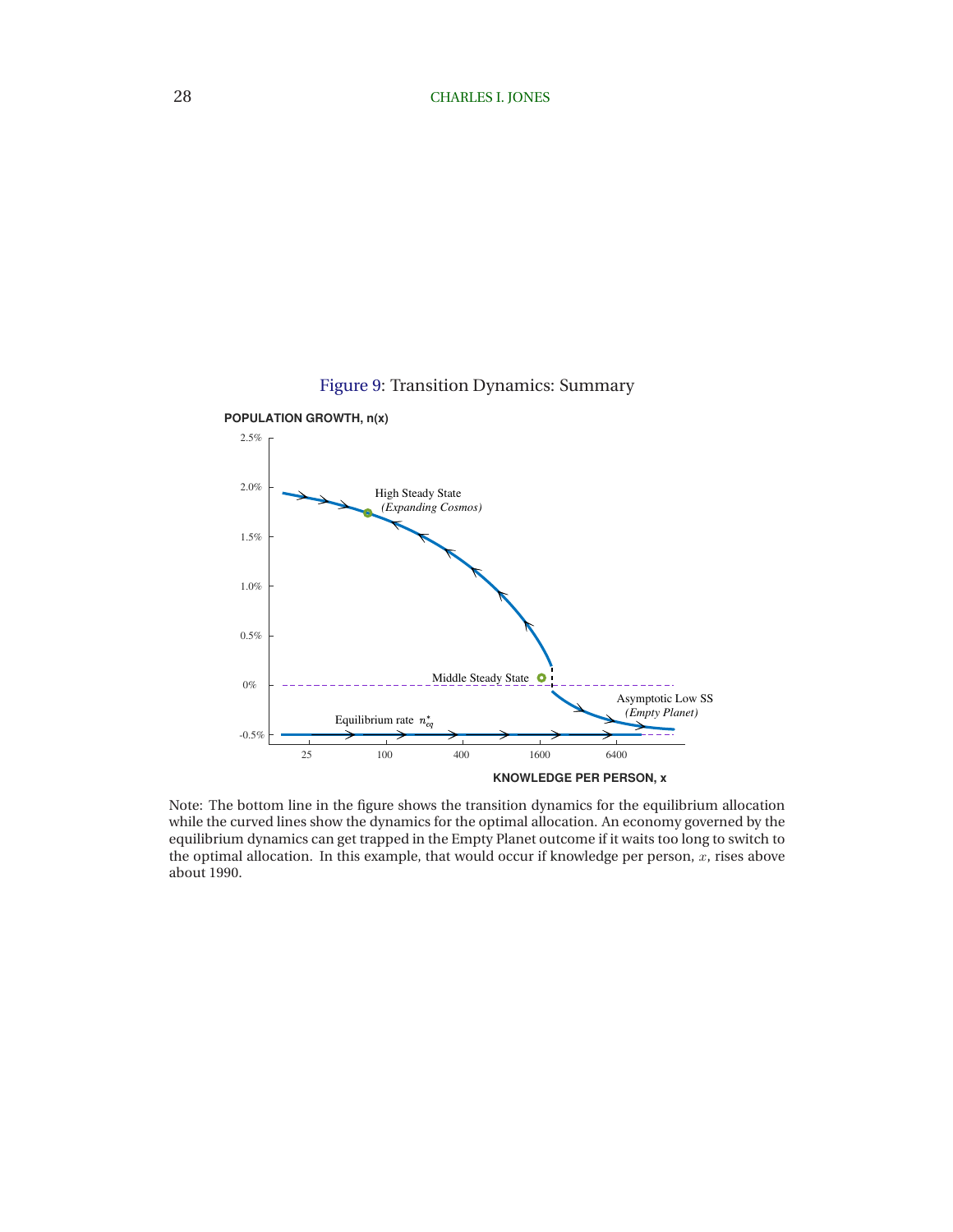<span id="page-30-0"></span>optimal regime changes. Adopting good institutions that deliver the optimal allocation will involve negative population growth, albeit at a higher rate than the equilibrium. This means that knowledge per person will continue to grow — not because of large increases in knowledge but rather because of declines in the number of people — and the economy will converge to the low steady state. Population will decline, knowledge will remain below an upper bound, and income per person will stagnate. This is the *Empty Planet* outcome. **The surprise is that if society waits too long to adopt good institutions, the optimal allocation switches from one of sustained exponential growth in population, knowlege, and living standards to one of stagnation and an empty planet.**

This is summarized in our last main result:

**Result 4** [\(The Optimal Allocation with Endogenous Fertility\)](#page-37-0): *The allocation that maximizes the welfare of each generation converges to one of two steady states. If the economy adopts the optimal allocation while knowledge per person, x, is sufficiently low, it leads to the Expanding Cosmos outcome of sustained exponential growth in population, knowledge, and living standards. Alternatively, if the economy waits too long to switch to the optimal path, it converges to the Empty Planet outcome: living standards stagnate as the population gradually declines toward zero.*

# **5. Conclusion**

Historically, fertility rates in high-income countries have fallen from 5 children per women to 4, 3, 2, and now even fewer. From a family's standpoint, there is nothing special about "above two" versus "below two" and the demographic transition may lead families to settle on fewer than two children. The macroeconomics of the problem, however, make this distinction one of critical importance: it is the difference between an Expanding Cosmos of exponential growth in both population and living standards and an Empty Planet, in which incomes stagnate and the population vanishes.

Endogenizing fertility leads to an additional subtlety. When the equilibrium fertility rate is negative, the optimal allocation features two stable steady states. If the economy adopts the optimal allocation soon enough, it converges to the Expanding Cosmos. But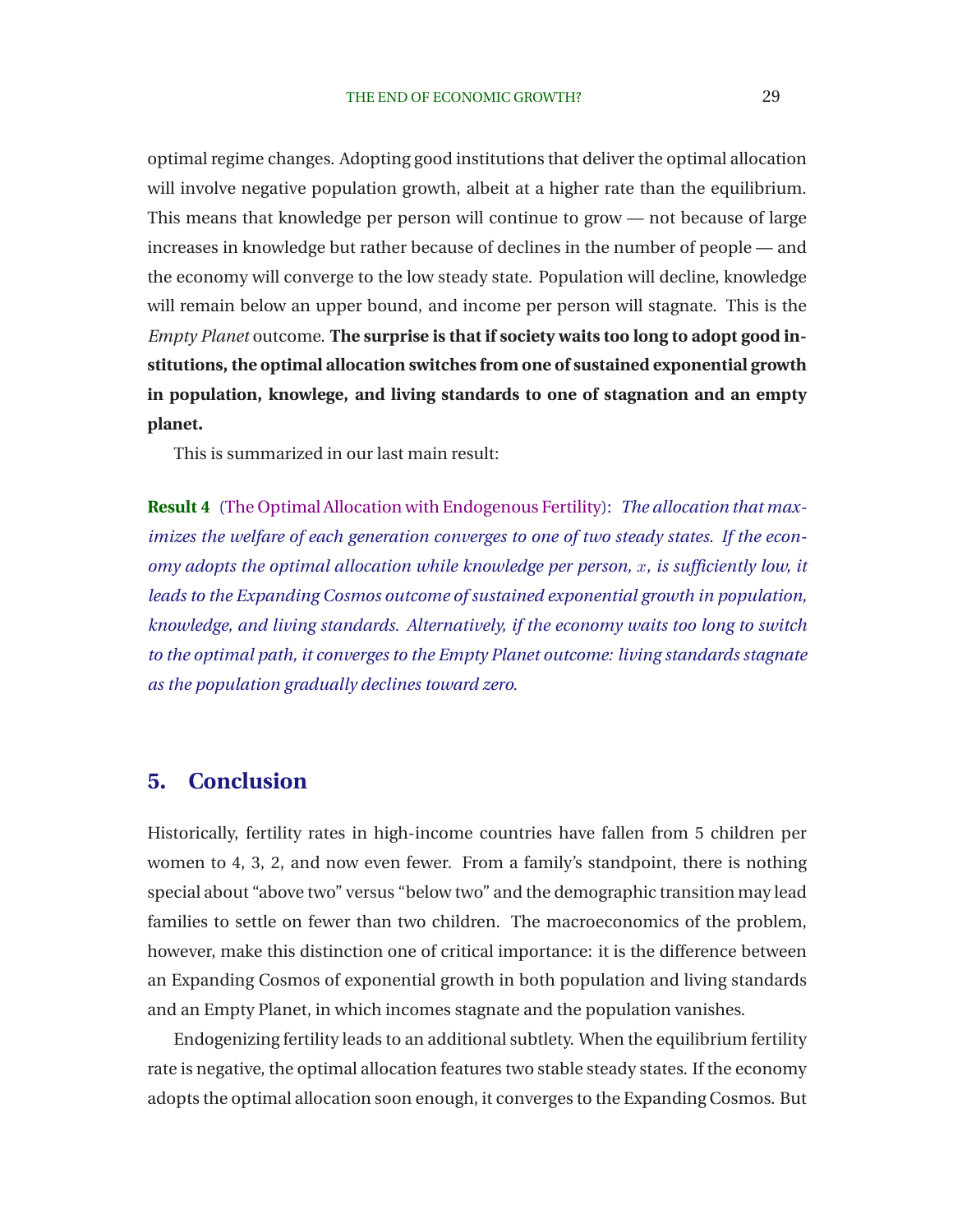#### <span id="page-31-0"></span>30 CHARLES I. JONES

if the economy waits too long to switch, even the optimal allocation can be trapped by the Empty Planet outcome.

These results are not a forecast, of course — the paper is designed to suggest that a possibility we have not considered carefully until now deserves more attention. Still, there are many ways in which this model could be misleading. Automation could enhance our ability to produce ideas sufficiently that growth in living standards continues even with a declining population, for example. Or new discoveries could eventually reduce the mortality rate to zero, allowing the population to grow despite low fertility. Nevertheless, the emergence of negative population growth in many countries and the fact that it has profound implications for the future of economic growth make this a topic worthy of further exploration.

# **References**

- Acemoglu, Daron, "Why Do New Technologies Complement Skills? Directed Technical Change and Wage Inequality," *Quarterly Journal of Economics*, 1998, *113*, 1055–1089.
- and Pascual Restrepo, "The Race between Man and Machine: Implications of Technology for Growth, Factor Shares, and Employment," *American Economic Review*, June 2018, *108* (6), 1488–1542.
- Aghion, Philippe and Peter Howitt, "A Model of Growth through Creative Destruction," *Econometrica*, March 1992, *60* (2), 323–351.
- Akcigit, Ufuk and William R. Kerr, "Growth through Heterogeneous Innovations," *Journal of Political Economy*, 2018, *126* (4), 1374 – 1443.
- Atkeson, Andrew and Ariel Burstein, "Aggregate Implications of Innovation Policy," *Journal of Political Economy*, 2019, *forthcoming*, xxx–xxx.
- Barro, Robert J. and Gary S. Becker, "Fertility Choice in a Model of Economic Growth," *Econometrica*, March 1989, *57* (2), 481–501.
- and Xavier Sala-i-Martin, *Economic Growth*, New York: McGraw-Hill, 1995.
- Becker, Gary S. and Robert J. Barro, "A Reformulation of the Economic Theory of Fertility," *Quarterly Journal of Economics*, February 1988, *108* (1), 1–25.
- , Kevin M. Murphy, and Robert Tamura, "Human Capital, Fertility and Economic Growth," *Journal of Political Economy*, October 1990, *98*, S12–S37.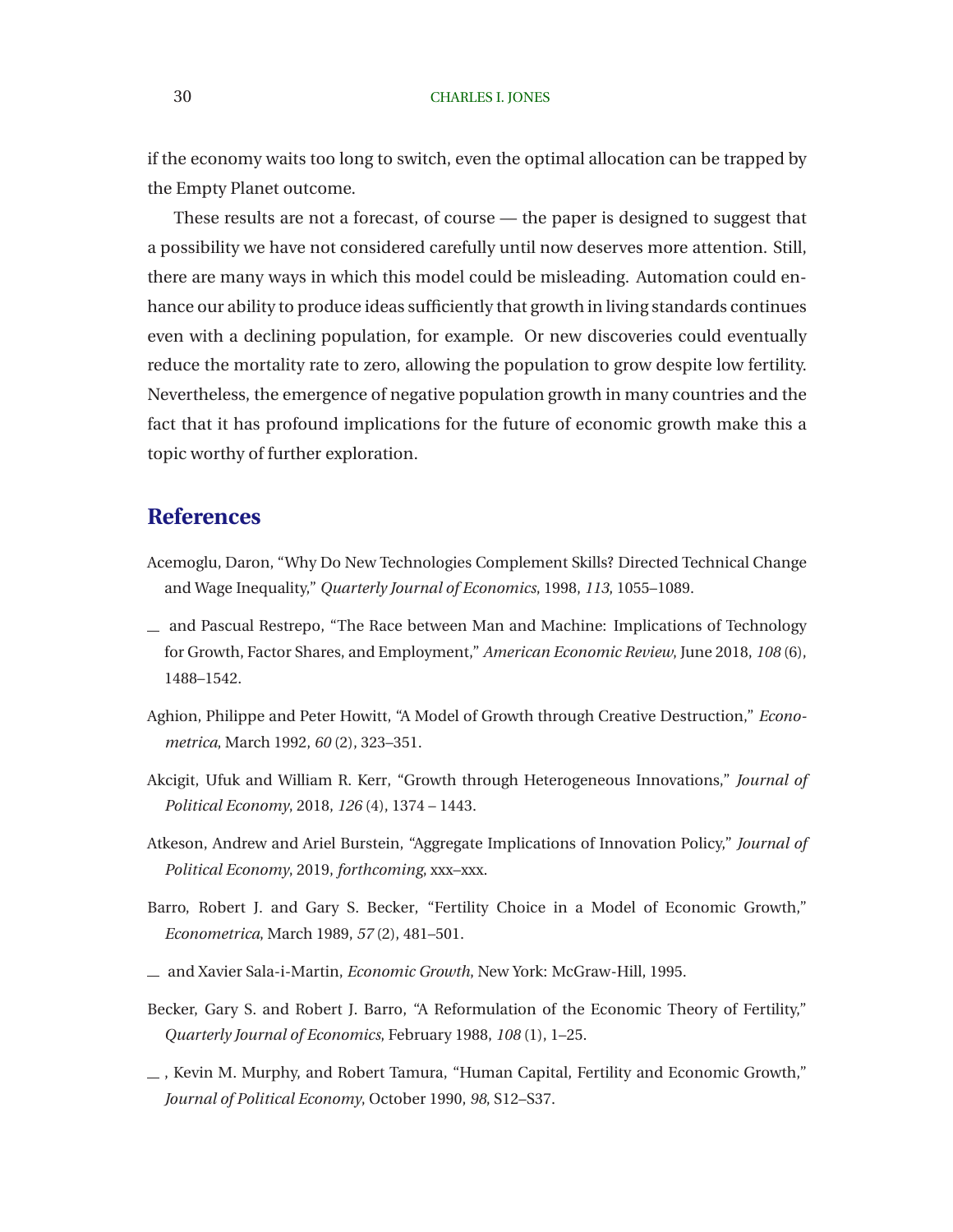- <span id="page-32-0"></span>Beyn, Wolf-Jürgen, Thorsten Pampel, and Willi Semmler, "Dynamic optimization and Skiba sets in economic examples," *Optimal Control Applications and Methods*, 2001, *22* (5-6), 251–280.
- Bloom, Nicholas, Charles I. Jones, John Van Reenen, and Michael Webb, "Are Ideas Getting Harder to Find?," 2019. Stanford University manuscript.
- Bricker, Darrell and John Ibbitson, *Empty Planet: The Shock of Global Population Decline*, Crown Publishing Group, 2019.
- Buera, Francisco J and Ezra Oberfield, "The Global Diffusion of Ideas," April 2019. Princeton University manuscript.
- Christiaans, Thomas, "Semi-Endogenous Growth when Population is Decreasing," *Economics Bulletin*, 2011, *31* (3), 2667–2673.
- Croix, David De La and Matthias Doepke, "Inequality and Growth: Why Differential Fertility Matters," *American Economic Review*, 2003, *93* (4), 1091–1113.
- Delventhal, Matthew J., Jesus Fernandez-Villaverde, and Nezih Guner, "Demographic Transitions Across Time and Space," March 2019. UPenn unpublished paper.
- Doepke, M. and M. Tertilt, "Families in Macroeconomics," in John B. Taylor and Harald Uhlig, eds., *Handbook of Macroeconomics*, Vol. 2, Chapter 23, Elsevier, 2016, pp. 1789 – 1891.
- Doepke, Matthias and Fabrizio Zilibotti, "The Macroeconomics of Child Labor Regulation," *American Economic Review*, December 2005, *95* (5), 1492–1524.
- $-$  and  $-$ , "Culture, Entrepreneurship, and Growth," in Philippe Aghion and Steven N. Durlauf, eds., *Handbook of Economic Growth*, Vol. 2, Chapter 1 of *Handbook of Economic Growth*, Elsevier, 2014, pp. 1 – 48.
- Engbom, Niklas, "Firm and Worker Dynamics in an Aging Labor Market," 2019. NYU unpublished manuscript.
- Farhi, Emmanuel and Ivan Werning, "Inequality and Social Discounting," *Journal of Political Economy*, 2007, *115* (3), 365–402.
- Feyrer, James, Bruce Sacerdote, and Ariel Dora Stern, "Will the Stork Return to Europe and Japan? Understanding Fertility within Developed Nations," *Journal of Economic Perspectives*, September 2008, *22* (3), 3–22.
- Futagami, Koichi and Takeo Hori, "Technological Progress and Population Growth: Do We Have Too Few Children?," *The Japanese Economic Review*, 2010, *61* (1), 64–84.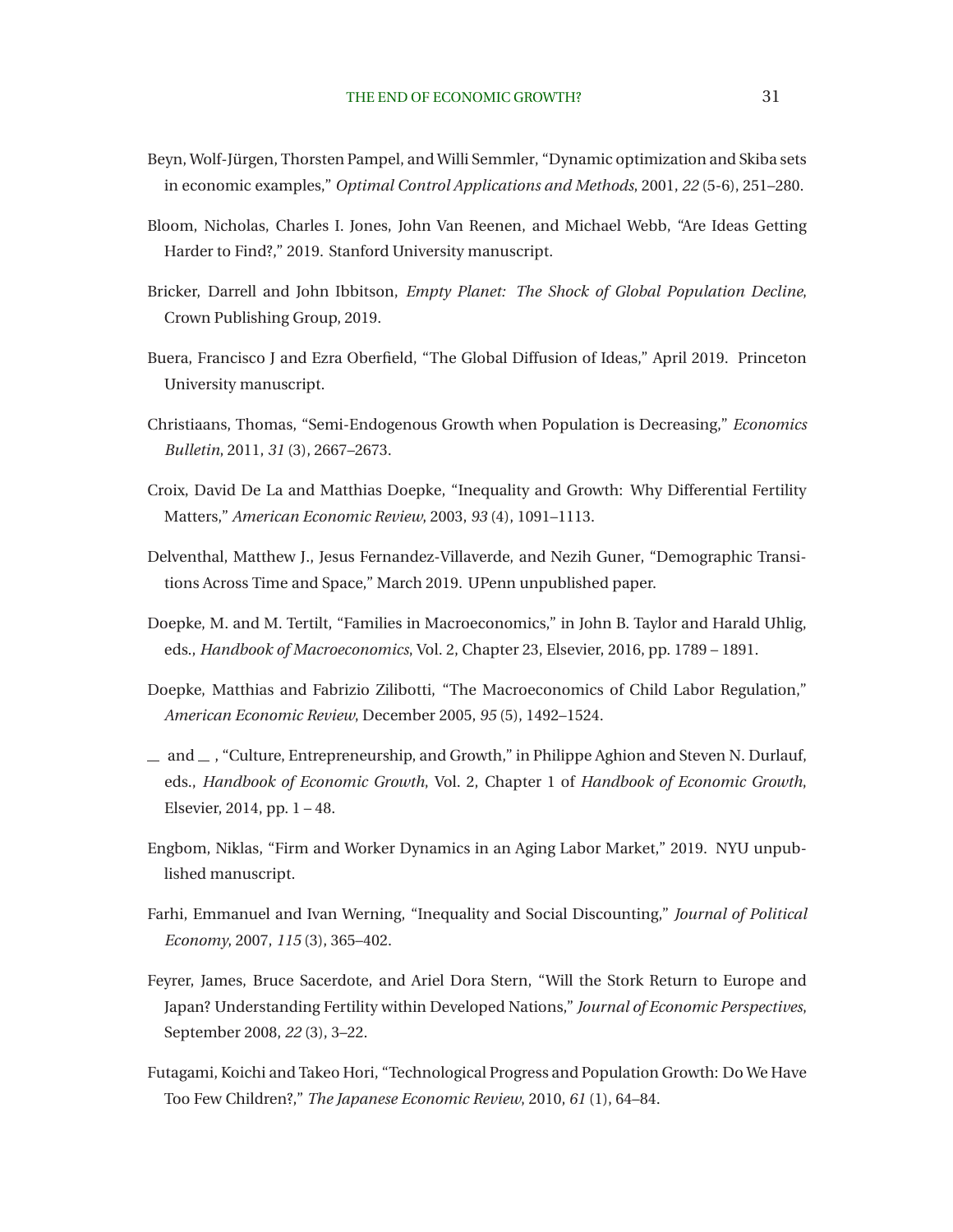- <span id="page-33-0"></span>Galor, Oded and David N. Weil, "The Gender Gap, Fertility, and Growth," *American Economic Review*, June 1996, *86* (3), 374–387.
- and David Weil, "Population, Technology, and Growth: From the Malthusian Regime to the Demographic Transition," *American Economic Review*, September 2000, *90*, 806–828.
- Golosov, Mikhail, Larry E. Jones, and Michele Tertilt, "Efficiency with Endogenous Population Growth," *Econometrica*, 2007, *75* (4), 1039–1071.
- Greenwood, Jeremy and Ananth Seshadri, "The U.S. Demographic Transition," *American Economic Review*, May 2002, *92* (2), 153–159.
- , Nezih Guner, and Guillaume Vandenbroucke, "Family Economics Writ Large," *Journal of Economic Literature*, December 2017, *55* (4), 1346–1434.
- Grossman, Gene M. and Elhanan Helpman, *Innovation and Growth in the Global Economy*, Cambridge, MA: MIT Press, 1991.
- Hock, Heinrich and David N. Weil, "On the dynamics of the age structure, dependency, and consumption," *Journal of Population Economics*, 2012, *25* (3), 1019–1043.
- Hopenhayn, Hugo, Julian Neira, and Rish Singhania, "From Population Growth to Firm Demographics: Implications for Concentration, Entrepreneurship and the Labor Share," Working Paper 25382, National Bureau of Economic Research December 2018.
- Jones, Charles I., "R&D-Based Models of Economic Growth," *Journal of Political Economy*, August 1995, *103* (4), 759–784.
- , "Population and Ideas: A Theory of Endogenous Growth," in P. Aghion, R. Frydman, J. Stiglitz, and M. Woodford, eds., *Knowledge, Information, and Expectations in Modern Macroeconomics: In Honor of Edmund S. Phelps*, Princeton University Press, 2003, pp. 498– 521.
- Jones, Larry and Michele Tertilt, "An Economic History of Fertility in the U.S.: 1826-1960," in Peter Rupert, ed., *Frontiers of Family Economics*, Elsevier, 2008, pp. 165–230.
- Kalemli-Ozcan, Sebnem, "Does the Mortality Decline Promote Economic Growth?," *Journal of Economic Growth*, Dec 2002, *7* (4), 411–439.
- Karahan, Fatih, Benjamin Pugsley, and Aysegul Sahin, "Demographic Origins of the Startup Deficit," Working Paper 25874, National Bureau of Economic Research May 2019.
- Kortum, Samuel S., "Research, Patenting, and Technological Change," *Econometrica*, 1997, *65* (6), 1389–1419.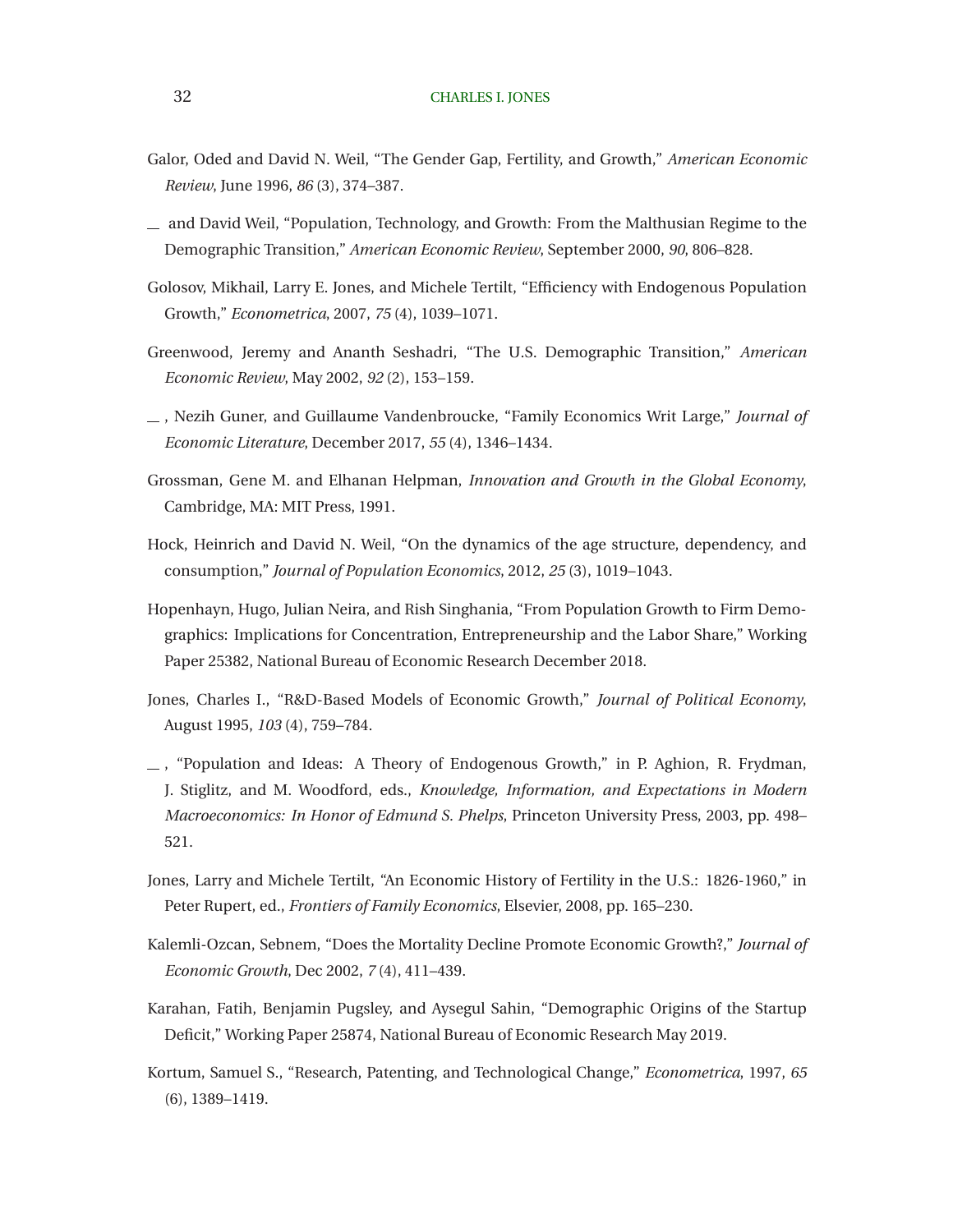- <span id="page-34-0"></span>Kremer, Michael, "Population Growth and Technological Change: One Million B.C. to 1990," *Quarterly Journal of Economics*, August 1993, *108* (4), 681–716.
- Manuelli, Rodolfo E. and Ananth Seshadri, "Explaining International Fertility Differences\*," *The Quarterly Journal of Economics*, 05 2009, *124* (2), 771–807.
- Moll, Benjamin, "Lecture 3: Hamilton-Jacobi-Bellman Equations," Spring 2018. Unpublished lecture slides.
- Ngai, Rachel and Roberto Samaniego, "Accounting for Research and Productivity Growth Across Industries," *Review of Economic Dynamics*, July 2011, *14* (3), 475–495.
- Peters, Michael and Conor Walsh, "Declining Dynamism, Increasing Markups and Missing Growth: The Role of the Labor Force," 2019 Meeting Papers 658, Society for Economic Dynamics 2019.
- Romer, Paul M., "Endogenous Technological Change," *Journal of Political Economy*, October 1990, *98* (5), S71–S102.
- Sasaki, Hiroaki, "Non-Renewable Resources and the Possibility of Sustainable Economic Development in a Positive or Negative Population Growth Economy," 2019. MPRA Paper No. 92204.
- , "The Solow Growth Model with a CES Production Function and Declining Population," 2019. Kyoto University unpublished manuscript.
- and Keisuke Hoshida, "The Effects of Negative Population Growth: An Analysis using a Semiendogenous R&D Growth Model," *Macroeconomic Dynamics*, 2017, *21* (7), 1545–1560.
- Segerstrom, Paul, "Endogenous Growth Without Scale Effects," *American Economic Review*, December 1998, *88* (5), 1290–1310.
- Skiba, A. K., "Optimal Growth with a Convex-Concave Production Function," *Econometrica*, 1978, *46* (3), 527–539.
- United Nations, "World Population Prospects 2019," Technical Report 2019.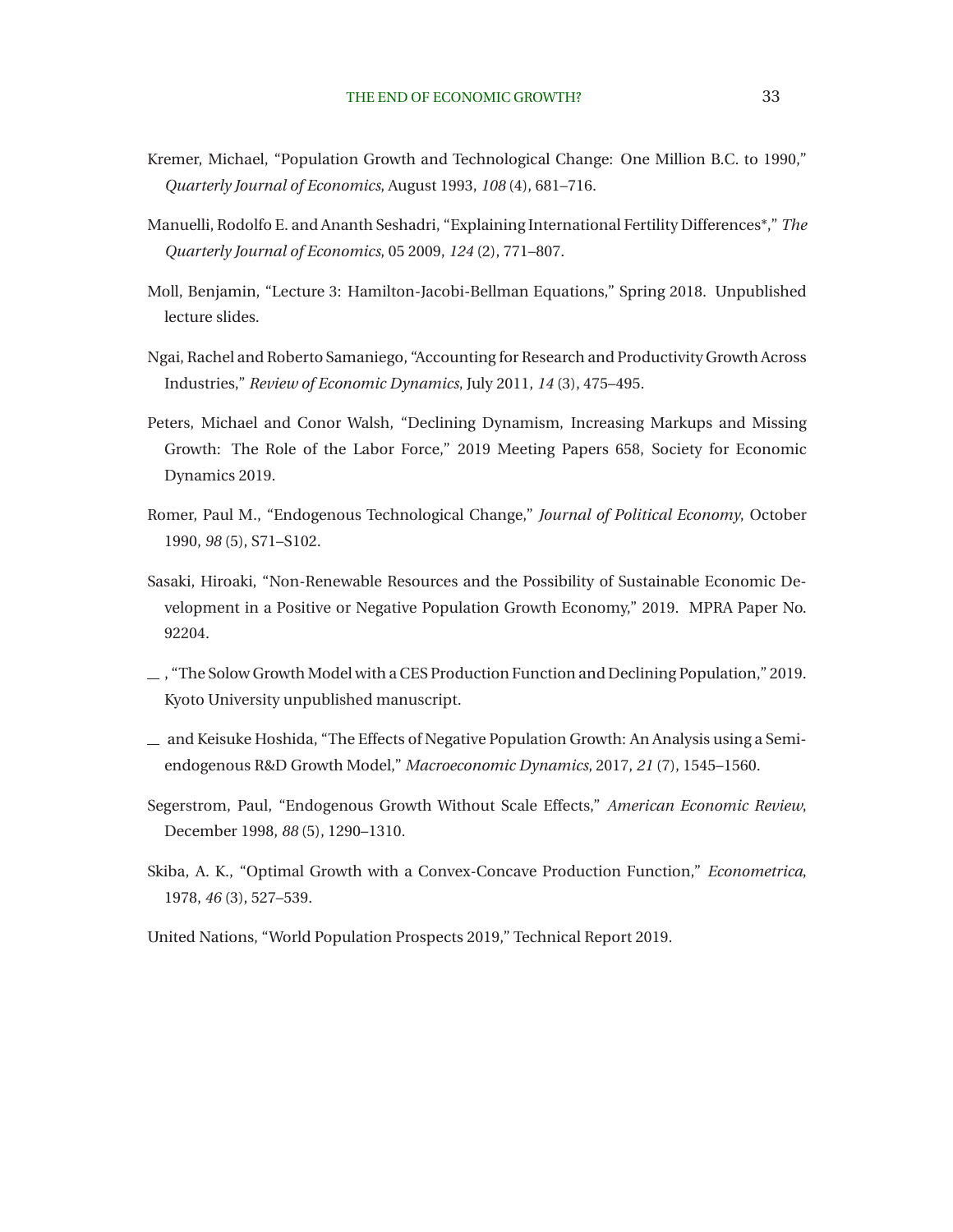# **Appendix to "The End of Economic Growth? Unintended Consequences of a Declining Population**"

# <span id="page-35-0"></span>**A. Derivation of Results**

**Derivation of Result** [1.](#page-7-0) Romer/AH/GH with Negative Population Growth

Integrate the differential equation:

$$
\int \frac{dA_t}{A_t} = \alpha N_0 \int e^{-\eta t} dt
$$

which gives

$$
\log A_t = C_0 - \frac{\alpha N_0}{\eta} e^{-\eta t}
$$

Setting  $t = 0$  to solve for the constant gives

$$
C_0 = \log A_0 + \frac{\alpha N_0}{\eta}
$$

Next, note that  $g_{A0} = \alpha N_0$ . Then the time path for the stock of ideas over time:

$$
\log A_t = \log A_0 + \frac{g_{A0}}{\eta} \left( 1 - e^{-\eta t} \right)
$$

So that as  $t \to \infty$ ,

$$
\log A_t \to \log A^* \equiv \log A_0 + \frac{g_{A0}}{\eta}
$$

In other words, an exponentially declining growth rate leads to a steady state level of technology and income per person.

$$
y_t \to y^* \equiv \left(A_0 e^{g_{A0}/\eta}\right)^\sigma
$$

Finally, converting fully into output terms using  $g_y = \sigma g_A$ :

$$
\frac{y^*}{y_0} = e^{g_{y0}/\eta} = \exp\left(\frac{g_{y0}}{\eta}\right).
$$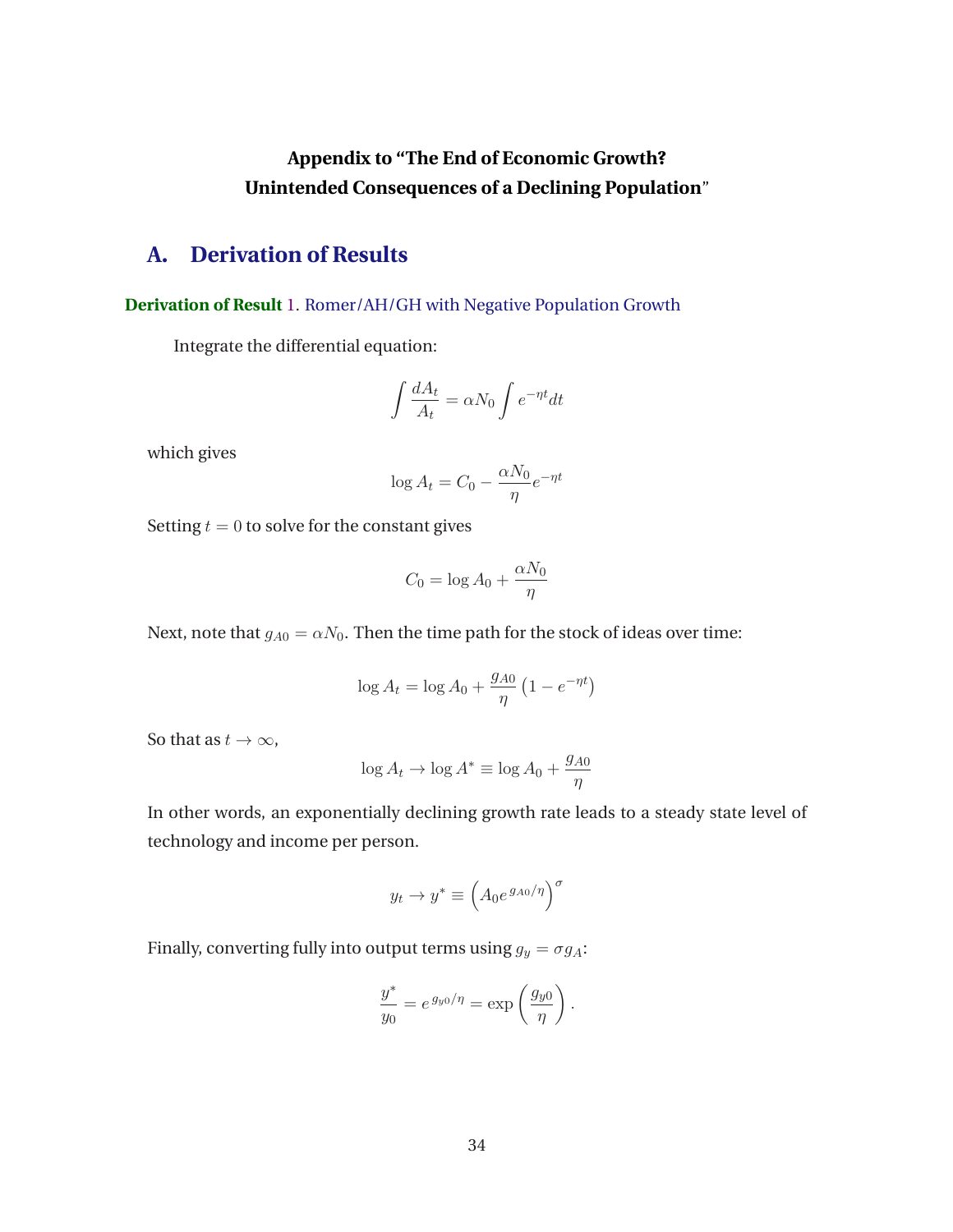<span id="page-36-0"></span>**Derivation of Result** [2.](#page-8-0) Semi-Endogenous Growth with Negative Population Growth

Integrate the differential equation:

$$
\int A_t^{\beta - 1} dA_t = \alpha N_0^{\lambda} \int e^{-\lambda \eta t} dt
$$

which gives

$$
\frac{1}{\beta}A_t^{\beta} = C_0 - \frac{\alpha N_0^{\lambda}}{\lambda \eta}e^{-\lambda \eta t}
$$

Setting  $t = 0$  to solve for the constant gives

$$
C_0=\frac{1}{\beta}A_0^{\beta}+\frac{\alpha N_0^{\lambda}}{\lambda\eta}
$$

Then the time path for the stock of ideas over time:

$$
A_t^{\beta} = A_0^{\beta} + \frac{\beta \alpha N_0^{\lambda}}{\lambda \eta} \left( 1 - e^{-\lambda \eta t} \right)
$$

Dividing by  $A_0^{\beta}$  $\frac{\beta}{0}$  and noting that  $g_{A0}=\alpha N_0^{\lambda}A_0^{-\beta}$  $_0^{-\rho}$  gives

$$
\frac{A_t}{A_0} = \left(1 + \frac{\beta g_{A0}}{\lambda \eta} \left(1 - e^{-\lambda \eta t}\right)\right)^{1/\beta}
$$

Converting to output using  $y = A^{\sigma}$  and defining  $\gamma = \lambda \sigma / \beta$  to measure the overall degree of increasing returns to scale:

$$
\frac{y_t}{y_0} = \left(1 + \frac{g_{y0}}{\gamma \eta} \left(1 - e^{-\lambda \eta t}\right)\right)^{\gamma/\lambda} \tag{25}
$$

Taking the limit as  $t \to \infty$ ,

$$
\frac{y^*}{y_0} = \left(1 + \frac{g_{y0}}{\gamma \eta}\right)^{\gamma/\lambda}
$$

Taking logs and derivatives of equation (25) gives the growth rate over time:

$$
\frac{\dot{y}_t}{y_t} = g_{y0} \cdot \left(\frac{y_t}{y_0}\right)^{-\frac{\lambda}{\gamma}} e^{-\lambda \eta t} = \frac{g_{y0} e^{-\lambda \eta t}}{1 + \frac{g_{y0}}{\gamma \eta} \left(1 - e^{-\lambda \eta t}\right)}
$$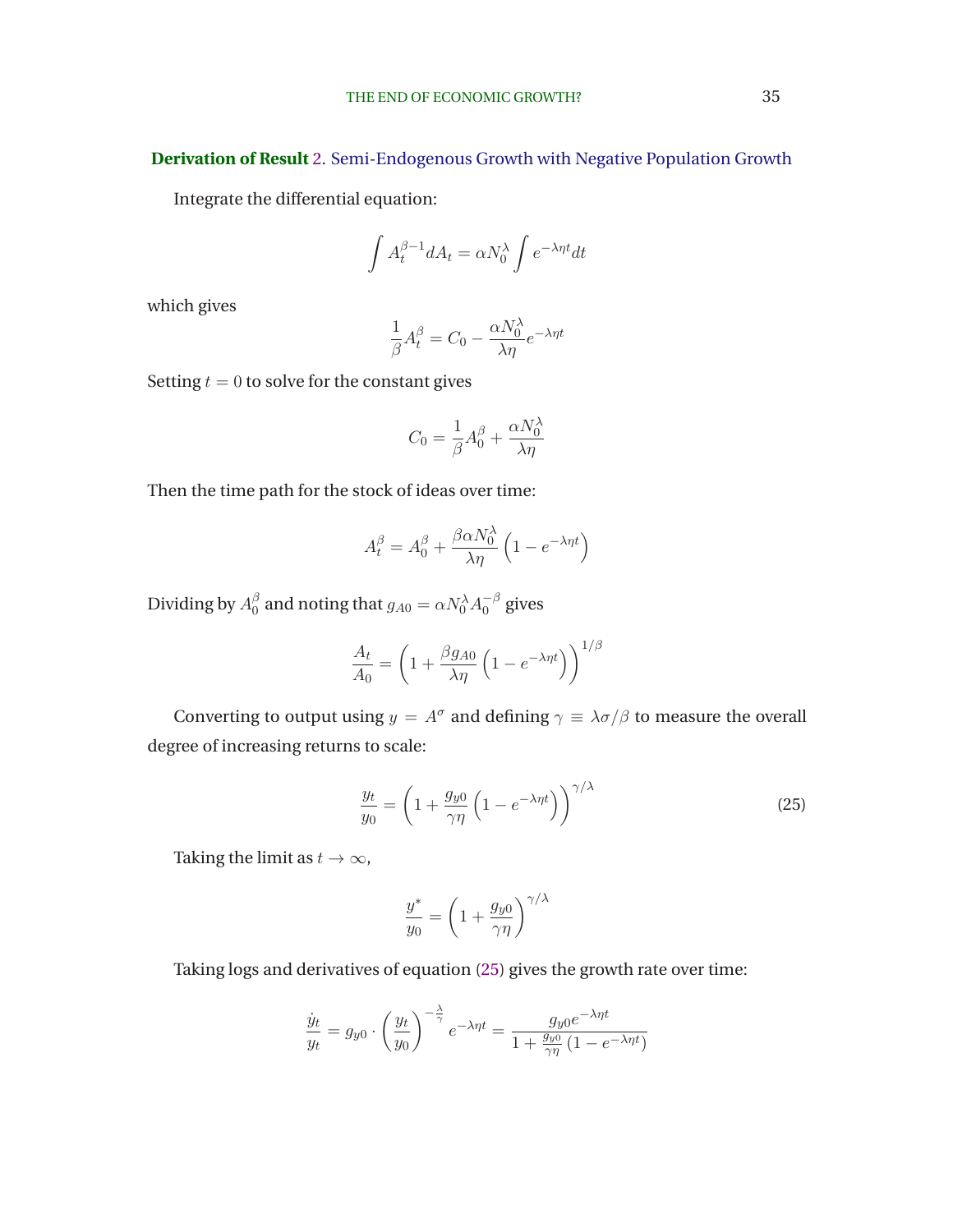#### <span id="page-37-0"></span>**Derivation of Result** [3.](#page-13-0) The Equilibrium with Endogenous Fertility

These results are all derived in the main text.

#### **Derivation of Result** [4.](#page-30-0) The Optimal Allocation with Endogenous Fertility

These results are derived in the main text and in Appendix B on transition dynamics.

## **B. Solving Numerically for Transition Dynamics**

The numerical solution of the transition dynamics for the optimal allocation proceeds in four broad steps, first listed here and then described in more detail below:

- 1. We linearize the transition dynamics from the FONC associated with Hamiltonian to see that the high steady state is stable while the middle steady state is unstable with spiral dynamics.
- 2. We state the optimal allocation problem in terms of a value function and a Hamilton-Jacobi-Bellman (HJB) equation, which can be specialized so that the policy function depends on a single state variable  $(x_t)$ .
- 3. We solve the HJB equation numerically; see the Matlab program HJB.m.
- 4. We solve the original Hamiltonian system numerically; see the Matlab program HamiltonianDynamics.m.

Solving the transition dynamics in these two ways helps in understanding the dynamics (and allows for an independent check that the solution is correct).

### **B.1 Linearizing around the Candidate Steady States**

Using the idea production function  $\dot{A}_t/A_t \,=\, N_t^{\lambda} A_t^{-\beta}$  $t<sup>-p</sup>$  as well equations [\(12\)](#page-15-0) and [\(14\)](#page-15-0), the FOCN conditions from the Maximum Principle for the optimal allocation can be expressed in terms of three key variables, a state-like variable  $x_t \equiv A_t^\beta$  $_{t}^{\beta}/N_{t}^{\lambda}$  and the two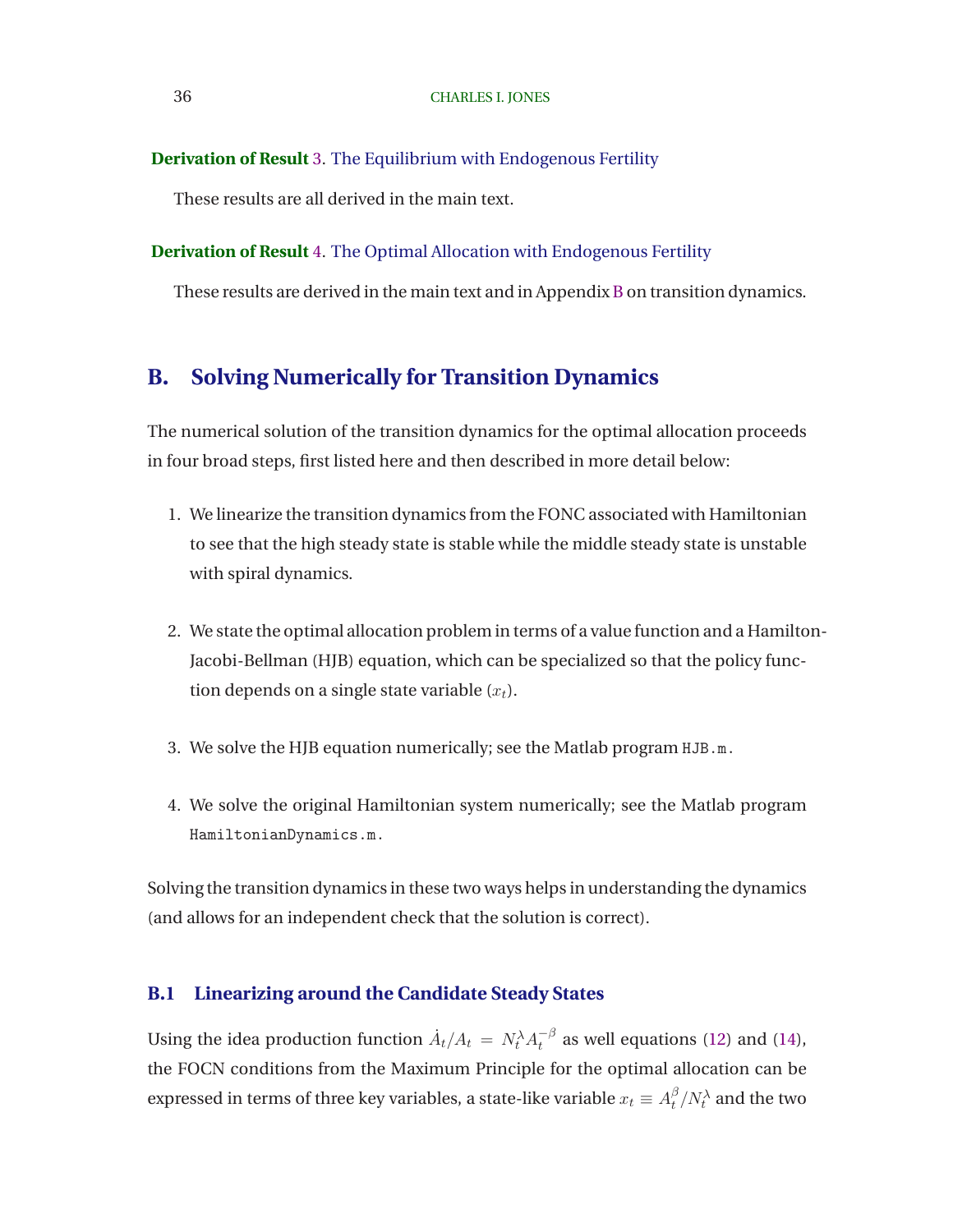costate-like jump variables,  $V_t \equiv v_t N_t$  and  $z_t \equiv \mu_t \dot{A}_t$ :

$$
\dot{x}_t = \beta - \lambda f(V_t)x_t
$$

$$
\dot{V}_t = \rho V_t - (\epsilon + \lambda z_t)
$$

$$
\dot{z}_t = (\rho + \lambda f(V_t))z_t - \frac{\sigma}{x_t}
$$

where  $n_t = f(V_t) \equiv \bar{b} - \delta - 1/V_t$ .

In steady state, each of these key variables is constant. Linearizing this differential system around the steady state gives

$$
\begin{aligned}\n\dot{x}_t &= -\lambda n^*(x_t - x^*) - \lambda x^* f'(V^*)(V_t - V^*) \\
\dot{V}_t &= \rho(V_t - V^*) - \lambda (z_t - z^*) \\
\dot{z}_t &= \frac{\sigma}{(x^*)^2} (x_t - x^*) + \lambda z^* f'(V^*)(V_t - V^*) + (\rho + \lambda n^*)(z_t - z^*)\n\end{aligned}
$$

where  $f'(V^*) = (1/V^*)^2$ . Expressing the linearized system in matrix form with  $X \equiv$ [x V z]' allows us to write it as  $\dot{X}_t = B(X_t - X^*)$  where B is the matrix of coefficients, which in turn depends on various steady-state values.

We can now evaluate this linearized system around the candidate steady states using the parameter values in Table [2.](#page-21-0) First, consider the "high" steady state. The matrix  $B_{high}$  has one negative eigenvalue and two positive eigenvalues, all real, indicating a saddle-path stable steady state. In contrast, the "middle" steady state is unstable: all its eigenvalues have positive real parts, and two are imaginary. These results are computed in the Matlab program HamiltonianDynamics.m.

The imaginary eigenvalues that deliver the spiral dynamics around the middle steady state can disappear for alternative parameter values, for example for  $\gamma$  sufficiently small. In that case, the middle steady state is an unstable source with two exit paths that converge to the high and low steady states. This is intuitive if you imagine what the middle state looks like as the spiral gets smaller and smaller.

This general characterization is broadly robust to the parameter values and shows our first point: the high steady state is stable, while the middle steady state is an unstable source.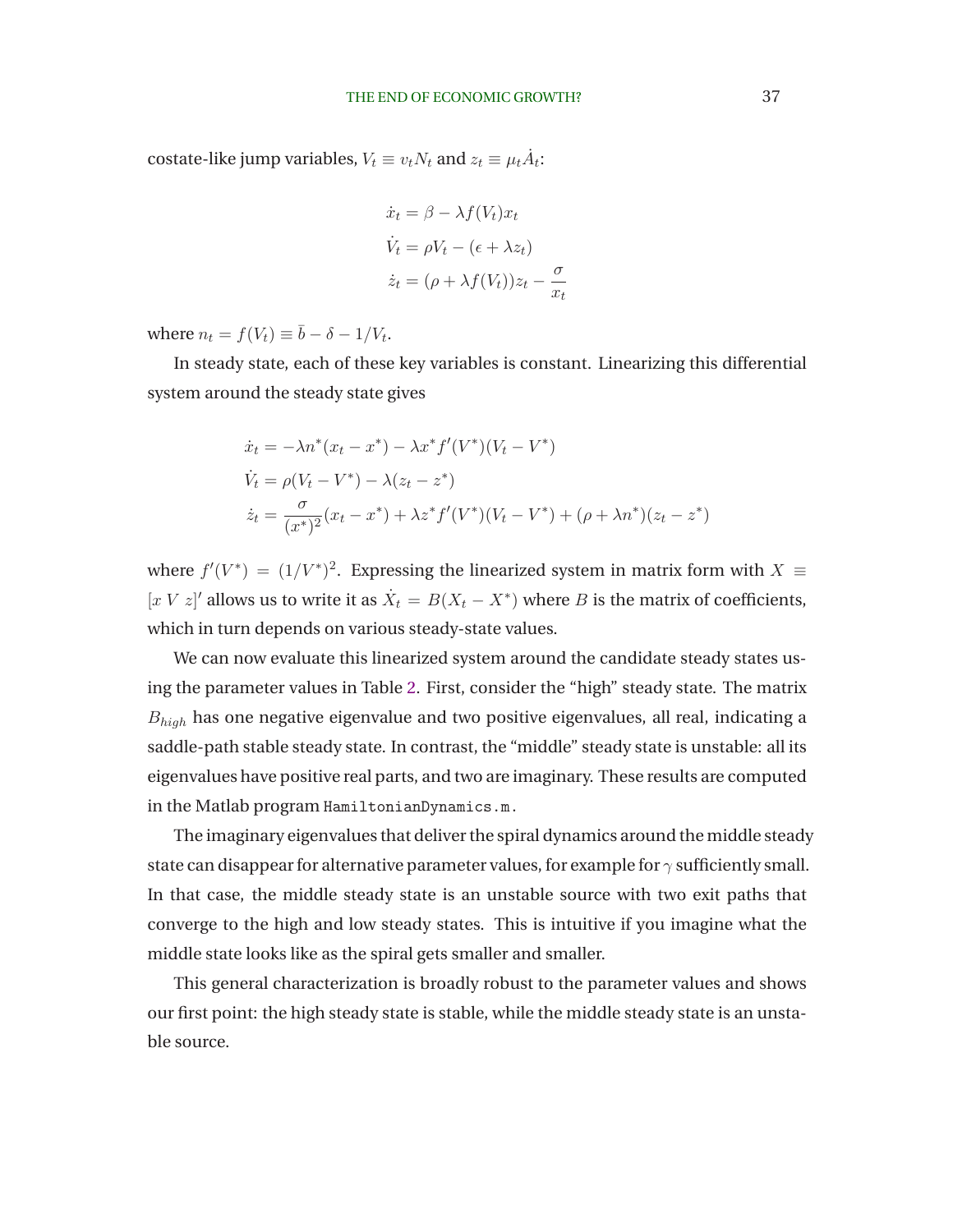### <span id="page-39-0"></span>**B.2 The Value Function Approach**

We begin by setting up the value function using the "natural" state variables, A and N. The Hamilton-Jacobi-Bellman equation for the optimal allocation is

$$
\rho V(A, N) = \max_{\ell} \sigma \log A + \log(1 - \ell) + \epsilon \log N + V_A N^{\lambda} A^{1 - \beta} + V_N N n(\ell) \tag{26}
$$

Taking the FOC with respect to  $\ell$  gives

$$
\ell = 1 - \frac{1}{\bar{b}V_N N}.\tag{27}
$$

This expression for the planner takes the same form as the equilibrium solution in equation [\(10\)](#page-13-0), where  $V_N N$  replaces  $V_t$ : time invested in children depends on the value of people in both cases.

**The Value Function Approach, Revisited.** We now show how to redefine the state variables to simplify the problem. Define new state variables to be  $p_t \equiv \log N_t$  and  $x_t \equiv \frac{A_t^\beta}{N_t^\lambda}$ . We will refer to  $x_t$  as "knowledge per person"; because of the exponents, this is not strictly accurate, but it is convenient and helps with intuition. Notice that in terms of these states,

$$
\frac{\dot{A}_t}{A_t} = \frac{1}{x_t}
$$

and

$$
c_t = A_t^{\sigma} (1 - \ell_t) = x_t^{\frac{\gamma}{\lambda}} N_t^{\gamma} (1 - \ell_t), \quad \gamma \equiv \lambda \sigma / \beta
$$

and therefore flow utility is

$$
u = \log c + \epsilon \log N
$$
  
=  $\frac{\gamma}{\lambda} \log x + (\epsilon + \gamma) \log N + \log(1 - \ell)$   
=  $\frac{\gamma}{\lambda} \log x + (\epsilon + \gamma) p + \log(1 - \ell)$ .

Also, the law of motion for  $x$  is

$$
\dot{x}_t = \beta - \lambda n(\ell)x_t.
$$
\n(28)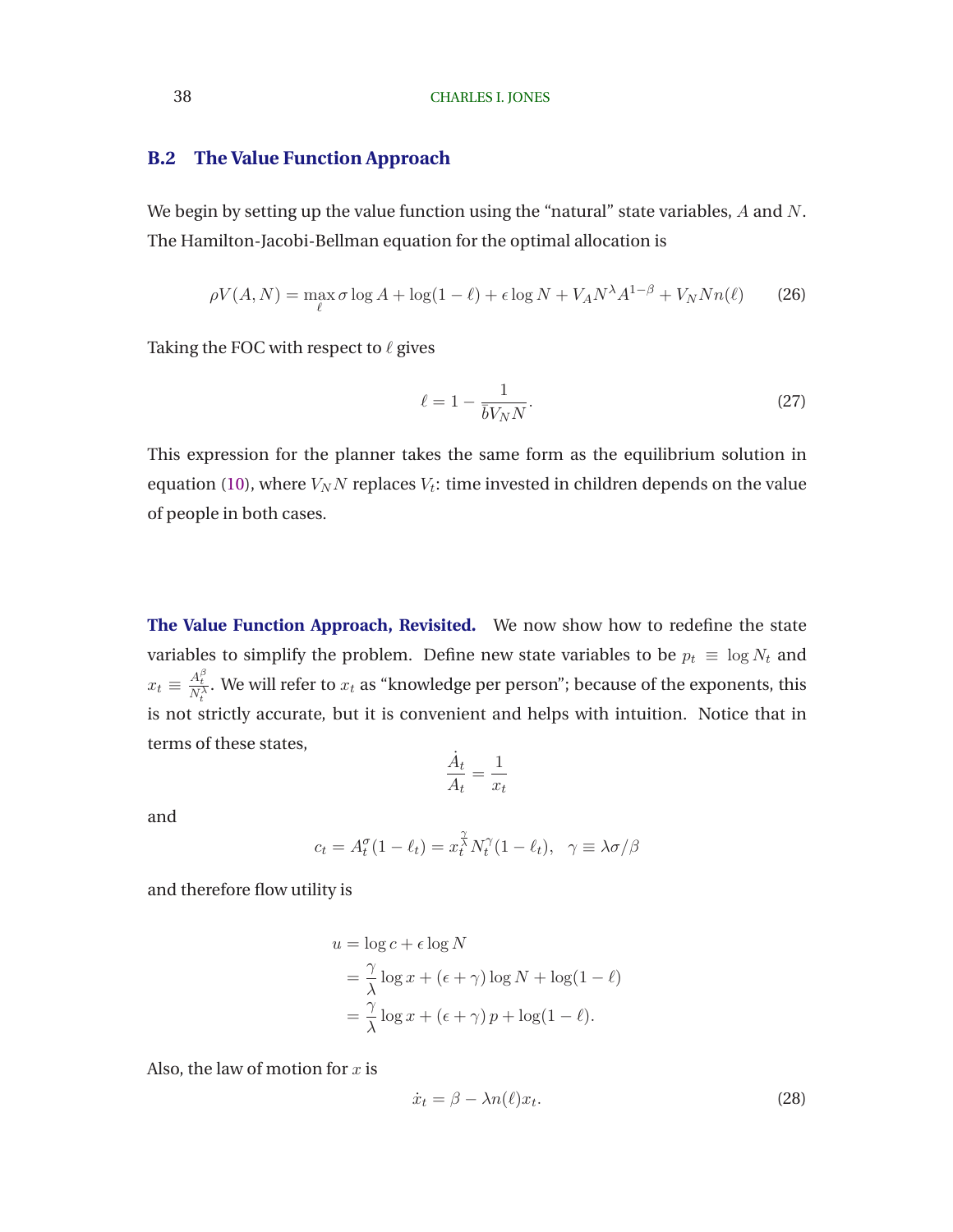With this setup, the Hamilton-Jacobi-Bellman equation for the optimal allocation is

$$
\rho \tilde{W}(x, p) = \max_{\ell} (\epsilon + \gamma) p + \frac{\gamma}{\lambda} \log x + \log(1 - \ell) + \tilde{W}_p n(\ell) + \tilde{W}_x[\beta - \lambda n(\ell)x]
$$
(29)

Key progress is made by guessing a partial form of this value function. In particular, we guess that

$$
\tilde{W}(x, p) = \alpha p + W(x) \tag{30}
$$

for some constant  $\alpha.$  With this guess  $\tilde{W}_p=\alpha,$   $\tilde{W}_{pp}=0,$  and  $\tilde{W}_{xp}=0.$  Computing these derivatives of the value function in equation (31) directly, using the envelope theorem, gives

$$
\rho \tilde{W}_p = (\epsilon + \gamma) + \tilde{W}_{pp} n(\ell) + \tilde{W}_{xp} [\beta - \lambda n(\ell)x]
$$

Applying our guess for the form of the value function means that

$$
\alpha = \frac{1}{\rho} \left( \epsilon + \gamma \right),
$$

and verifies that our guess is correct: the value function can be written as a separable function, linear in the log of population.

Because  $\tilde{W}_x=W_x$ , we can rewrite the key part of the HJB equation as

$$
\rho W(x) = \max_{\ell} \frac{\gamma}{\lambda} \log x + \log(1 - \ell) + \alpha n(\ell) + W_x[\beta - \lambda n(\ell)x.] \tag{31}
$$

This reduces our two-state problem to a one-state problem that is much easier to analyze both graphically and numerically. Notice that under the initial condition  $N_0 = 1$  (a free normalization given that we can choose the units of population),  $W(x) = \tilde{W}(x, 0)$ and the value functions are equal; otherwise, welfare just shifts up based on the size of the population.

Taking the FOC with respect to  $\ell$  gives

$$
\ell = 1 - \frac{1}{\bar{b}\hat{V}}\tag{32}
$$

where  $\hat{V} \equiv \alpha - \lambda W_x x$ . Comparing this to [\(27\)](#page-39-0) earlier reveals that  $\hat{V}$  is the "social" value of people.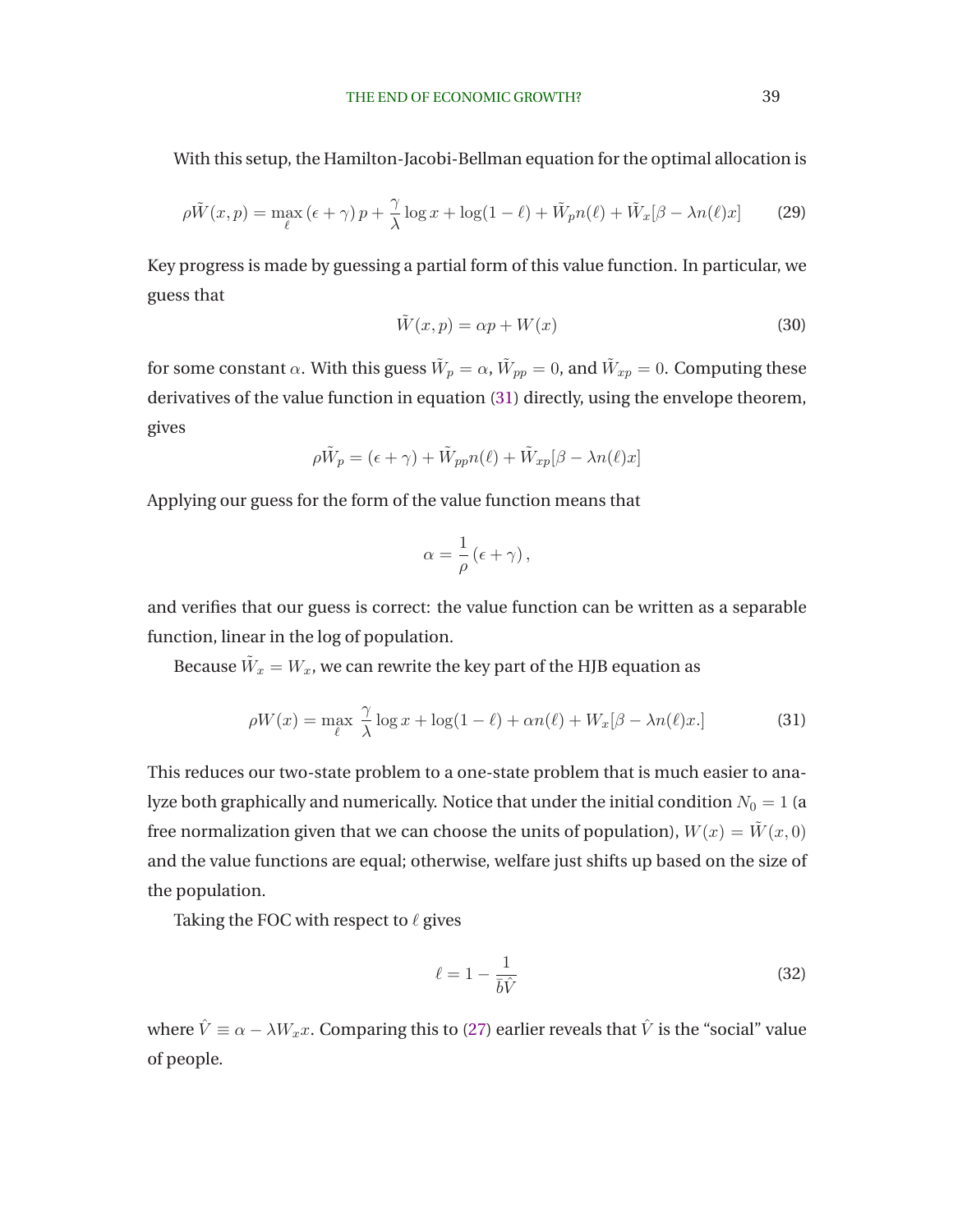#### 40 CHARLES I. JONES



Figure 10: The Phase Diagram

Note: Numerical solution of the HJB equation using the Matlab program HJB.m.

#### **B.3 Numerical Transition Dynamics using the HJB Value Function**

We solve for the value function numerically using the finite difference approach discussed by [Moll](#page-34-0) [\(2018](#page-34-0)). Given that we have reduced the problem to a single state variable, the method discussed in those notes applies directly.

The only subtlety is the presence of the unstable middle candidate steady state. However, the numerical solution using the FONC from the Hamiltonian, discussed next in Section [B.4](#page-42-0) delivers values for the outer arms of the spirals, providing good guesses for the place where the transition path become vertical so that  $\dot{x} = 0$ . These points can be used as endpoints for the grid for  $x$  in the numerical solution.

Figure 10 shows the phase diagram in  $(x, \dot{x})$  space. From equation [\(28\)](#page-39-0), as  $x \to \infty$ ,  $\dot{x}/x \to -\lambda n_{eq}^* > 0$ . The phase diagram makes the nature of the transition dynamics clear and justifies the dynamics shown in the main text in Figure [6.](#page-24-0)

Figure [11](#page-42-0) shows the numerical solution of the value function, which is nicely con-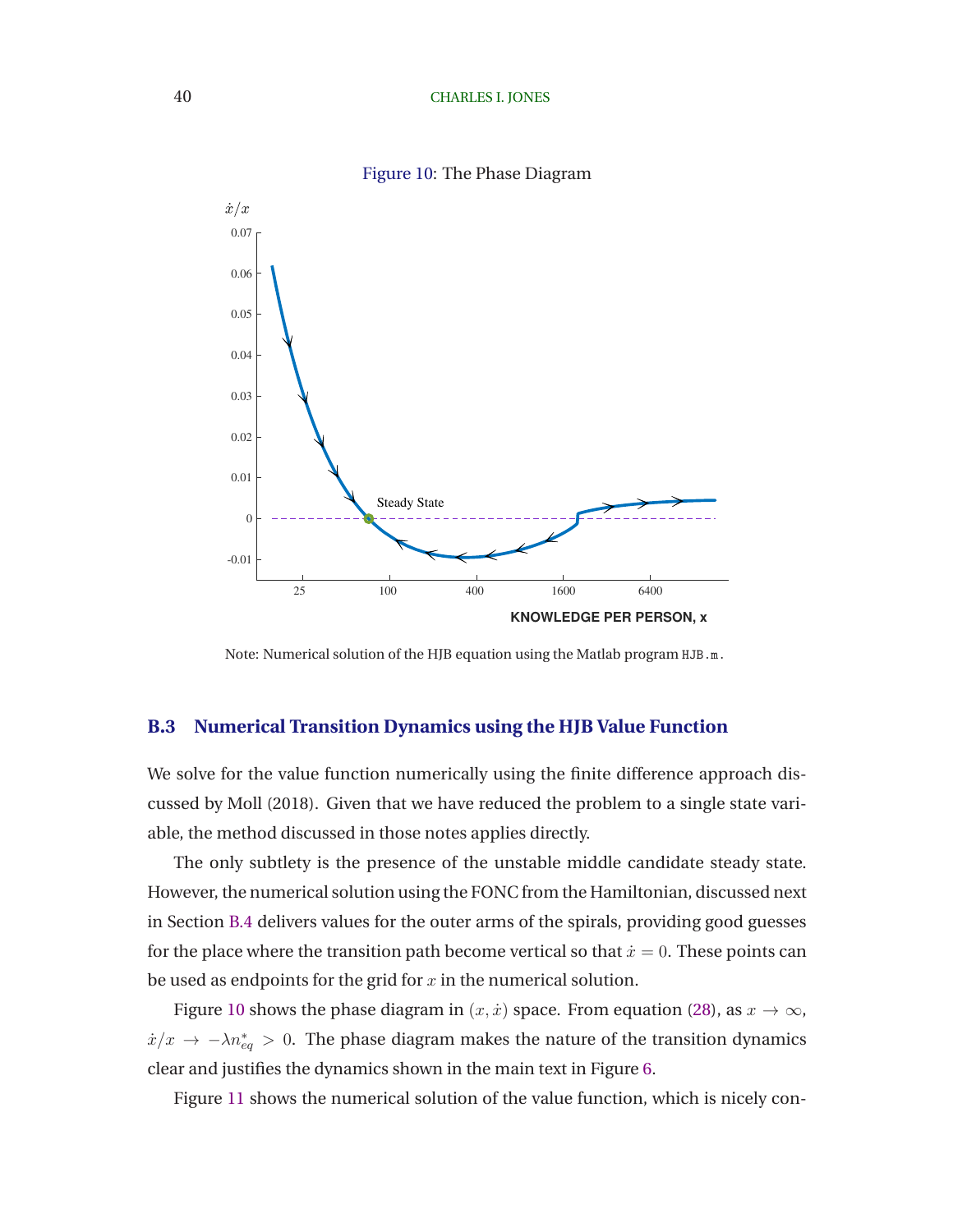<span id="page-42-0"></span>



Note: From the numerical solution of the HJB equation using the Matlab program HJB.m.

cave and appears continuous despite the jump in the phase diagram. This is because the jump point occurs precisely where welfare is the same on either side of the jump.

### **B.4 Numerical Transition Dynamics using the Original Hamiltonian**

Earlier in the appendix in Section [B.1,](#page-37-0) we stated the differential system from the FONC for the Hamiltonian approach:

$$
\dot{x}_t = \beta - \lambda f(V_t)x_t
$$

$$
\dot{V}_t = \rho V_t - (\epsilon + \lambda z_t)
$$

$$
\dot{z}_t = (\rho + \lambda f(V_t))z_t - \frac{\sigma}{x_t}
$$

where  $n_t = f(V_t) \equiv b(\ell(V_t)) - \delta$ .

We solve this system numerically using a "reverse shooting" approach. That is, we